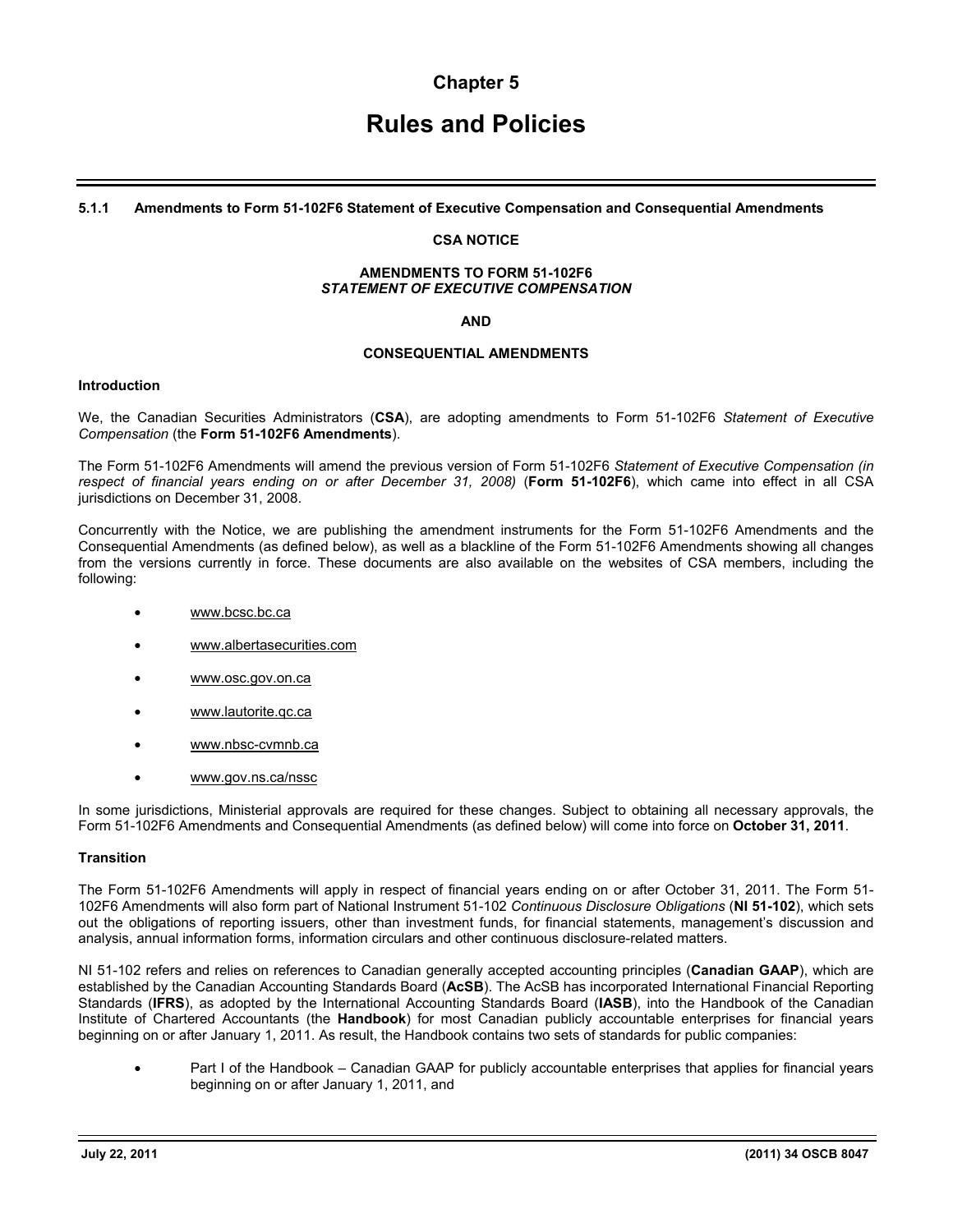Part V of the Handbook – Canadian GAAP for public enterprises that is the pre-changeover accounting standards (**2010 Canadian GAAP**).

After the IFRS changeover date on January 1, 2011, non-calendar year-end issuers will continue to prepare financial statements in accordance with 2010 Canadian GAAP until the start of their new financial year.

To further assist issuers and their advisors and increase transparency, during the transition period, certain jurisdictions will post two different unofficial consolidations of NI 51-102 that will include the Form 51-102F6 Amendments on their websites:

- the version of NI 51-102 that contains 2010 Canadian GAAP terms and phrases, which apply to reporting issuers in respect of documents required to be prepared, filed, delivered or sent under the rules for periods relating to financial years beginning before January 1, 2011; and
- the new version of NI 51-102 that contains IFRS terms and phrases, which apply to reporting issuers in respect of documents required to be prepared, filed, delivered or sent under the rules for periods relating to financial years beginning on or after January 1, 2011.

## **Substance and Purpose of the Form 51-102F6 Amendments**

On September 18, 2008, we announced the adoption of Form 51-102F6, which became effective across all CSA jurisdictions on December 31, 2008. In adopting Form 51-102F6, the CSA's stated intention was to create a document that would continue to provide a suitable framework for disclosure as compensation practices change over time.

On November 20, 2009, CSA Staff Notice 51-331 *Report on Staff's Review of Executive Compensation Disclosure* (the **Staff Notice**) was issued and reported the findings of a targeted compliance review of executive compensation disclosure. 70 reporting issuers were selected for this review. Staff of the British Columbia Securities Commission, the Alberta Securities Commission, the Ontario Securities Commission and the Autorité des marchés financiers participated in the targeted compliance reviews.

The focus of the reviews was to:

- (i) assess compliance with Form 51-102F6,
- (ii) use the review results to educate companies about the new requirements, and
- (iii) identify any requirements that need clarification or further explanation to assist companies in fulfilling their disclosure obligations.

We asked most of the companies reviewed to improve their disclosure in future filings in respect of the disclosure issues that were identified in the targeted reviews and discussed in the Staff Notice.

In addition, we have seen a number of recent international developments in the area of executive compensation. In particular, on December 16, 2009, the Securities and Exchange Commission (**SEC**) adopted rules amending compensation and corporate governance disclosure requirements for U.S. companies in the 2010 proxy season (the **2010 SEC Amendments**). In addition, on July 15, 2010, the United States Congress passed a final version of the *Dodd-Frank Wall Street Reform and Consumer Protection Act* (the **Dodd-Frank Act**), which came in force for the 2011 proxy disclosures.

We reviewed the issues discussed in the Staff Notice and the amendments in the 2010 SEC Amendments and the Dodd-Frank Act that we thought are also relevant to Canadian reporting issuers. As a result, we developed proposed amendments to Form 51-102F6 to improve the information companies provide investors about key risks, governance and compensation matters. The Form 51-102F6 Amendments were published for a 90-day comment period on November 19, 2010 (the **November 2010 Materials**).

The Form 51-102F6 Amendments, which range from drafting changes to clarify existing disclosure requirements to new substantive requirements, reflects our further consideration of these proposed amendments in light of the comments we received. We think the Form 51-102F6 Amendments will help investors make more informed voting and investment decisions and will enhance the quality of information provided to investors and assist companies in fulfilling their executive compensation disclosure obligations.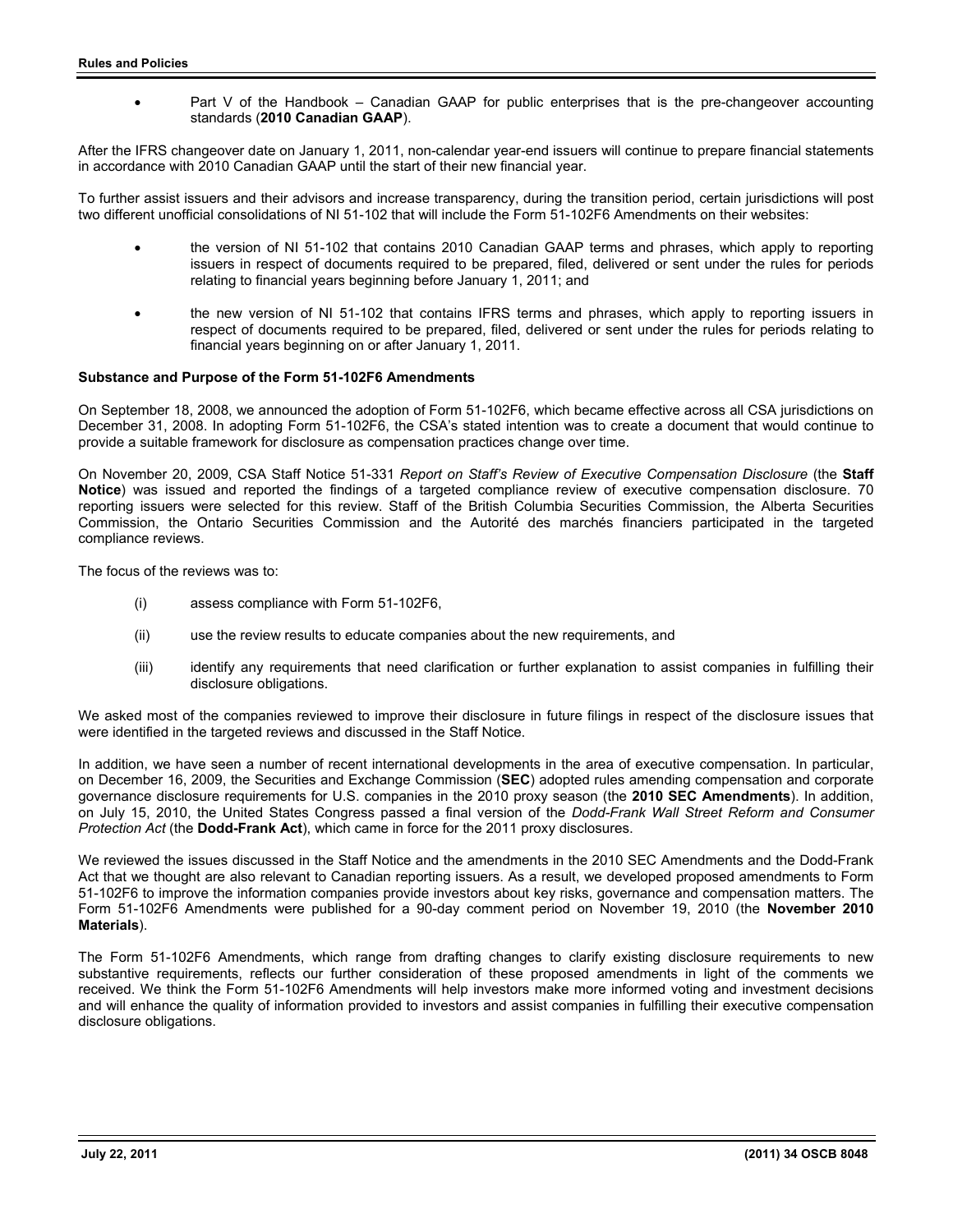## **Written Comments**

The comment period expired on February 17, 2011. During the comment period we received submissions from 28 commenters. We have considered these comments and we thank all the commenters. A list of the 28 commenters and a summary of their comments, together with our responses, are contained in Appendices B and C.

## **Summary of Changes to the November 2010 Materials**

We have made some revisions to the November 2010 Materials, including drafting changes made only for the purposes of clarification or in response to comments received. Appendix A describes the key changes made to the November 2010 Materials. As the changes are not material, we are not republishing the Form 51-102F6 Amendments for a further comment period. A blackline of the Form 51-102F6 Amendments showing all changes from the version currently in force is included in Appendix G.

## **Consequential Amendments**

We are also adopting related consequential amendments to the following:

- Sections 9.3.1 and 11.6 of NI 51-102,
- Form 58-101F1 *Corporate Governance Disclosure* (**Form 58-101F1**)*,* and
- Form 58-101F2 *Corporate Governance Disclosure (Venture Issuers)* (**Form 58-101F2**) of National Instrument 58-101 *Disclosure of Corporate Governance Practices* (**NI 58-101**).

#### (together, the **Consequential Amendments**).

The Consequential Amendments are contained in Appendix E.

## **Local Notices**

Certain jurisdictions are publishing other information required by local securities legislation in Appendix F.

#### **Questions**

If you have any questions, please refer them to any of the following:

*British Columbia Securities Commission* 

Jody-Ann Edman Senior Securities Analyst, Corporate Finance Phone: 604-899-6698 E-mail: jedman@bcsc.bc.ca

#### *Alberta Securities Commission*

Cheryl McGillivray Manager, Corporate Finance Phone: 403-297-3307 E-mail: cheryl.mcgillivray@asc.ca

#### *Ontario Securities Commission*

Sonny Randhawa Assistant Manager, Corporate Finance Phone: 416-204-4959 E-mail: srandhawa@osc.gov.on.ca

Frédéric Duguay Legal Counsel, Corporate Finance Phone: 416-593-3677 Email: fduguay@osc.gov.on.ca

Anne Marie Landry Securities Analyst Phone: 403-297-7907 E-mail: annemarie.landry@asc.ca

Christine Krikorian Accountant, Corporate Finance Phone: 416-593-2313 E-mail: ckrikorian@osc.gov.on.ca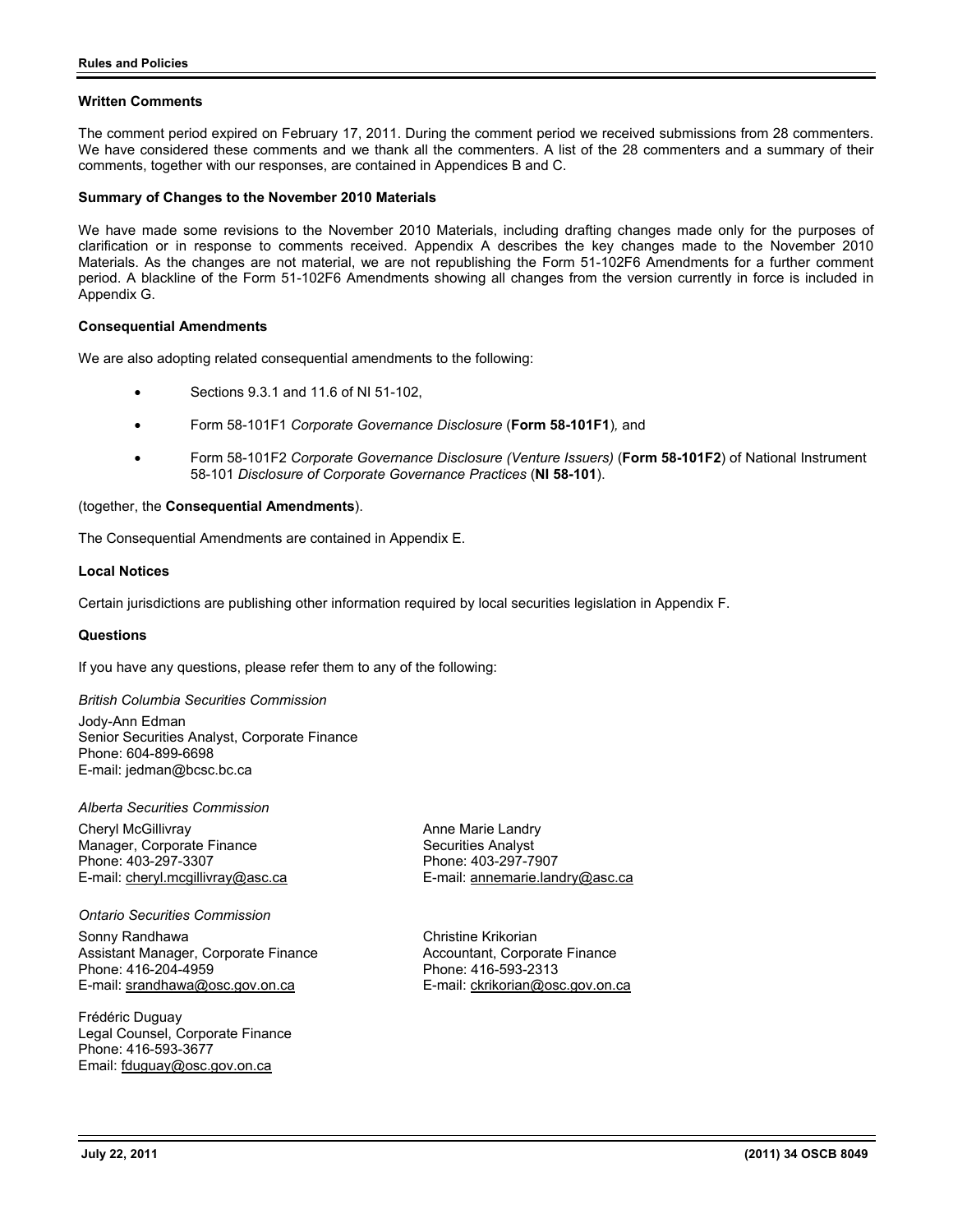*Autorité des marches financiers* 

Lucie J. Roy Senior Policy Advisor Service de la réglementation Phone: 514-395-0337, ext 4464 E-mail: lucie.roy@lautorite.qc.ca

*New Brunswick Securities Commission* 

Pierre Thibodeau Senior Securities Analyst Phone: 506-643-7751 E-mail: pierre.thibodeau@nbsc-cvmnb.ca

*Nova Scotia Securities Commission*

Junjie (Jack) Jiang Securities Analyst, Corporate Finance Phone: 902-424-7059 E-mail: jiangjj@gov.ns.ca

**July 22, 2011** 

Pasquale Di Biasio Analyst Service de l'information continue Phone: 514-395-0337, ext 4385 E-mail: pasquale.dibiasio@lautorite.qc.ca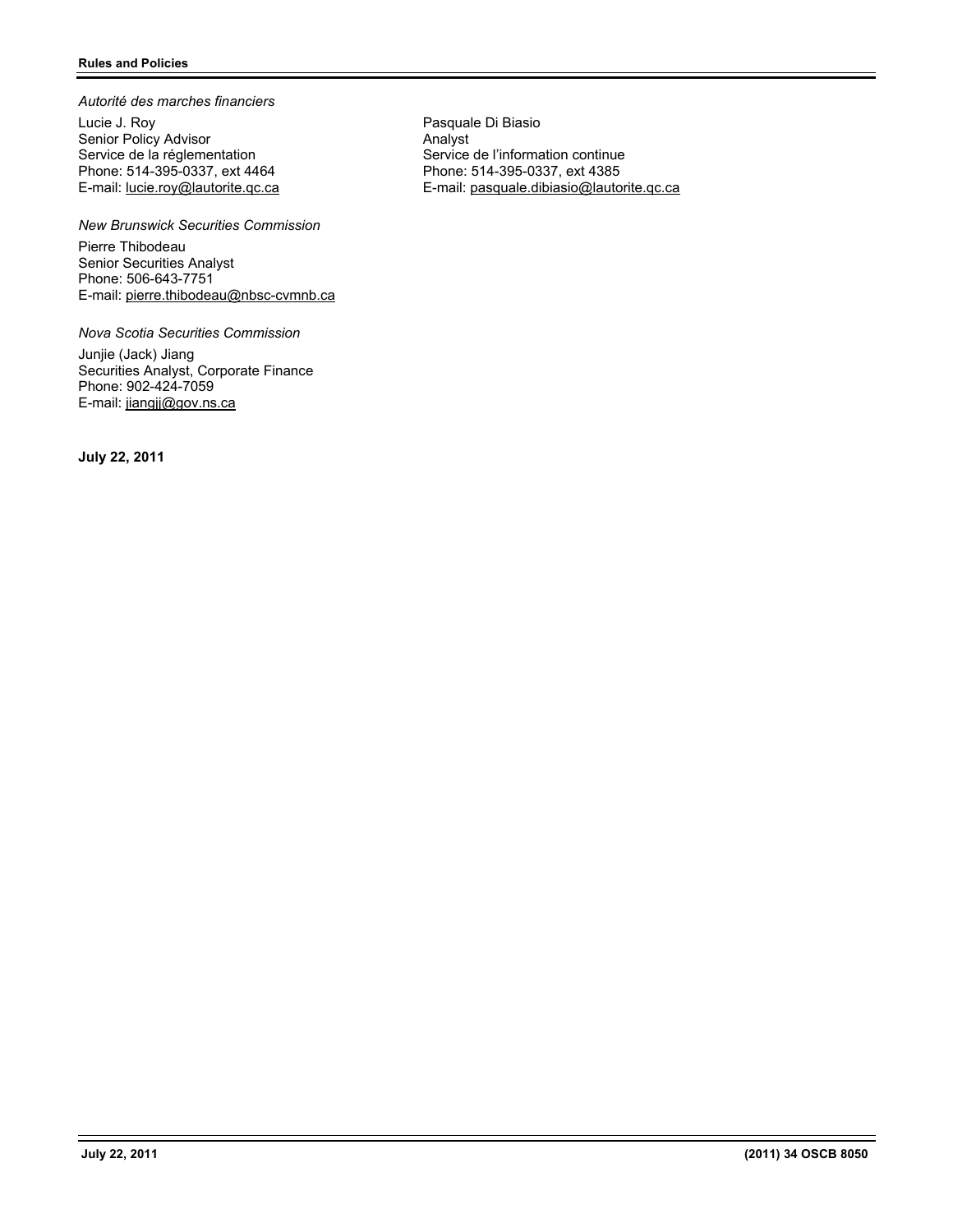## **APPENDIX A**

## **SUMMARY OF KEY CHANGES TO THE NOVEMBER 2010 MATERIALS**

#### **Form 51-120F6 Amendments**

## **Item 1 – General Provisions**

## *Subsection 1.3(9) – Currencies*

• We amended subsection 1.3(9) to provide flexibility if the company's performance goals and similar conditions disclosed in the Compensation Discussion and Analysis are in a currency different than the currency presented in the prescribed tables, which may be for purposes of consistency with financial reporting obligations. As a result, a company must use the same currency in the tables prescribed in sections 3.1, 4.1, 4.2, 5.1, 5.2 and 7.1 of the form.

## **Item 2 – Compensation Discussion and Analysis (CD&A)**

*Subsection 2.1(5) – Risks associated with the company's compensation policies and practices* 

• We amended subsection 2.1(5) to include the words "or a committee of the board" in order to recognize that compensation-related duties may be delegated to a committee of the board.

#### *Commentary*

- We revised the commentary to clarify that, if the company used any benchmarking in determining compensation or any element of compensation, the company should include the benchmark and describe why the benchmark group and selection criteria are considered by the company to be relevant.
- We added commentary to the examples of situations that could potentially encourage an executive officer to expose the company to inappropriate or excessive risks by including the example of incentive plan awards that do not provide a maximum benefit or payout limit to executive officers.
- We also added commentary to clarify that the examples of situations that could potentially encourage an executive officer to expose the company to inappropriate or excessive risks are not exhaustive and the situations to consider will vary depending upon the nature of the company's business and the company's compensation policies and practices.

#### *Section 2.4 – Compensation Governance*

- We amended paragraph  $2.4(2)(a)$  to read:
	- o Disclose the name of each committee member and, in respect of each member, state whether or not the member is independent or not independent.
- In paragraph 2.4(2)(c), we removed the words "that are consistent with a reasonable assessment of the company's risk profile" because we concluded that the words were unnecessary and confusing.
- We amended paragraph  $2.4(3)(c)$  to read:
	- o If the consultant or advisor has provided any services to the company, or to its affiliated or subsidiary entities, or to any of its directors or members of management, other than or in addition to compensation services provided for any of the company's directors or executive officers,
		- (i) state this fact and briefly describe the nature of the work,
		- (ii) disclose whether the board of directors or compensation committee must pre-approve other services the consultant or advisor, or any of its affiliates, provides to the company at the request of management.
- In subparagraphs 2.4(3)(d)(i) and (ii), we added the word "each" to clarify that the company must disclose aggregate fees paid on a "per consultant" basis.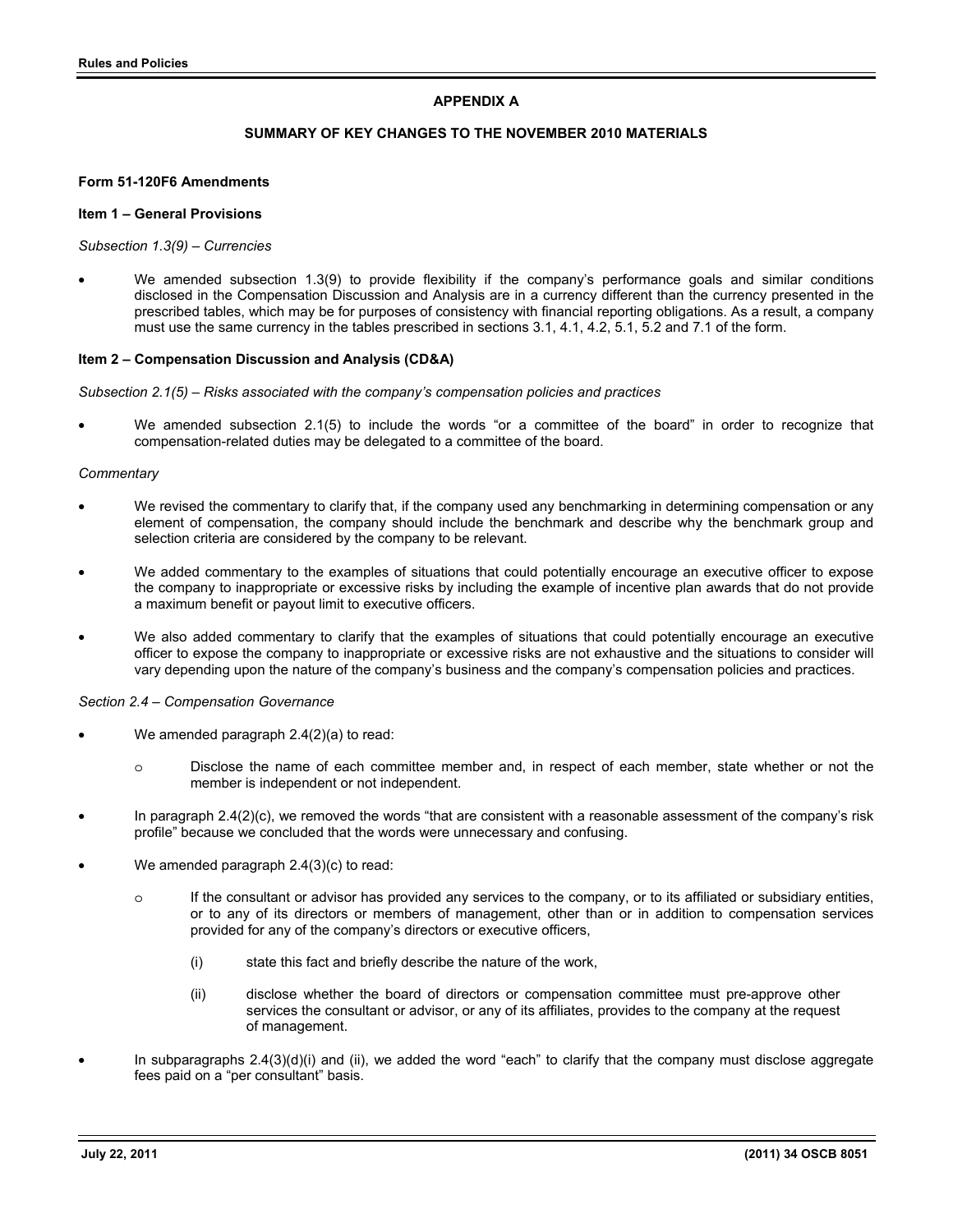## **Item 4 – Incentive Plan Awards**

#### *Section 4.1 – Outstanding share-based awards and option-based awards*

• We amended subsection 4.1(3) to clarify that if the company has granted options in a different currency than that reported in the table, the company must include a footnote describing the currency and the exercise or base price. This amendment is also made in response to the requirement in subsection 1.3(9) that the company must use the same currency in the prescribed tables of the form.

## **Item 5 – Pension Plan Benefits**

#### *Section 5.1 – Defined benefit plans table*

- We amended paragraph 5.1(4)(a) to include the requirement that, for purposes of calculating the annual lifetime benefit payable at the end of the most recently completed financial year in column (c1), the company must assume that the NEO is eligible to receive payments or benefits at year end.
- We added commentary to clarify that the company may calculate the annual lifetime benefit payable in accordance with the formula included as commentary or in accordance with another formula if the company reasonably believes that the other formula produces a more meaningful calculation of the annual lifetime benefit payable at year end.

## *Section 5.2 – Defined contribution plans table*

• In response to questions 6 and 7 published in the notice to the November 2010 Materials and comments received, we removed the requirement in subsection 5.2(3) to disclose the non-compensatory amount, including employee contributions and regular investment earnings on employer and employee contributions.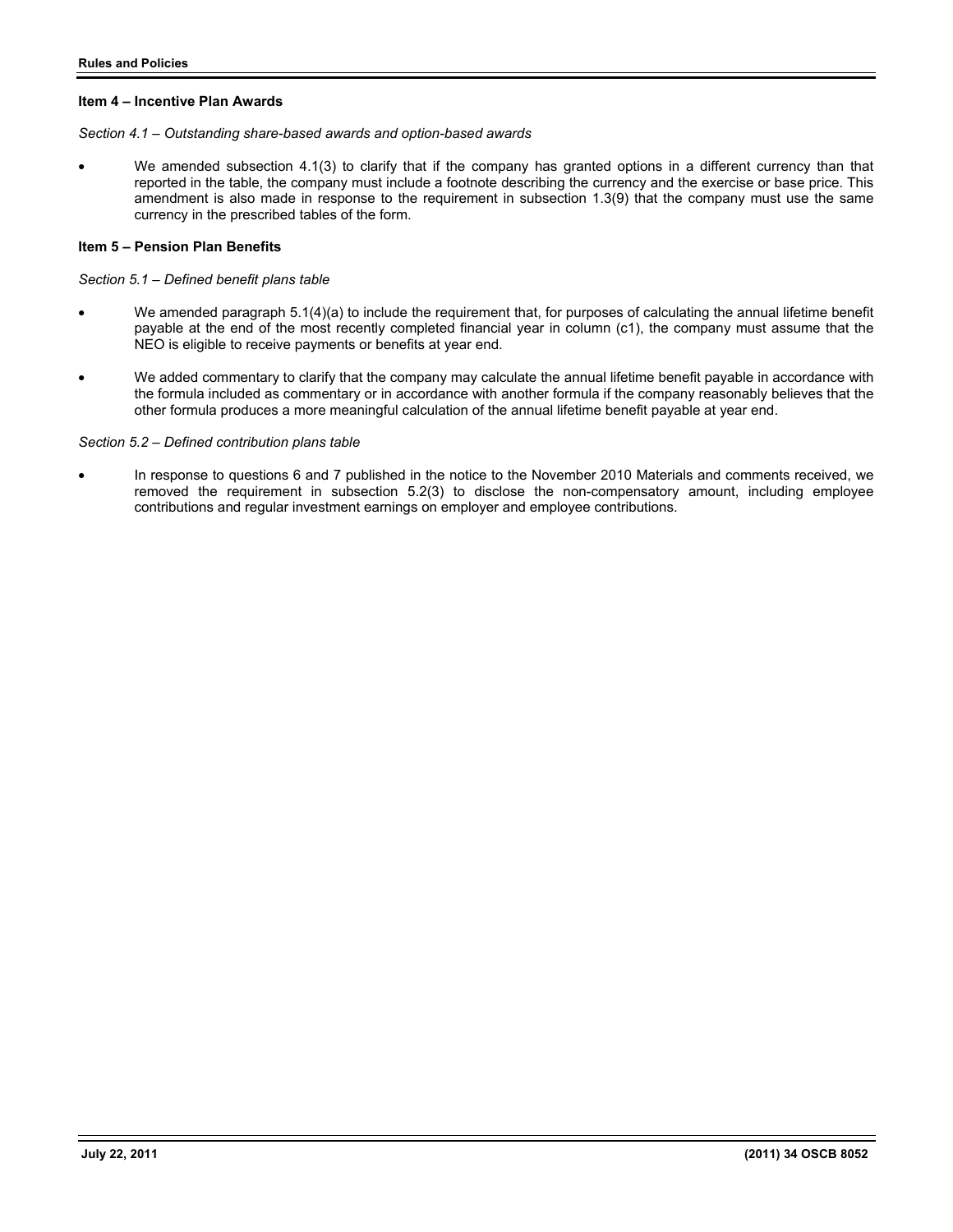## **APPENDIX B**

## **LIST OF COMMENTERS**

We received 28 comment letters in response to the request for comment. We thank the commenters for their comments.

- 1. Astral Media Inc.
- 2. BC Investment Management Corporation
- 3. Blake, Cassels & Graydon LLP
- 4. Bombardier Inc.
- 5. Canadian Bankers Association
- 6. Canadian Coalition for Good Governance
- 7. Canadian Society of Corporate Secretaries
- 8. CGI Group Inc.
- 9. Chris Reed (Investor)
- 10. Edwin A. Simmons (Investor)
- 11. H. Garfield Emerson
- 12. Hugessen Consulting Inc.
- 13. Institutional Shareholder Services
- 14. Loblaw Companies Limited
- 15. Mercer (Canada) Limited
- 16. Metro Inc.
- 17. Mouvement d'éducation et de défense des actionnaires
- 18. NEI Investments
- 19. Ogilvy Renault LLP
- 20. Ontario Teachers' Pension Plan
- 21. Pension Investment Association of Canada
- 22. Praemis Consulting
- 23. Regroupement Independent des Conseillers de l'Industrie Financière du Québec<br>24. Robert Gatto (Investor)
- 24. Robert Gatto (Investor)<br>25. Shareholder Association
- Shareholder Association for Research & Education
- 26. Social Investment Organization
- 27. Towers Watson Canada Inc.
- 28. WestJet Airlines Ltd.

The comment letters are available at www.osc.gov.on.ca.

In the following summary, we refer to the authors of a comment letter as "the commenter" regardless of the number of authors.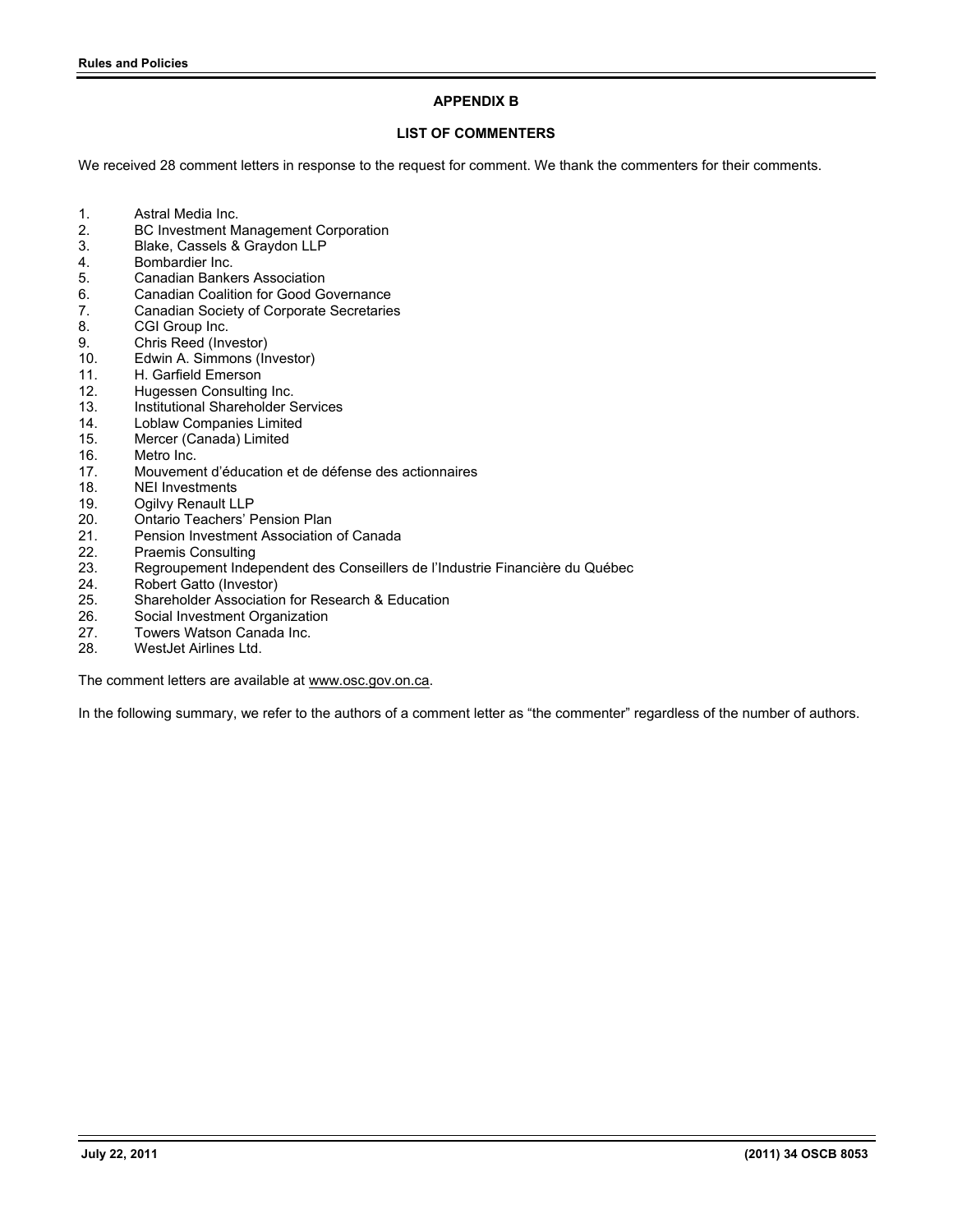## **APPENDIX C**

# **SUMMARY OF COMMENTS AND CSA RESPONSES**

| <b>ITEM</b> | <b>COMMENTS</b>                                                                                                                                                                                                                                                                                                                                                                                                                                                                                                                                           | <b>CSA RESPONSES</b>                                                                                                                                                                                                                                                                                                                                                                                                                                                                                                                                                                                                                                                                                               |
|-------------|-----------------------------------------------------------------------------------------------------------------------------------------------------------------------------------------------------------------------------------------------------------------------------------------------------------------------------------------------------------------------------------------------------------------------------------------------------------------------------------------------------------------------------------------------------------|--------------------------------------------------------------------------------------------------------------------------------------------------------------------------------------------------------------------------------------------------------------------------------------------------------------------------------------------------------------------------------------------------------------------------------------------------------------------------------------------------------------------------------------------------------------------------------------------------------------------------------------------------------------------------------------------------------------------|
|             | <b>GENERAL COMMENTS</b>                                                                                                                                                                                                                                                                                                                                                                                                                                                                                                                                   |                                                                                                                                                                                                                                                                                                                                                                                                                                                                                                                                                                                                                                                                                                                    |
| 0.1         | Generally, 17 commenters supported the proposed<br>amendments and believed they will improve the<br>quality of executive compensation disclosure and<br>help investors make more informed voting and<br>investment decisions.                                                                                                                                                                                                                                                                                                                             | We thank the commenters for their support.                                                                                                                                                                                                                                                                                                                                                                                                                                                                                                                                                                                                                                                                         |
| 0.2         | Three commenters did not believe that the<br>proposed amendments were needed at this time,<br>given that the new executive compensation<br>disclosure requirements have only been in place for<br>two years, and questioned whether further changes<br>were appropriate at this time.                                                                                                                                                                                                                                                                     | As part of the rulemaking process, we closely monitor<br>new rules in the first year after implementation to<br>ensure that they are working as intended and we may<br>consider additional communication or additional<br>amendments to address any issues that arise as a result<br>of this monitoring process. As stated in the Notice, the<br>November 2010 Materials were published after reviewing,<br>among others, the issues discussed in CSA Staff Notice<br>51-331 Report on Staff's Review of Executive<br>Compensation Disclosure (CSA Staff Notice 51-331),<br>published on November 20, 2009.                                                                                                        |
| 0.3         | One commenter noted that, since most investors<br>now participate in the capital markets indirectly<br>through managed funds of one type or another,<br>securities regulators should focus on how<br>compensation structures function for fund<br>managers, and particularly whether their<br>compensation aligns their interests with those of the<br>investors for whom they act, namely whether their<br>compensation is appropriately linked to their<br>performance in creating value for investors.                                                 | We thank the commenter for the comment. Reviewing the<br>compensation policies and practices for investment fund<br>managers is beyond the scope of this initiative. We have<br>forwarded this comment to the CSA committee<br>responsible for National Instrument 81-106 Investment<br>Fund Continuous Disclosure.                                                                                                                                                                                                                                                                                                                                                                                                |
| 0.4         | Commenters support the CSA efforts to harmonize,<br>where possible, the proposed amendments with the<br>executive compensation disclosure requirements in<br>the United States, given the number of companies<br>in Canada that are also listed on U.S. stock<br>exchanges.                                                                                                                                                                                                                                                                               | We thank the commenters for their support. Our goal is to<br>develop effective executive compensation disclosure<br>rules in Canada. Though we have reviewed the provisions<br>of the Dodd-Frank Wall Street Reform and Consumer<br>Protection Act and the latest amendments made by<br>Securities and Exchange Commission that we think are<br>also relevant to Canadian reporting issuers, we have<br>made some departures that we think are appropriate for<br>our Canadian markets.                                                                                                                                                                                                                            |
|             | <b>ITEM 1 - GENERAL PROVISIONS</b>                                                                                                                                                                                                                                                                                                                                                                                                                                                                                                                        |                                                                                                                                                                                                                                                                                                                                                                                                                                                                                                                                                                                                                                                                                                                    |
| 1.1         | Section 1.1 - Objective<br>Commenters asked that we clarify why the<br>language in the objective section (and the<br>corresponding commentary following subsection<br>3.1(5)) has been revised.<br>In addition, five commenters suggest that the<br>proposed amendment should not be made. In<br>particular, the commenters do not support the<br>amendments made to the requirements in section<br>3.1 relating to the board's intended annual<br>compensation for option-based awards, because<br>they find the current wording to be more in line with | We have not amended the Form in response to these<br>comments. Subsection 3.1(3) and (4) of the Form<br>requires companies to disclose the fair value of the award<br>on the grant date for share-based awards and option-<br>based awards in the appropriate columns in the Summary<br>Compensation Table (SCT). Under these requirements,<br>the fair value of the award on the grant date for these<br>types of awards must be reported in the SCT in the year<br>of grant irrespective of whether part or all of the award<br>relates to multiple financial years and payout is subject to<br>performance goals and similar conditions, including<br>vesting, to be applied in future financial years. We also |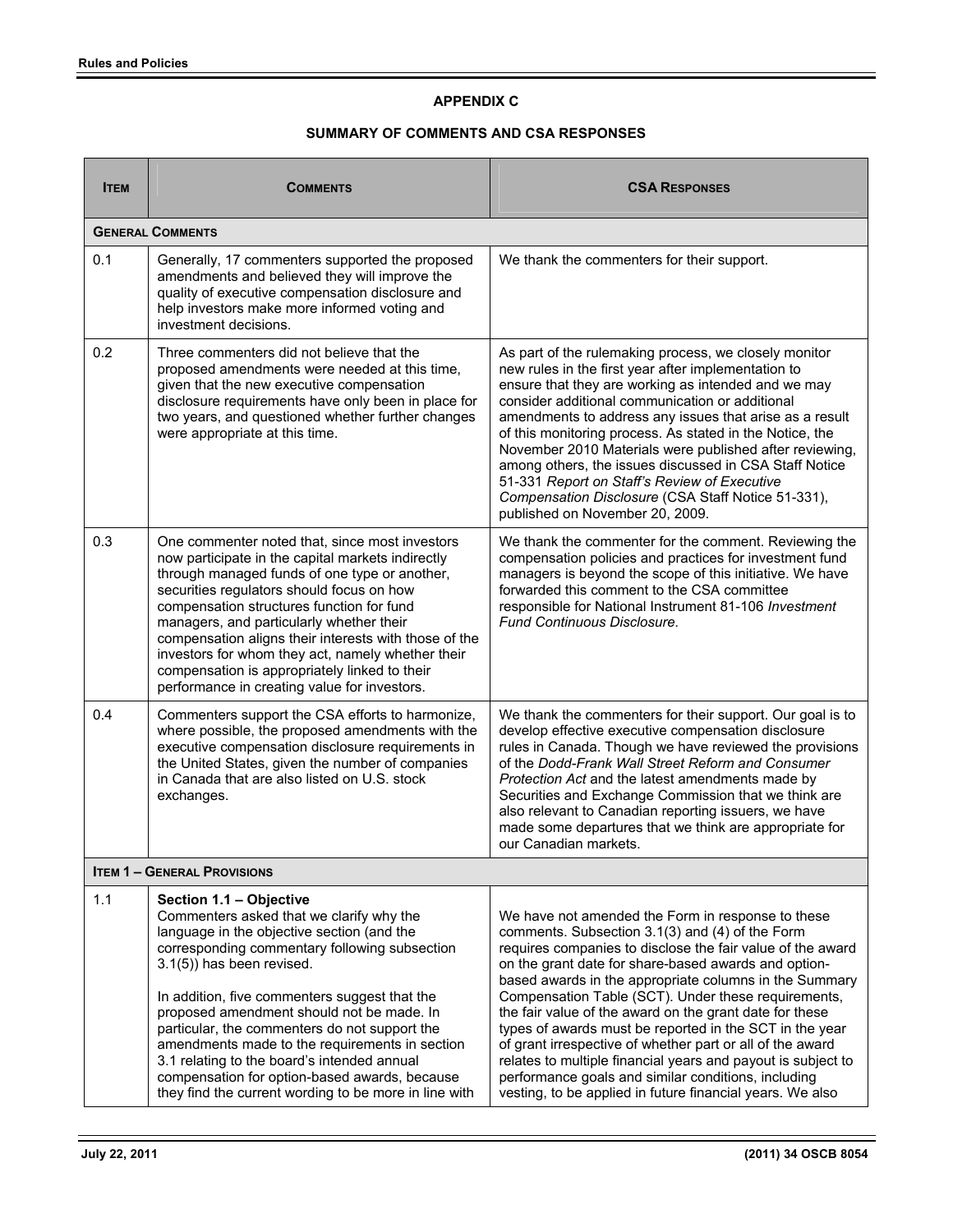| <b>ITEM</b> | <b>COMMENTS</b>                                                                                                                                                                                                                                                                                                                                                                                                                                                                                                                                                                            | <b>CSA RESPONSES</b>                                                                                                                                                                                                                                                                                                                                                                                                                                                                                                                                                                                                                                                                                                                                                                                                                                                                                               |
|-------------|--------------------------------------------------------------------------------------------------------------------------------------------------------------------------------------------------------------------------------------------------------------------------------------------------------------------------------------------------------------------------------------------------------------------------------------------------------------------------------------------------------------------------------------------------------------------------------------------|--------------------------------------------------------------------------------------------------------------------------------------------------------------------------------------------------------------------------------------------------------------------------------------------------------------------------------------------------------------------------------------------------------------------------------------------------------------------------------------------------------------------------------------------------------------------------------------------------------------------------------------------------------------------------------------------------------------------------------------------------------------------------------------------------------------------------------------------------------------------------------------------------------------------|
|             | the board's decisions and they think that the<br>proposed amendment will be detrimental to<br>appropriate and meaningful disclosure.                                                                                                                                                                                                                                                                                                                                                                                                                                                       | clarified this requirement in CSA Staff Notice 51-331.                                                                                                                                                                                                                                                                                                                                                                                                                                                                                                                                                                                                                                                                                                                                                                                                                                                             |
| 1.2         | Section 1.2 - definition "named executive<br>officer" (NEO)<br>Six commenters suggest the words "including any of<br>its subsidiaries" should be revised to clarify that only<br>executive officers that have policy-making functions<br>at the issuer level should be considered as NEOs of<br>the issuer. The commenters believe that executive<br>officers of subsidiaries should not be considered<br>NEOs of the parent company unless they perform a<br>policy-making function with respect to the parent<br>company.                                                                | We agree and we do not think that an amendment to the<br>definition of "NEO" is necessary to address this comment.<br>Under the paragraph (c) of the definition of "executive"<br>officer" in section 1.1 NI 51-102, a director, an officer, or<br>another employee of a subsidiary of a company is an<br>executive officer of the company if that individual<br>performs a policy-making function in respect of the<br>company. Such an individual would also be an NEO for<br>the purposes of the Form if the individual otherwise<br>satisfies the criteria set out in the definition of "NEO".                                                                                                                                                                                                                                                                                                                 |
|             | One commenter suggests that we amend the<br>definition of "executive officer" in section 1.1 of<br>National Instrument 51-102 Continuous Disclosure<br>Obligations (NI 51-102). In particular the reference<br>to "vice president in charge" should be amended to<br>"executive" in charge to capture presidents of<br>principal business units or subsidiaries.                                                                                                                                                                                                                           | We acknowledge the comment and we do not propose to<br>amend the definition of "executive officer" to address this<br>comment. We have forwarded this comment to the CSA<br>committee responsible for NI 51-102 for further<br>consideration.                                                                                                                                                                                                                                                                                                                                                                                                                                                                                                                                                                                                                                                                      |
|             | One commenter suggests that, given the<br>prevalence of reporting issuers which are in turn<br>subsidiaries of other reporting issuers, there should<br>be an exemption, in either the definition of NEO, or<br>in the Form disclosure requirements, for disclosure<br>of executive officers of subsidiaries which<br>themselves are reporting issuers. The commenter<br>argues that, in such circumstances, the CD&A of<br>the parent company would only provide a reference<br>to the disclosure of the public subsidiary and would<br>provide "double counting" of the same disclosure. | We have not made the suggested change. The Form<br>requires disclosure for each CEO and CFO, regardless of<br>their compensation and each of three most highly<br>compensated executive officers whose total<br>compensation is greater than \$150,000. Under this<br>definition, an executive officer who otherwise satisfies the<br>definition of "NEO" for the parent company will be an<br>NEO, even if the same individual is also an NEO for the<br>subsidiary. We do not agree that this requirement would<br>result in "double counting" of the same disclosure. The<br>CD&A requires a discussion and analysis of the executive<br>compensation provided to NEOs of the company. In<br>certain circumstances, companies will be required to<br>disclose information about how their compensation<br>policies and decisions apply to an NEO who is also an<br>NEO of a subsidiary or an NEO of the parent. |
| 1.3         | Subsection 1.3(2) - Departures from format<br>Six commenters support the proposed requirement<br>to clarify that a company may not alter the<br>presentation of the SCT by adding columns or other<br>information and agree that a common format for the<br>SCT creates consistency in reporting.                                                                                                                                                                                                                                                                                          | We thank the commenters for their support. As explained<br>in Staff Notice 51-331, the SCT provides a<br>comprehensive overview of a company's executive<br>compensation policies and practices in a consistent and<br>meaningful way. We have amended subsection 1.3(2) to<br>clarify that companies may choose to add another table<br>and other information, so long as the additional<br>information does not detract from the SCT prescribed in<br>subsection 3.1(1).                                                                                                                                                                                                                                                                                                                                                                                                                                         |
|             | Conversely, four commenters did not support the<br>proposed amendment and recommended that we<br>remove the prohibition on altering the presentation<br>of the SCT.                                                                                                                                                                                                                                                                                                                                                                                                                        | In light of our response above, we have not amended the<br>Form in response to this comment.                                                                                                                                                                                                                                                                                                                                                                                                                                                                                                                                                                                                                                                                                                                                                                                                                       |
|             | One commenter suggests that the proposed                                                                                                                                                                                                                                                                                                                                                                                                                                                                                                                                                   | We have not amended the Form in response to this                                                                                                                                                                                                                                                                                                                                                                                                                                                                                                                                                                                                                                                                                                                                                                                                                                                                   |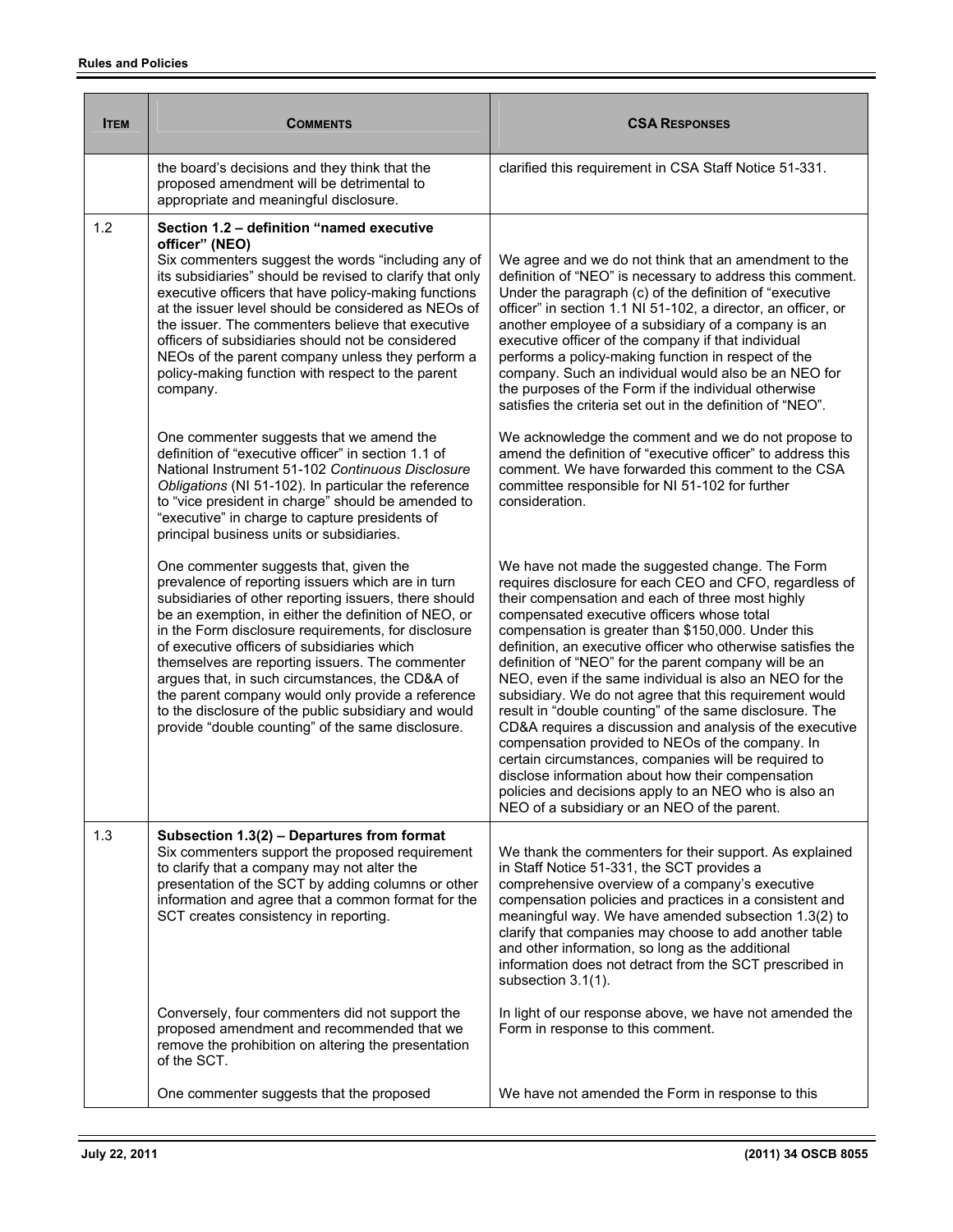| <b>ITEM</b> | COMMENTS                                                                                                                                                                                                                                                                                                                                                                                                                                                                                                                                                            | <b>CSA RESPONSES</b>                                                                                                                                                                                                                                                                                                                                                          |
|-------------|---------------------------------------------------------------------------------------------------------------------------------------------------------------------------------------------------------------------------------------------------------------------------------------------------------------------------------------------------------------------------------------------------------------------------------------------------------------------------------------------------------------------------------------------------------------------|-------------------------------------------------------------------------------------------------------------------------------------------------------------------------------------------------------------------------------------------------------------------------------------------------------------------------------------------------------------------------------|
|             | requirement to not alter the format of the SCT<br>should be extended to all prescribed tables under<br>the Form.                                                                                                                                                                                                                                                                                                                                                                                                                                                    | comment. We think that the SCT serves as the principal<br>disclosure vehicle for executive compensation and<br>applies to all companies. On the other hand, we think that<br>the other prescribed tables in the Form will not<br>necessarily apply to all companies.                                                                                                          |
|             | Two commenters suggest that we amend the<br>proposed requirement to permit the addition of a<br>"total direct compensation" column before the<br>"pension benefits" column of the SCT.                                                                                                                                                                                                                                                                                                                                                                              | We have not amended the Form in response to this<br>comment. We reiterate that subsection 1.3(2) allows a<br>company to provide additional tables and information in<br>the Form, as a supplement to the SCT, if necessary to<br>achieve the objective of executive compensation<br>disclosure in section 1.1 of the Form.                                                    |
| 1.4         | Subsection 1.3(9) - Currencies<br>Two commenters believe the requirement to use a<br>single currency throughout the Form may be too<br>stringent and misleading to investors, as it may be<br>interpreted as prohibiting issuers to disclose factual<br>information in foreign currency in the CD&A where<br>this information is necessary to understand the<br>compensation decisions made by the board of<br>directors. For example, stock options for which the<br>exercise price is set in a different currency should<br>not be converted to Canadian dollars. | We have amended subsection 1.3(9) in response to these<br>comments. We acknowledge that a company's<br>performance goals and similar conditions disclosed in the<br>CD&A may be in a currency different than the currency<br>presented in the tables, which may be for purposes of<br>consistency with financial reporting obligations.                                       |
|             | In addition, one commenter suggests that the<br>requirement to use a single currency apply to all the<br>tables prescribed by the Form, and to the<br>quantification of termination and change of control<br>payments and benefits, but companies be allowed<br>to use the currency or currencies in the CD&A that<br>they believe are the most appropriate to use when<br>explaining their compensation decisions for the year<br>to their investors.                                                                                                              | We have amended the first paragraph in subsection<br>1.3(9) of the Form to read:<br>"A company must report amounts required by this form in<br>Canadian dollars or in the same currency that the<br>company uses for its financial statements. A company<br>must use the same currency in the tables prescribed in<br>sections 3.1, 4.1, 4.2, 5.1, 5.2 and 7.1 of this form." |
|             | Two commenters ask that we clarify the preferred<br>approach to report individual option-based awards<br>disclosed in the outstanding share-based awards<br>and option-based awards table that have been<br>granted with an exercise price in a different<br>currency than reported in the SCT.                                                                                                                                                                                                                                                                     | We have amended subsection 4.1(3) of the Form to read:<br>"If the option was granted in a different currency than that<br>reported in the table, include a footnote describing the<br>currency and the exercise or base price."                                                                                                                                               |
| 1.5         | Subsection 1.3(10) - Plain Language<br>Five commenters believe that the requirement to<br>explain "how specific NEO and director<br>compensation relates to the overall stewardship and<br>governance of the company" is unclear and<br>confusing and that the words "overall stewardship<br>and governance of the company" seem to tie<br>compensation disclosure with board and NEO<br>fiduciary duties.                                                                                                                                                          | We acknowledge the comment and disagree. We have<br>not amended the Form as we think the words "how<br>specific NEO and director compensation relates to the<br>overall stewardship and governance of the company" are<br>tied to the overall objective of executive compensation<br>disclosure set out in section 1.1 of the Form.                                           |
|             | One commenter suggests that the requirement be<br>amended to provide that companies should be<br>disclosing how their executive compensation<br>policies and procedures incentivize management to<br>achieve their companies' stated objectives, overall<br>strategy and risk management objectives.                                                                                                                                                                                                                                                                | In light of our response above, we have not amended the<br>Form in response to this comment.                                                                                                                                                                                                                                                                                  |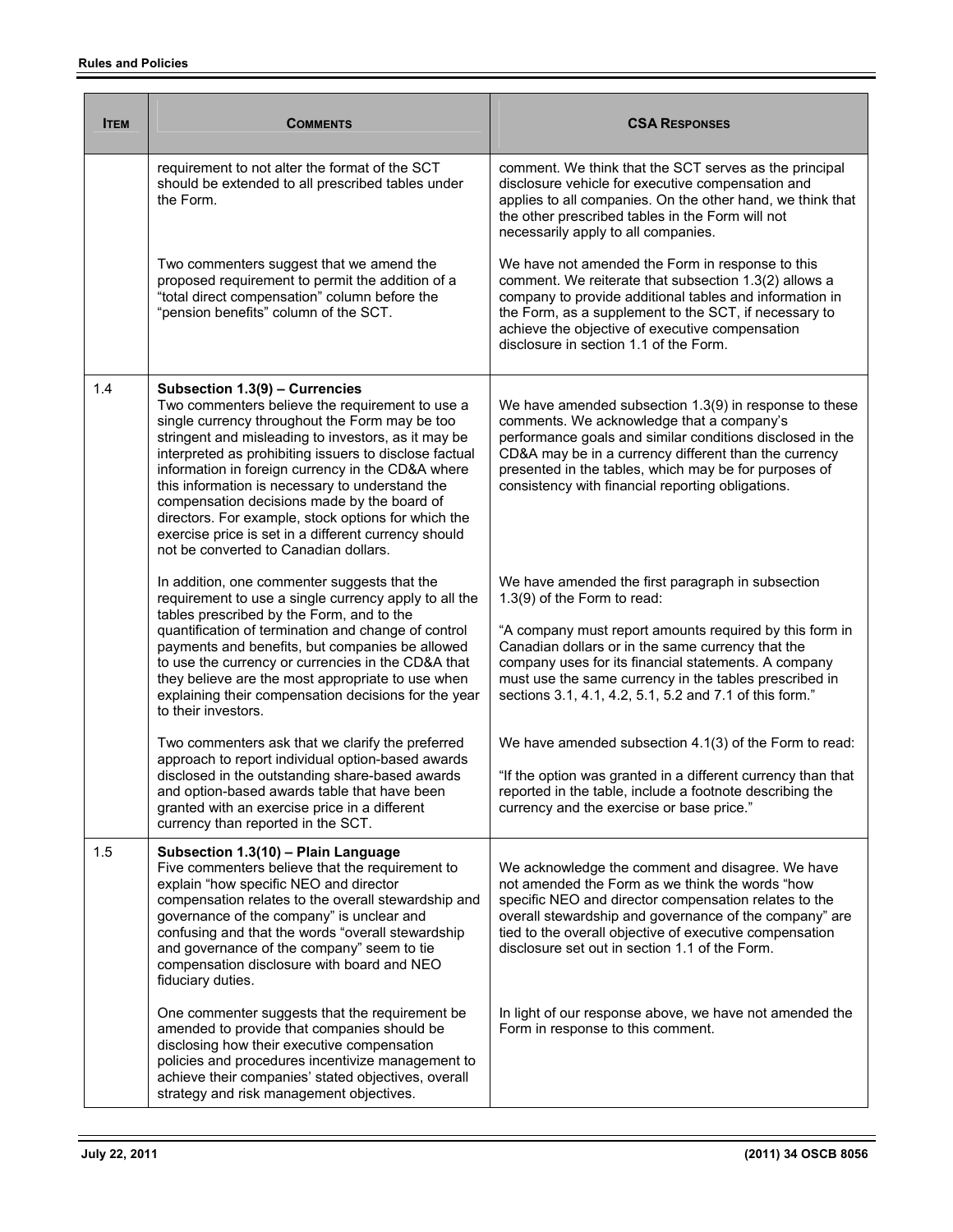| <b>ITEM</b> | <b>COMMENTS</b>                                                                                                                                                                                                                                                                                                                                                                                                                                                                                                                                   | <b>CSA RESPONSES</b>                                                                                                                                                                                                                                                                                                                                                                                                                                                                                                                                                                                                                                                                                                                                                                                                                                                                                                        |
|-------------|---------------------------------------------------------------------------------------------------------------------------------------------------------------------------------------------------------------------------------------------------------------------------------------------------------------------------------------------------------------------------------------------------------------------------------------------------------------------------------------------------------------------------------------------------|-----------------------------------------------------------------------------------------------------------------------------------------------------------------------------------------------------------------------------------------------------------------------------------------------------------------------------------------------------------------------------------------------------------------------------------------------------------------------------------------------------------------------------------------------------------------------------------------------------------------------------------------------------------------------------------------------------------------------------------------------------------------------------------------------------------------------------------------------------------------------------------------------------------------------------|
|             | <b>ITEM 2 - COMPENSATION DISCUSSION &amp; ANALYSIS (CD&amp;A)</b>                                                                                                                                                                                                                                                                                                                                                                                                                                                                                 |                                                                                                                                                                                                                                                                                                                                                                                                                                                                                                                                                                                                                                                                                                                                                                                                                                                                                                                             |
| 2.1         | Section 2.1 - CD&A (materiality)<br>One commenter suggests that we amend<br>subsection 2.1(1) by inserting the words "material<br>aspect of" following the word "include" and<br>preceding the words "the following" so that there is<br>an element of materiality added to the requirements<br>for CD&A disclosure.                                                                                                                                                                                                                              | We continue to think that companies must determine<br>which of their compensation policies and practices are<br>significant and disclose these policies and practices if<br>necessary to satisfy the objective set out in section 1.1 of<br>the Form.                                                                                                                                                                                                                                                                                                                                                                                                                                                                                                                                                                                                                                                                       |
| 2.2         | Section 2.1 - CD&A (additional commentary)<br>Five commenters did not support the additional<br>commentary asking the company to consider<br>whether the company will be making any significant<br>changes to its compensation policies and practices<br>in the next financial year and disclose the changes.<br>They argued that this proposed disclosure<br>requirement would force companies to speculate<br>about whether any significant compensation<br>changes may take place in the future.                                               | We disagree. The additional commentary after section 2.1<br>of the Form is provided as an example of disclosure<br>concerning compensation and is not intended to be a<br>prescribed requirement. We note that a company would<br>only be required to discuss whether the company will be<br>making significant changes to its compensation policies<br>and practices in circumstances where the company has<br>committed to any such changes. The additional<br>commentary is not asking companies to speculate about<br>whether any compensation changes may take place in<br>the future.                                                                                                                                                                                                                                                                                                                                 |
| 2.3         | Subsection 2.1(3) - Benchmarking<br>Five commenters suggest that we expand the<br>benchmarking requirement to require companies to<br>explain why the benchmark group and criteria<br>chosen is considered by the company to be relevant<br>or, if the company does not benchmark, explain the<br>rationale for not using any benchmark peer group.                                                                                                                                                                                               | In CSA Staff Notice 51-331, we reported that a number of<br>companies did not clearly explain their benchmarking<br>methodologies and did not fully explain how they used<br>that information in decisions about executive<br>compensation. We have included additional commentary<br>to section 2.1 of the Form to read:<br>"3. If the company used any benchmarking in determining<br>compensation or any element of compensation, include<br>the benchmark group and describe why the benchmark<br>group and selection criteria are considered by the<br>company to be relevant."<br>We have not amended the Form to require companies<br>who do not benchmark to explain the rationale for not<br>using any benchmark peer group. We think the Form<br>does not require companies to disclose information<br>relating to executive compensation practices that do not<br>apply to a company's particular circumstances. |
|             |                                                                                                                                                                                                                                                                                                                                                                                                                                                                                                                                                   |                                                                                                                                                                                                                                                                                                                                                                                                                                                                                                                                                                                                                                                                                                                                                                                                                                                                                                                             |
| 2.4         | Subsection 2.1(4) - Performance goals or<br>similar conditions (serious prejudice exemption)<br>- support<br>Ten commenters agree that a company should be<br>required to explicitly state that it is relying on the<br>serious prejudice exemption and explain why<br>disclosing the relevant performance goals or similar<br>conditions would seriously prejudice the company's<br>interests.<br>The commenters made the following additional<br>comments in support of the proposed amendment:<br>Companies have previously relied on the<br>٠ | We thank the commenters for their comments.                                                                                                                                                                                                                                                                                                                                                                                                                                                                                                                                                                                                                                                                                                                                                                                                                                                                                 |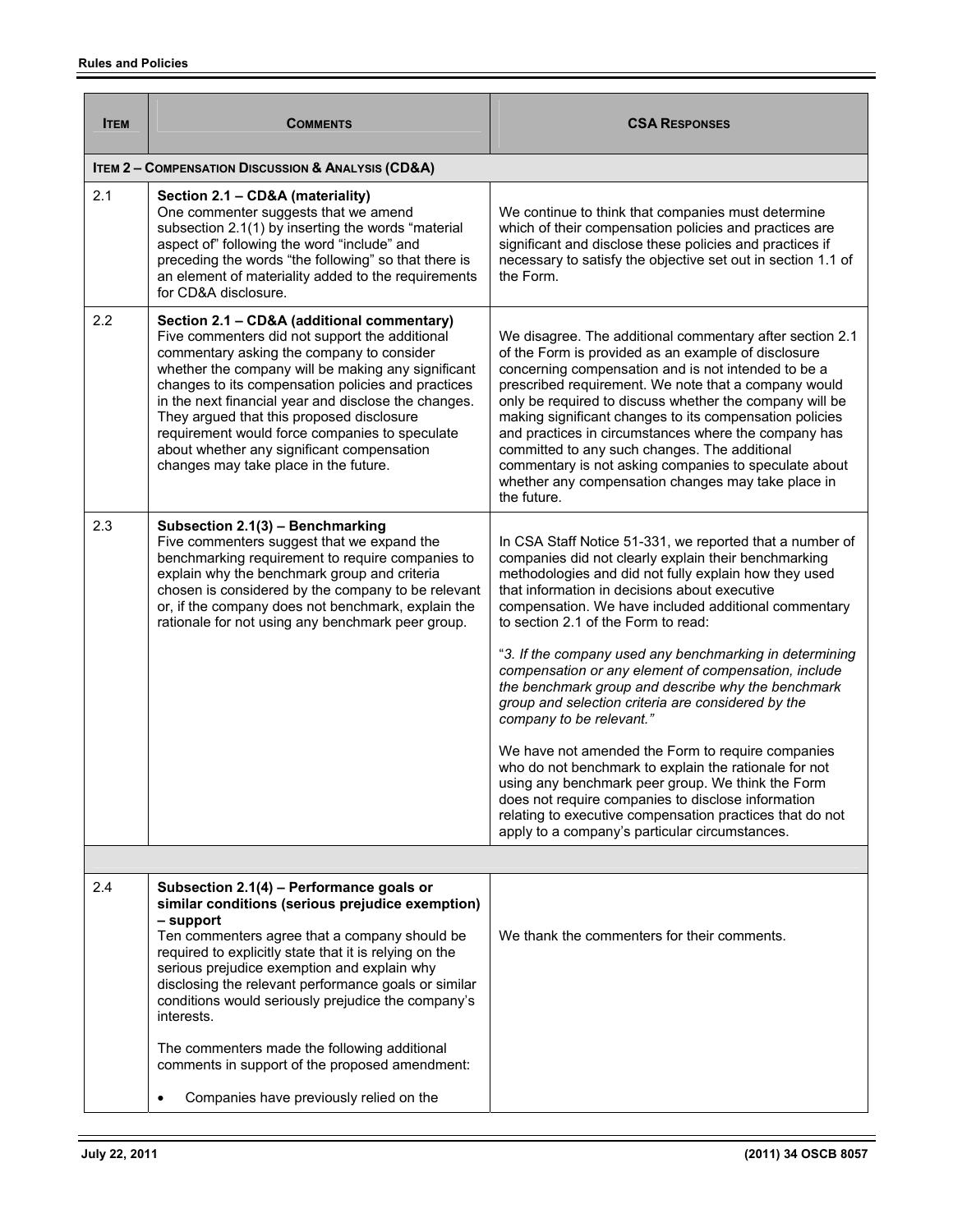| <b>ITEM</b> | <b>COMMENTS</b>                                                                                                                                                                                                                                                                                                                                                                                                                                                                                                                                                                                                                                                                                                                                                                                                                                                                                                                                                                                                                                                                                                                                                                                                                                                                                                                          | <b>CSA RESPONSES</b>                                                                                                                                                                                                                                                                                                                                                                                                                                                                                                                                                                                                                                                                                                                                                                                                                                                                                                                                                                                                                                                                                                                                                                                                                                                                                                                                                                                                                                                                                                                                              |
|-------------|------------------------------------------------------------------------------------------------------------------------------------------------------------------------------------------------------------------------------------------------------------------------------------------------------------------------------------------------------------------------------------------------------------------------------------------------------------------------------------------------------------------------------------------------------------------------------------------------------------------------------------------------------------------------------------------------------------------------------------------------------------------------------------------------------------------------------------------------------------------------------------------------------------------------------------------------------------------------------------------------------------------------------------------------------------------------------------------------------------------------------------------------------------------------------------------------------------------------------------------------------------------------------------------------------------------------------------------|-------------------------------------------------------------------------------------------------------------------------------------------------------------------------------------------------------------------------------------------------------------------------------------------------------------------------------------------------------------------------------------------------------------------------------------------------------------------------------------------------------------------------------------------------------------------------------------------------------------------------------------------------------------------------------------------------------------------------------------------------------------------------------------------------------------------------------------------------------------------------------------------------------------------------------------------------------------------------------------------------------------------------------------------------------------------------------------------------------------------------------------------------------------------------------------------------------------------------------------------------------------------------------------------------------------------------------------------------------------------------------------------------------------------------------------------------------------------------------------------------------------------------------------------------------------------|
|             | serious prejudice exemption without sufficient<br>justification, even when the relevant information<br>was previously disclosed in other publicly filed<br>documents.<br>The statement that the disclosure of broad<br>$\bullet$<br>corporate-level financial performance metrics<br>will not in itself be considered by the CSA to<br>result in 'serious prejudice' is a useful<br>clarification to the disclosure requirements.<br>The proposed amendment will assist<br>$\bullet$<br>companies in formulating and articulating their<br>use of the serious prejudice exemption.<br>One commenter believes that a company should<br>only be able to avail itself of the serious prejudice<br>exemption if it has previously applied and received<br>written authorization from the securities regulatory<br>authority following pre-established criteria. This<br>exemptive relief application should also be<br>disclosed in the CD&A.                                                                                                                                                                                                                                                                                                                                                                                                | We have not amended the Form in response to this<br>comment. We note that we have an ongoing commitment<br>to conduct normal course continuous disclosure reviews.<br>These reviews typically include consideration of a<br>company's executive compensation disclosure, including<br>the disclosure of performance goals or similar conditions<br>and the company's reliance on the "serious prejudice"<br>exemption. Though we do not generally disclose the<br>results of individual reviews, we may publish additional<br>guidance in the form of a staff notice if we find recurring<br>deficiencies or themes in the disclosure that we believe<br>will be of interest to other companies.                                                                                                                                                                                                                                                                                                                                                                                                                                                                                                                                                                                                                                                                                                                                                                                                                                                                  |
| 2.5         | Subsection 2.1(4) - Performance goals or<br>similar conditions (serious prejudice exemption)<br>- no support<br>Nine commenters did not support the proposed<br>amendment limiting the use of the serious prejudice<br>exemption and are concerned with the proposed<br>language to the effect that a company's interests<br>should not be considered to be seriously prejudiced<br>solely by disclosing performance goals or similar<br>conditions if those goals or conditions are based on<br>broad corporate-level financial performance metrics,<br>such as earnings per share, revenue growth and<br>earnings before interest, taxes, depreciation and<br>amortization (EBITDA). The commenters asked that<br>we reconsider our approach and remove this<br>proposed amendment.<br>The commenters made the following additional<br>comments:<br>Requiring companies to state the basis on<br>$\bullet$<br>which they are not providing certain disclosure<br>is anomalous in securities legislation, as<br>companies generally are not required to<br>disclose when they are not disclosing<br>something on the basis the requirements do<br>not require disclosure.<br>There is a fundamental difference between<br>$\bullet$<br>disclosing general financial information and<br>financial targets used for setting compensation. | We disagree and we have not amended the Form in<br>response to these comments. Subsection 2.1(1) of the<br>Form requires a company to discuss how it determined<br>compensation amounts for each significant element of<br>executive compensation. This disclosure requirement<br>includes any performance goals or similar conditions that<br>are based on objective, identifiable measures, such as<br>the company's share price or earnings per share. We do<br>not think that we have narrowed the circumstances upon<br>which a company may rely on the "serious prejudice"<br>exemption in subsection 2.1(4) of the Form. In CSA Staff<br>Notice 51-331, we stated that disclosing performance<br>metrics based on broad corporate-level financial<br>performance measures like EPS, revenue growth and<br>EBITDA, would not seriously prejudice the company's<br>interests. In addition, these measures are generally<br>publicly available in other disclosure documents or can be<br>easily derived and calculated from the company's public<br>disclosure. Companies that do not disclose specific<br>performance goals must also state what percentage of<br>the NEO's total compensation relates to the undisclosed<br>information and how difficult it would be for the NEO, or<br>how likely it would be for the company, to achieve the<br>undisclosed performance goal.<br>We continue to think that this exemption strikes an<br>appropriate balance between the interests of companies<br>and investors. The "serious prejudice" exemption only |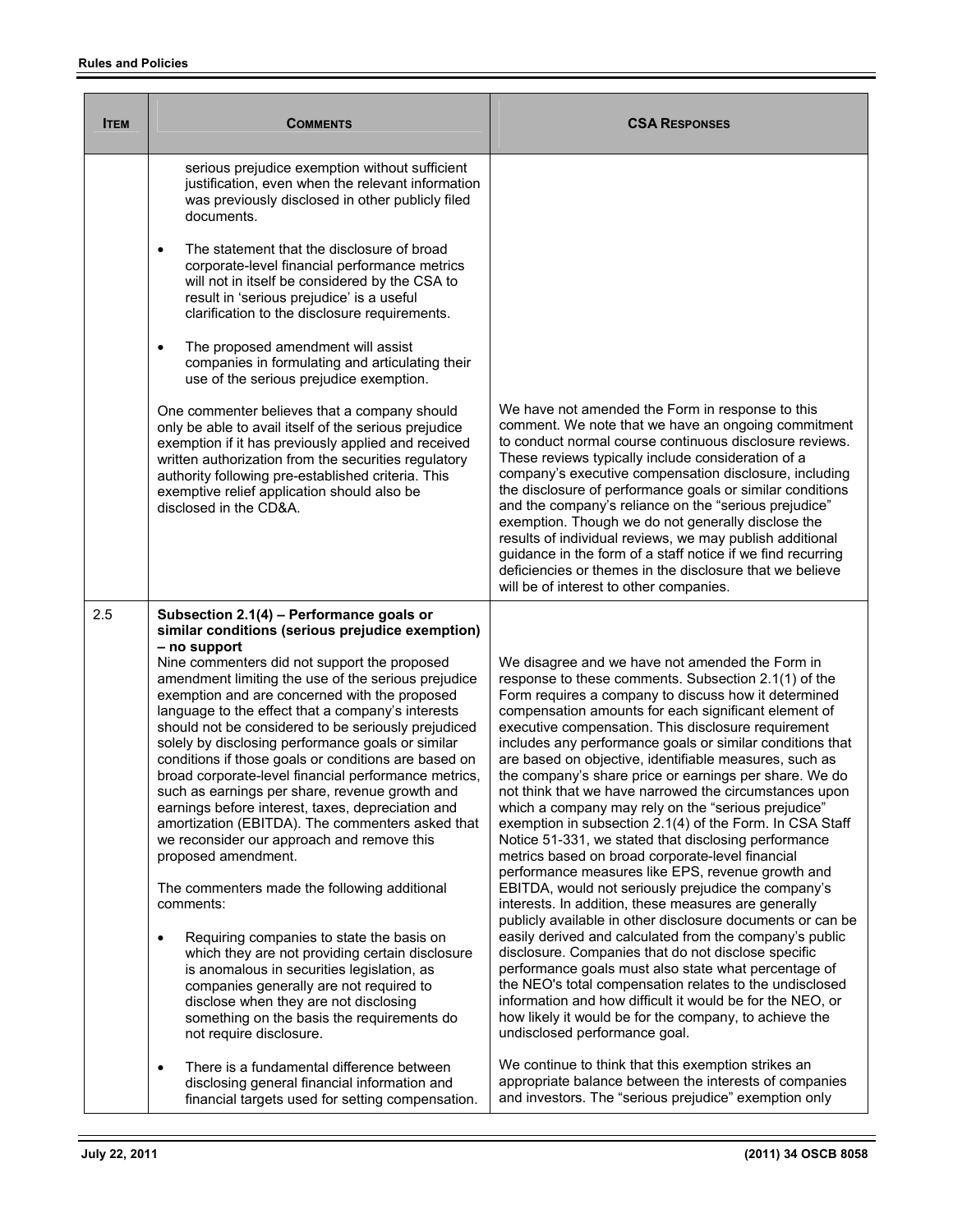| <b>ITEM</b> | <b>COMMENTS</b>                                                                                                                                                                                                                                                                                                                                                                                                                    | <b>CSA RESPONSES</b>                                                                                                                                                                                                                                                                                                                                                                                                                                                                                                                                                                                  |
|-------------|------------------------------------------------------------------------------------------------------------------------------------------------------------------------------------------------------------------------------------------------------------------------------------------------------------------------------------------------------------------------------------------------------------------------------------|-------------------------------------------------------------------------------------------------------------------------------------------------------------------------------------------------------------------------------------------------------------------------------------------------------------------------------------------------------------------------------------------------------------------------------------------------------------------------------------------------------------------------------------------------------------------------------------------------------|
|             | For example, financial targets used in making<br>compensation decisions are frequently subject<br>to exceptions and are not in accordance with<br>Canadian GAAP or IFRS.                                                                                                                                                                                                                                                           | applies to target levels concerning specific quantitative<br>and qualitative performance related factors or criteria that<br>would seriously prejudice the company's interests. Thus,<br>even if the disclosure of a target level itself may seriously<br>prejudice the company's interests in a particular case,                                                                                                                                                                                                                                                                                     |
|             | Performance goals or similar conditions used<br>$\bullet$<br>for compensation are often based on the<br>results of an NEO's business unit, division or<br>subsidiary.                                                                                                                                                                                                                                                              | disclosure of the metric itself would typically not. We also<br>note that this exemption does not apply if a performance<br>target level or other factor or criteria has been publicly<br>disclosed.                                                                                                                                                                                                                                                                                                                                                                                                  |
|             | Disclosure of this information could provide a<br>$\bullet$<br>company's competitors with insight into its<br>confidential business plans and strategies by<br>allowing competitors to compare performance<br>goals or similar conditions against the<br>company's publicly disclosed results and<br>identify the factors and underlying assumptions<br>that are reflected in the company's confidential<br>business plans.        |                                                                                                                                                                                                                                                                                                                                                                                                                                                                                                                                                                                                       |
|             | Disclosure of this information could provide<br>$\bullet$<br>valuable information to competitors seeking to<br>solicit the company's executive officers and<br>could result in upward pressure on companies<br>to increase the compensation of their executive<br>officers.                                                                                                                                                        |                                                                                                                                                                                                                                                                                                                                                                                                                                                                                                                                                                                                       |
|             | Aggressive performance goals (i.e. "stretch<br>$\bullet$<br>targets") designed to encourage executive<br>performance are often very sensitive and<br>subjective information. In most cases, they<br>should not be disclosed, even on a historical<br>basis.                                                                                                                                                                        |                                                                                                                                                                                                                                                                                                                                                                                                                                                                                                                                                                                                       |
|             | Disclosure of forward-looking performance<br>$\bullet$<br>goals or similar conditions may inadvertently<br>and indirectly provide future oriented financial<br>information (FOFI).                                                                                                                                                                                                                                                 |                                                                                                                                                                                                                                                                                                                                                                                                                                                                                                                                                                                                       |
| 2.6         | Subsection 2.1(4) - Performance goals or<br>similar conditions (additional disclosure<br>requirements)                                                                                                                                                                                                                                                                                                                             |                                                                                                                                                                                                                                                                                                                                                                                                                                                                                                                                                                                                       |
|             | Two commenters suggest that subsection 2.1(4)<br>should include a requirement for companies to<br>specifically explain why certain performance metrics<br>were chosen and how these metrics align with the<br>company's strategic plan and long-term priorities.                                                                                                                                                                   | We thank the commenters for their comments. At this<br>time, we do not think additional amendments to the Form<br>are necessary. We note that such disclosure may be<br>required to be included in the CD&A under subsection<br>2.1(1) of the Form where it is necessary to describe or<br>explain the objectives of any compensation program or                                                                                                                                                                                                                                                      |
|             | In addition, two commenters suggest that<br>subsection 2.1(4) should include a requirement for<br>companies to explain, in the absence of specific<br>performance goals or similar conditions for NEOs,<br>how the company has historically implemented a<br>robust pay-for-performance structure in recently<br>completed financial years and whether discretion is<br>used by the board of directors with respect to<br>payouts. | strategy, or how each element of compensation and the<br>company's decisions about that element fit into the<br>company's overall compensation objectives and affect<br>decisions about other elements. In CSA Staff Notice 51-<br>331, we also noted that companies who applied discretion<br>to either increase or decrease compensation following the<br>initial setting of performance goals or similar conditions<br>must fully explain the discretionary process in their CD&A<br>in order to satisfy the objective of executive compensation<br>disclosure set out in section 1.1 of the Form. |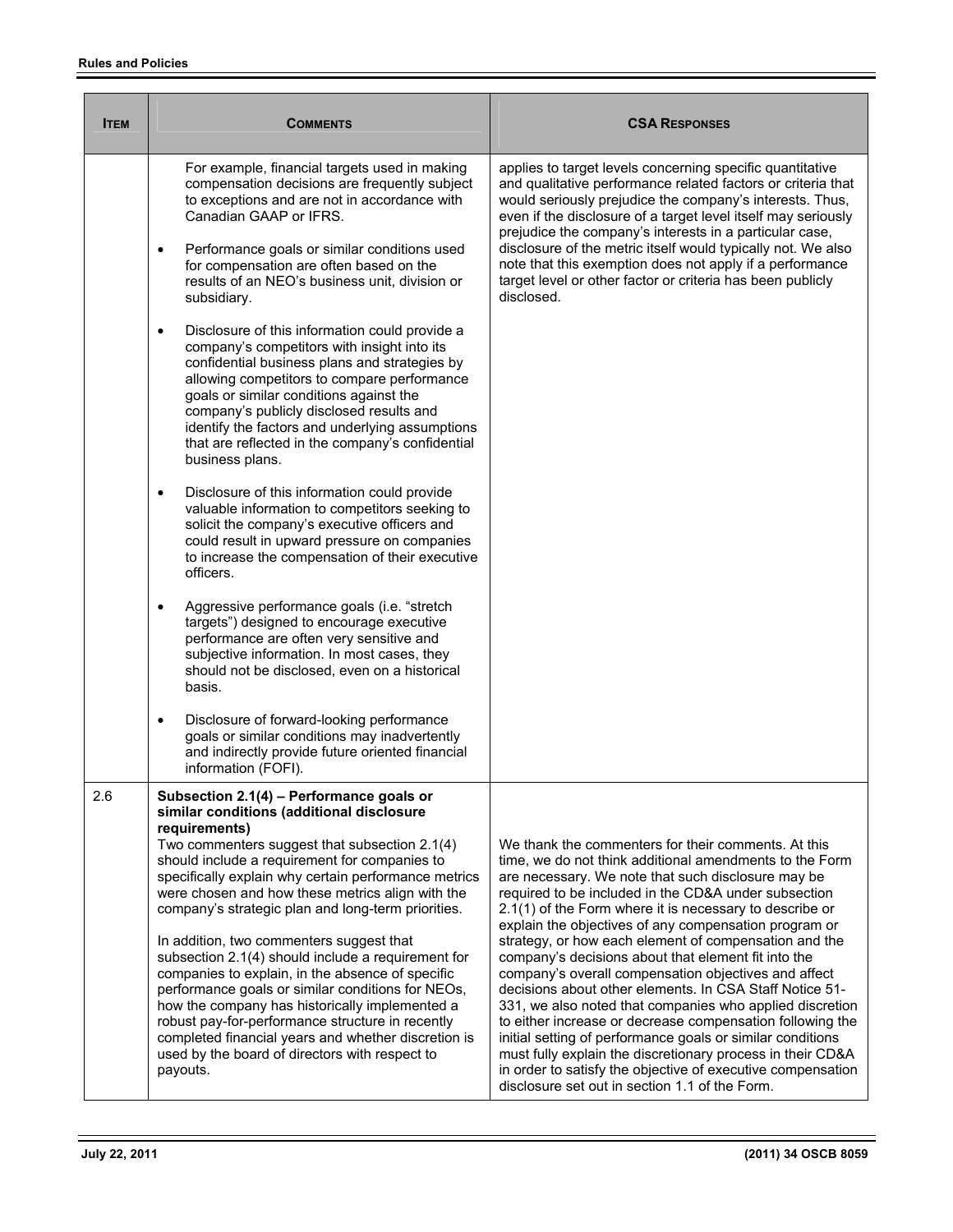| <b>ITEM</b> | <b>COMMENTS</b>                                                                                                                                                                                                                                                                                                                                                                                                                                                                                                                                                                                                                                                                                                                                                                         | <b>CSA RESPONSES</b>                                                                                                                                                                                                                                                                                                                                                                                                                                                                                                                                                                                                                                                                                                                                                                                                                                                          |
|-------------|-----------------------------------------------------------------------------------------------------------------------------------------------------------------------------------------------------------------------------------------------------------------------------------------------------------------------------------------------------------------------------------------------------------------------------------------------------------------------------------------------------------------------------------------------------------------------------------------------------------------------------------------------------------------------------------------------------------------------------------------------------------------------------------------|-------------------------------------------------------------------------------------------------------------------------------------------------------------------------------------------------------------------------------------------------------------------------------------------------------------------------------------------------------------------------------------------------------------------------------------------------------------------------------------------------------------------------------------------------------------------------------------------------------------------------------------------------------------------------------------------------------------------------------------------------------------------------------------------------------------------------------------------------------------------------------|
| 2.7         | Subsection 2.1(4) - Performance goals and<br>similar conditions (use of discretion by the<br>board)<br>Four commenters recommend that the new<br>commentary asking the company to consider<br>whether the board of directors can exercise<br>discretion to award compensation during the most<br>recently completed financial year should be<br>elevated as a disclosure requirement. These<br>commenters believe investors should be provided<br>with information with respect to the extent, if any,<br>that the board of directors or the compensation<br>committee exercises discretion to award<br>compensation where performance goals have not<br>been met, or waives or changes performance goals<br>to payout, or increases compensation beyond<br>previously approved levels. | We thank the commenters for their comments. At this<br>time, we do not think that additional amendments to the<br>Form are necessary. We note that such disclosure may<br>be required to be included in the CD&A under subsection<br>2.1(1) of the Form to describe or explain the significant<br>elements of compensation, including how the company<br>determines the amount (and, where applicable, the<br>formula) for each element of compensation. We also<br>noted in CSA Staff Notice 51-331 that companies who<br>applied discretion to either increase or decrease<br>compensation following the initial setting of objective<br>performance goals should have clarified in the CD&A that<br>the objective measures were only intended to be<br>guidelines and explained the importance of board<br>discretion in determining the actual bonus paid to each<br>NEO. |
|             |                                                                                                                                                                                                                                                                                                                                                                                                                                                                                                                                                                                                                                                                                                                                                                                         |                                                                                                                                                                                                                                                                                                                                                                                                                                                                                                                                                                                                                                                                                                                                                                                                                                                                               |
| 2.8         | Subsection 2.1(5) - Disclosure of risks<br>associated with compensation policies and<br>practices (general)<br>Ten commenters agree that expanding the scope of<br>the CD&A to require disclosure concerning a<br>company's compensation policies and practices as<br>it relates to risk will provide meaningful disclosure<br>and help investors make more informed voting and<br>investment decisions. One commenter further<br>believes that the proposed requirement is<br>preferable to the approach taken by the SEC, which<br>requires disclosure only if risks arising from<br>compensation policies and practices are<br>"reasonably likely to have a material adverse effect"<br>on the company.                                                                              | We thank the commenters for their support.                                                                                                                                                                                                                                                                                                                                                                                                                                                                                                                                                                                                                                                                                                                                                                                                                                    |
|             | However, two commenters are concerned that the<br>proposed risk disclosure requirement will not<br>provide meaningful information to investors and<br>could result in boilerplate disclosure that may give<br>investors a false sense of comfort regarding the<br>company's compensation policies and practices as<br>they relate to risk and risk-taking or over-emphasize<br>the importance of compensation-related risks in a<br>document where there is no other risk-related<br>disclosure.                                                                                                                                                                                                                                                                                        | We note that we have an ongoing commitment to conduct<br>normal course continuous disclosure reviews. These<br>reviews typically include consideration of a company's<br>executive compensation disclosure, including the<br>disclosure of risks related to compensation policies and<br>practices. Though we do not generally disclose the results<br>of individual reviews, we may publish additional guidance<br>in the form of a staff notice if we find recurring<br>deficiencies or themes in the disclosure that we believe<br>will be of interest to other companies.                                                                                                                                                                                                                                                                                                 |
|             | Five commenters think that the proposed risk<br>disclosure requirement is not necessary and note<br>that the current requirements relating to risk factor<br>disclosure prescribed by Form 51-102F1<br>Management Discussion & Analysis (Form 51-<br>102F1) and Form 51-102F2 Annual Information<br>Form (Form 51-102F2) are broad enough to cover<br>material risks, including those relating to<br>compensation. As such, the compensation risks that                                                                                                                                                                                                                                                                                                                                 | We acknowledge the comments. While certain risk<br>disclosures are already required by the other Instruments<br>noted (such as Form 51-102F1 and Form 51-102F2), we<br>think that the disclosure of any material risks related to<br>compensation policies and practices will provide investors<br>with clearer and more meaningful executive<br>compensation disclosure. We acknowledge that there<br>may be duplication in some situations, however the<br>disclosure requirements in the Form go beyond those                                                                                                                                                                                                                                                                                                                                                              |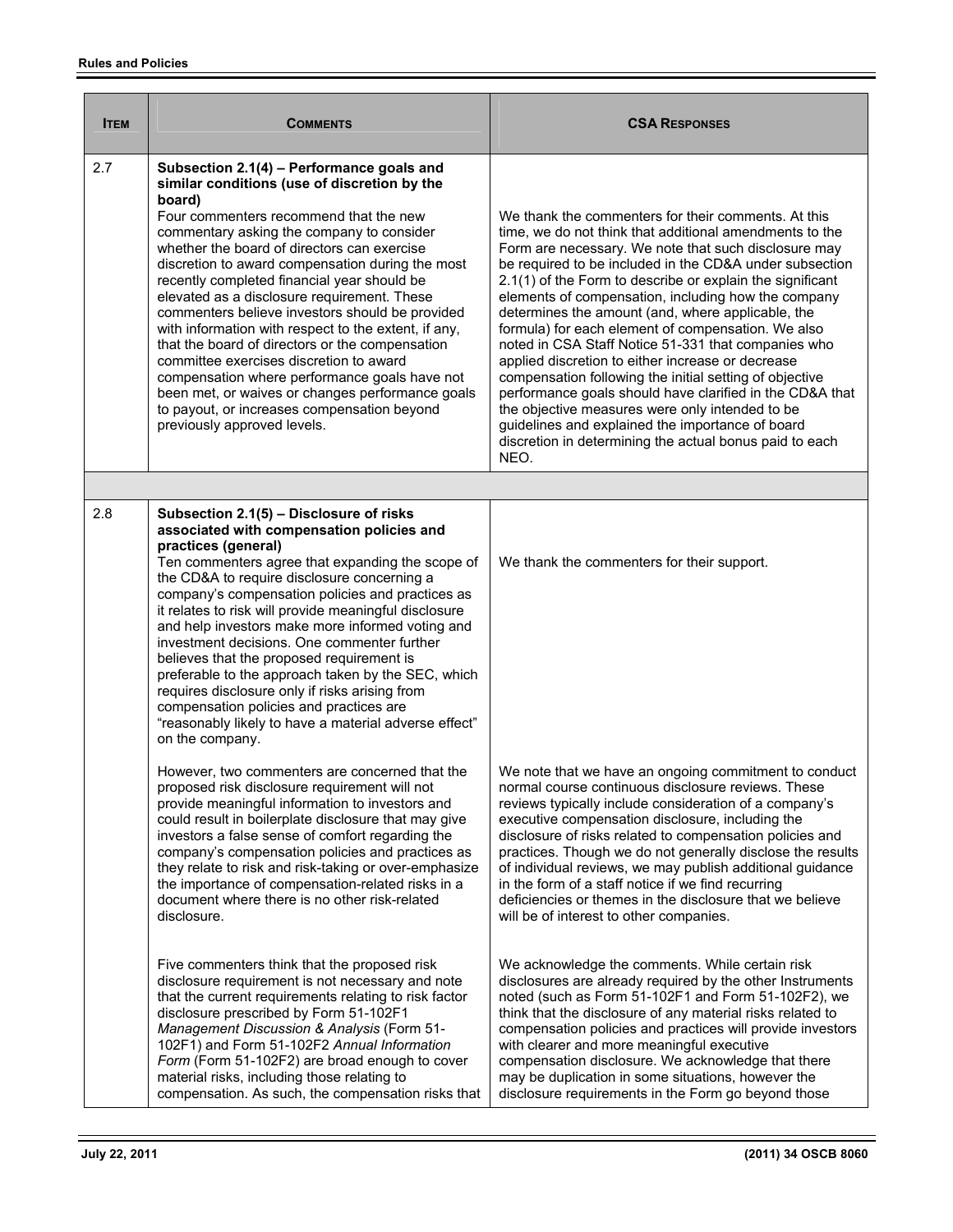| <b>ITEM</b> | <b>COMMENTS</b>                                                                                                                                                                                                                                                                                                                                                                                                                                                                                                                                                                   | <b>CSA RESPONSES</b>                                                                                                                                                                                                                                                                                                                                                                                                                                                                                             |
|-------------|-----------------------------------------------------------------------------------------------------------------------------------------------------------------------------------------------------------------------------------------------------------------------------------------------------------------------------------------------------------------------------------------------------------------------------------------------------------------------------------------------------------------------------------------------------------------------------------|------------------------------------------------------------------------------------------------------------------------------------------------------------------------------------------------------------------------------------------------------------------------------------------------------------------------------------------------------------------------------------------------------------------------------------------------------------------------------------------------------------------|
|             | are "reasonably likely to have a material effect on<br>the company" should not be required to appear in<br>the CD&A if they are not required to be listed in the<br>Management Discussion & Analysis or the Annual<br>Information Form.                                                                                                                                                                                                                                                                                                                                           | prescribed by the other Instruments as a company is also<br>required to disclose: (i) the nature and extent of the<br>board's role in the risk oversight of compensation policies<br>and practices; and (ii) any practices used to identify and<br>mitigate compensation policies and practices that could<br>encourage a named executive officer (NEO) or individual<br>at a principal business unit or division to take<br>inappropriate or excessive risks.                                                   |
| 2.9         | Subsection 2.1(5) - Disclosure of risks<br>associated with compensation policies and<br>practices (independent risk report)<br>One commenter believes that the proposed<br>disclosure requirement should be expanded to<br>require the disclosure of a report from an<br>independent risk management expert certifying the<br>rigorousness of the practices used to identify and<br>mitigate compensation policies and practices that<br>could potentially encourage NEOs or individuals at<br>a principal business unit or division to take<br>inappropriate or excessive risks. | We have not amended the Form in response to this<br>comment. When proposing rule amendments, we must<br>consider the costs of new regulation imposed on<br>companies and whether those costs are justified by the<br>likely outcomes. We do not think that the benefits of<br>disclosing a report from an independent risk management<br>expert certifying the company's risk management<br>practices related to compensation policies and practices<br>will outweigh the additional costs imposed to companies. |
| 2.10        | Subsection 2.1(5) - Disclosure of risks<br>associated with compensation policies and<br>practices (scope of risk analysis)<br>One commenter recommends that the disclosure<br>requirement be limited to NEOs to simplify the risk<br>assessment and related disclosure obligation.<br>One commenter believes that a meaningful<br>discussion of risk in the context of compensation<br>should include individuals other than NEOs given<br>that they may participate in activities that could<br>present significant risks to the company.                                        | We have not amended the Form in response to this<br>comment. We think there may be risks related to<br>compensation policies and practices for individuals<br>beyond NEOs, including at a principal business unit of the<br>company, which could have a material adverse effect on<br>the company.<br>We agree with the commenter.                                                                                                                                                                               |
| 2.11        | Subsection 2.1(5) - Disclosure of risks<br>associated with compensation policies and<br>practices (drafting suggestion)<br>Five commenters suggest adding the words "or a<br>committee of the board" in the first sentence after<br>the words "disclose whether or not the board of<br>directors" to recognize that compensation-related<br>duties can be delegated.                                                                                                                                                                                                              | We have amended subsection 2.1(5) to include the words<br>"or a committee of the board".                                                                                                                                                                                                                                                                                                                                                                                                                         |
| 2.12        | Subsection 2.1(5) - Disclosure of risks<br>associated with compensation policies and<br>practices (environmental, social and<br>governance risks)<br>Six commenters suggest that the CD&A should be<br>expanded to require disclosure concerning a<br>company's compensation policies and practices as<br>they relate to environmental, social and governance<br>(ESG) risks. If a company does not have an ESG<br>policy with regard to compensation, it should be<br>mandated to disclose this. Moreover, if a company                                                          | We do not think that additional amendments to the<br>commentary to section 2.1 of the Form are necessary to<br>respond to these comments. The current commentary to<br>section 2.1 of the Form includes the following example:<br>compensation policies and practices that do not<br>$\bullet$<br>include effective risk management and regulatory                                                                                                                                                               |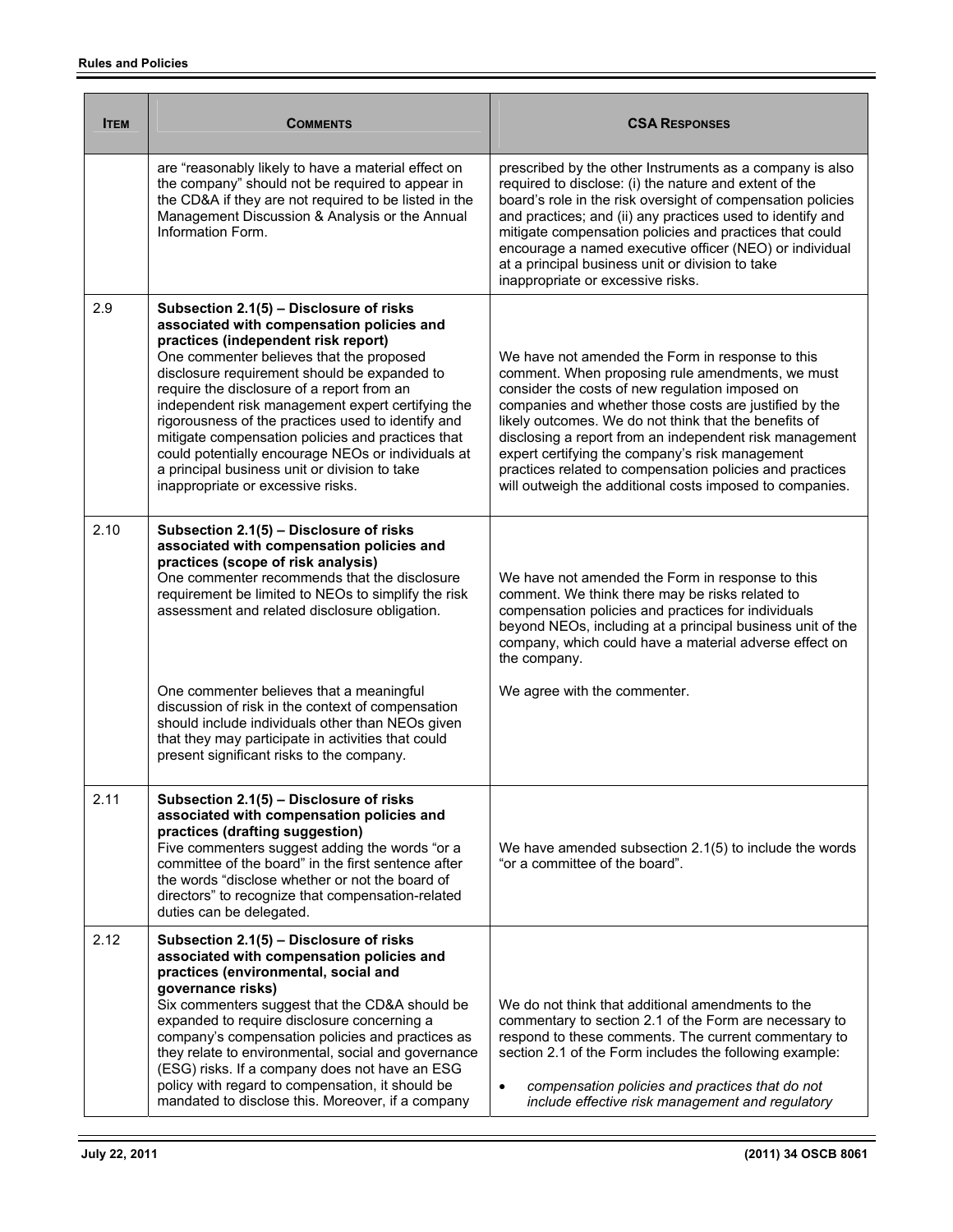| <b>ITEM</b> | <b>COMMENTS</b>                                                                                                                                                                                                                                                                                                                                                                                                                                                                                                                                                                                                                                                                                                                                                                                 | <b>CSA RESPONSES</b>                                                                                                                                                                                                                                                                                                                                                                                                                                                                                                                                                                                                                                                                                                                                                                                                                                                                                                                                                                                                                                                                                                                                                                                                                                                                                    |
|-------------|-------------------------------------------------------------------------------------------------------------------------------------------------------------------------------------------------------------------------------------------------------------------------------------------------------------------------------------------------------------------------------------------------------------------------------------------------------------------------------------------------------------------------------------------------------------------------------------------------------------------------------------------------------------------------------------------------------------------------------------------------------------------------------------------------|---------------------------------------------------------------------------------------------------------------------------------------------------------------------------------------------------------------------------------------------------------------------------------------------------------------------------------------------------------------------------------------------------------------------------------------------------------------------------------------------------------------------------------------------------------------------------------------------------------------------------------------------------------------------------------------------------------------------------------------------------------------------------------------------------------------------------------------------------------------------------------------------------------------------------------------------------------------------------------------------------------------------------------------------------------------------------------------------------------------------------------------------------------------------------------------------------------------------------------------------------------------------------------------------------------|
|             | has a policy relating to ESG metrics to executive<br>compensation, it should be required to disclose this<br>policy.                                                                                                                                                                                                                                                                                                                                                                                                                                                                                                                                                                                                                                                                            | compliance as part of the performance metrics used<br>in determining compensation<br>We believe that the example described above would<br>include ESG risks that may have a material adverse effect<br>on the company and ESG policies designed to mitigate<br>risks with respect to the company's compensation policies<br>and practices. We note that a company seeking additional<br>guidance on disclosure of environmental matters,<br>including risks, should refer to CSA Staff Notice 51-333<br><b>Environmental Reporting Guidance.</b><br>We also note that, if a company's executive<br>compensation decisions are based on ESG metrics<br>and/or risks, disclosure of NEO pay in relation to these<br>ESG metrics and/or risks must be provided if necessary<br>to satisfy the objective of executive compensation<br>disclosure set out in section 1.1 of the Form. We also<br>note that such disclosure may be required to be included<br>in the CD&A under subsection 2.1(1) of the Form if<br>necessary to describe or explain the objectives of any<br>compensation program or strategy, or how each element<br>of compensation and the company's decisions about that<br>element fit into the company's overall compensation<br>objectives and affect decisions about other elements. |
| 2.13        | Subsection 2.1(5) - Disclosure of risks<br>associated with compensation policies and<br>practices (additional issues that a company may<br>consider to discuss and analyze)<br>Two commenters suggest adding language to the<br>commentary to include examples and clarify that the<br>list of situations, provided as commentary, that a<br>company may consider to discuss and analyze in<br>determining whether executive officers could be<br>encouraged to take inappropriate or excessive risks<br>is not exhaustive.                                                                                                                                                                                                                                                                     | We have amended the commentary to section 2.1 to<br>clarify that examples of situations that could potentially<br>encourage an executive officer to expose the company to<br>inappropriate or excessive risks provided in the<br>commentary are not exhaustive.                                                                                                                                                                                                                                                                                                                                                                                                                                                                                                                                                                                                                                                                                                                                                                                                                                                                                                                                                                                                                                         |
|             | While most commenters agreed that the examples<br>provided in the supporting commentary were useful,<br>the commenters suggested that we expand the<br>commentary to include additional examples of<br>excessive risk taking through pay practices such as:<br>Incentive plans based on financial results that<br>$\bullet$<br>do not have a maximum benefit or "cap".<br>The use of discretion to adjust NEO<br>$\bullet$<br>compensation after it is determined under<br>previously approved criteria.<br>Decision-making structures in which executive<br>$\bullet$<br>officers are determining their own<br>compensation or conflicts of interest on the<br>compensation involving directors who are also<br>NEOs of other companies.<br>Large retention bonuses or guaranteed<br>$\bullet$ | We think that many of the examples suggested by the<br>commenters are already included in the commentary to<br>section 2.1. We have, however, amended the<br>commentary to section 2.1 of the Form to include some of<br>the suggested examples that were not included in the<br>proposed amendments for comment, including:<br>incentive plan awards that do not provide a maximum<br>$\bullet$<br>benefit or payout limit to executive officers.                                                                                                                                                                                                                                                                                                                                                                                                                                                                                                                                                                                                                                                                                                                                                                                                                                                      |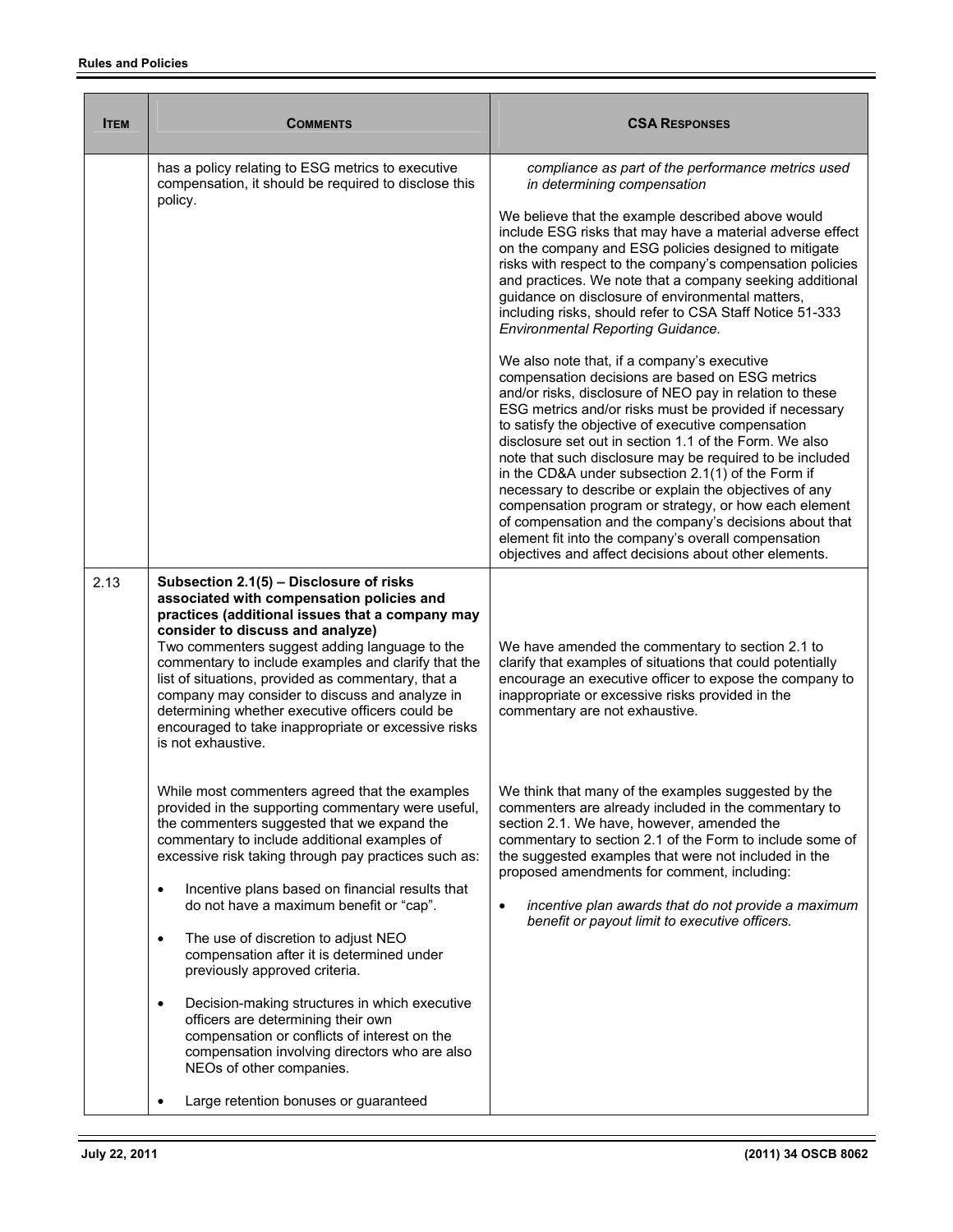| <b>ITEM</b> | <b>COMMENTS</b>                                                                                                                                                                                                                                                                                                                                                                                                                                                                                                                                                                                                                                                                                                                                                                                                                                                                                                                                                                                                                                                                                                                                                                                                                                                                                                                              | <b>CSA RESPONSES</b>                                                                                                                                                                                                                                                                                                                                                                                          |
|-------------|----------------------------------------------------------------------------------------------------------------------------------------------------------------------------------------------------------------------------------------------------------------------------------------------------------------------------------------------------------------------------------------------------------------------------------------------------------------------------------------------------------------------------------------------------------------------------------------------------------------------------------------------------------------------------------------------------------------------------------------------------------------------------------------------------------------------------------------------------------------------------------------------------------------------------------------------------------------------------------------------------------------------------------------------------------------------------------------------------------------------------------------------------------------------------------------------------------------------------------------------------------------------------------------------------------------------------------------------|---------------------------------------------------------------------------------------------------------------------------------------------------------------------------------------------------------------------------------------------------------------------------------------------------------------------------------------------------------------------------------------------------------------|
|             | compensation set out in multi-year employment<br>contracts without a performance linkage.<br>Excessive single trigger change in control and<br>$\bullet$<br>severance agreements that can result in<br>excessive payouts to executive officers and<br>directors for supporting a change in control.<br>Interest-free or low interest loans extended by<br>$\bullet$<br>a company to executive officers for the purpose<br>of exercising options or acquiring equity<br>awards.<br>The ability of executive officers to hedge<br>٠<br>downside risks related to variable<br>compensation.<br>General omission of timely information<br>٠<br>necessary to understand the company's<br>compensation policies and practices, including<br>the omission of material contracts, agreements<br>or other shareholder disclosure documents.<br>The commenters also suggest that we include<br>commentary which includes examples of<br>compensation policies and practices that the<br>company has adopted to mitigate risks such as:<br>Undertaking scenario analysis to stress test the<br>$\bullet$<br>company's compensation policies and<br>practices.<br>Compensation policies and practices (such as<br>$\bullet$<br>clawback or "malus" polices) that require<br>repayment or forfeiture of compensation<br>earned by taking excessive risks. | We have not amended the commentary to section 2.1 of<br>the Form to include the suggested examples. We note<br>that paragraph 2.1(5)(b) requires the company to disclose<br>any practices the company uses to identify and mitigate<br>compensation policies and practices that could encourage<br>an NEO or individual at a principal business unit or<br>division to take inappropriate or excessive risks. |
| 2.14        | Share ownership guidelines.<br>Paragraph 2.1(5)(c) - Disclosure of risks<br>associated with compensation policies and<br>practices (identified risks)<br>One commenter suggests that we amend<br>paragraph 2.1(5)(c) to clarify that a discussion of<br>risks that are reasonably likely to have a material<br>adverse effect on the company should be included<br>even if the board has not identified any<br>compensation policies and practices that are<br>reasonably likely to have a material adverse effect<br>on the company.                                                                                                                                                                                                                                                                                                                                                                                                                                                                                                                                                                                                                                                                                                                                                                                                        | We have not made the suggested change. By focusing<br>the requirement to risks that are reasonably likely to have<br>a material adverse effect on the company, we think that<br>investors will have sufficient information to make more<br>informed voting and investment decisions.                                                                                                                          |
| 2.15        | Subsection 2.1(5) - Disclosure of risks<br>associated with compensation policies and<br>practices (continuous disclosure review)<br>Two commenters suggest that the CSA commit to<br>conduct a review of the risk disclosures within two<br>years and then refine these requirements to<br>encourage more uniform and complete disclosure.                                                                                                                                                                                                                                                                                                                                                                                                                                                                                                                                                                                                                                                                                                                                                                                                                                                                                                                                                                                                   | We note that we closely monitor new rules in the first year<br>of implementation to ensure that they are working as<br>intended. We also note that we have an ongoing<br>commitment to conduct normal course continuous<br>disclosure reviews. These reviews typically include                                                                                                                                |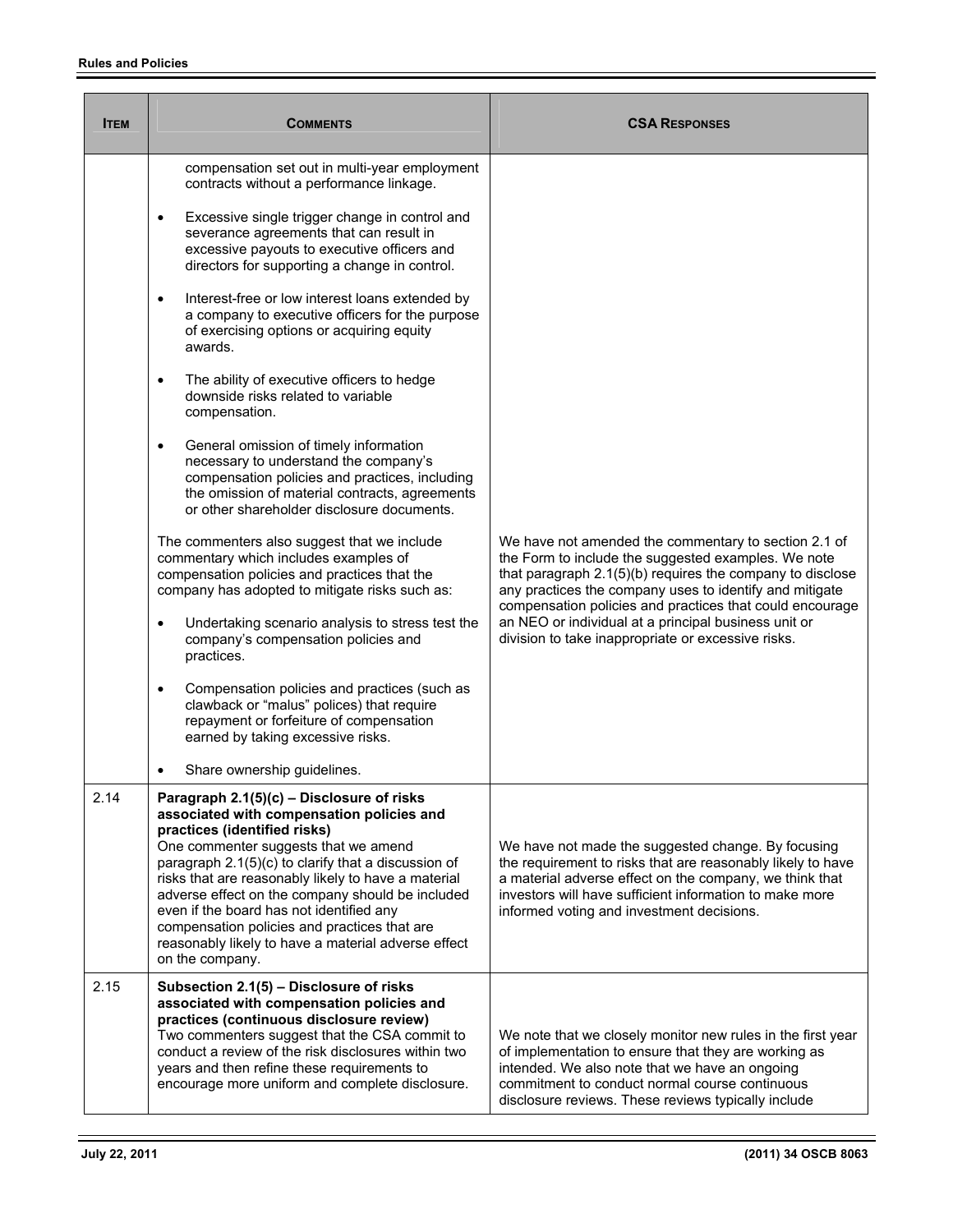| <b>ITEM</b> | <b>COMMENTS</b>                                                                                                                                                                                                                                                                                                                                                                                                                                                                                                                                                                                                                                                     | <b>CSA RESPONSES</b>                                                                                                                                                                                                                                                                                                                                                                                                                                                                                   |
|-------------|---------------------------------------------------------------------------------------------------------------------------------------------------------------------------------------------------------------------------------------------------------------------------------------------------------------------------------------------------------------------------------------------------------------------------------------------------------------------------------------------------------------------------------------------------------------------------------------------------------------------------------------------------------------------|--------------------------------------------------------------------------------------------------------------------------------------------------------------------------------------------------------------------------------------------------------------------------------------------------------------------------------------------------------------------------------------------------------------------------------------------------------------------------------------------------------|
|             |                                                                                                                                                                                                                                                                                                                                                                                                                                                                                                                                                                                                                                                                     | consideration of a company's executive compensation<br>disclosure. Though we do not generally disclose the result<br>of individual reviews, we may publish additional guidance<br>in the form of a staff notice if we find recurring<br>deficiencies or themes in the disclosure that we believe<br>will be of interest to other companies. If warranted, such a<br>staff notice may provide additional guidance on the<br>disclosure of risks associated with compensation policies<br>and practices. |
|             |                                                                                                                                                                                                                                                                                                                                                                                                                                                                                                                                                                                                                                                                     |                                                                                                                                                                                                                                                                                                                                                                                                                                                                                                        |
| 2.16        | Subsection 2.1(6) - Disclosure regarding NEO or<br>director hedging (general)<br>Nine commenters support the proposed<br>amendment to require companies to disclose<br>whether the NEOs or directors are permitted to<br>purchase financial instruments that are designed to<br>hedge or offset a decrease in the market value of<br>equity securities granted as compensation or held<br>by the NEO or director. Two commenters also<br>expect that this proposed requirement will cause<br>companies to introduce explicit policies prohibiting<br>hedging of equity-based compensation awards and<br>securities held under share-ownership<br>requirements.      | We thank the commenters for their support.                                                                                                                                                                                                                                                                                                                                                                                                                                                             |
|             | One commenter believes that any hedging<br>transactions from NEOs or directors should be<br>strictly prohibited.                                                                                                                                                                                                                                                                                                                                                                                                                                                                                                                                                    | We have not made the suggested change. The objective<br>of executive compensation disclosure is to communicate<br>the compensation policies and practices of the company<br>as opposed to endorsing or prohibiting particular<br>compensation practices or policies.                                                                                                                                                                                                                                   |
|             | Four commenters did not think the proposed<br>amendment would provide useful information to<br>investors and were of the view that the insider<br>reporting requirements on SEDI already require<br>companies to disclose whether NEOs or directors<br>engage in any hedging transactions. If the CSA<br>decides to include this requirement in the CD&A.<br>the commenters suggest that the proposed<br>requirement should not focus on whether any NEO<br>or director is permitted to engage in any hedging<br>activities but whether or not any NEO or director<br>has in fact done so during the previously completed<br>financial year.                        | We acknowledge these comments. However, we think<br>that the ability of a director or an NEO to engage in any<br>hedging transactions is a potential risk that could have a<br>material adverse effect on the company. We think that<br>companies will have enough flexibility to provide the<br>disclosure they deem necessary to satisfy the objective of<br>executive compensation disclosure set out in section 1.1<br>of the Form.                                                                |
| 2.17        | Subsection 2.1(6) - Disclosure regarding NEO or<br>director hedging (additional disclosure)<br>Two commenters suggest that, in addition to the<br>proposed disclosure requirement, companies<br>should also be required to disclose in plain<br>language whether any NEOs and directors, during<br>the most recently completed financial year,<br>engaged in any hedging activities, including a<br>description of the actual hedging instruments.<br>These commenters also argue that providing the<br>names of NEOs or directors who have engaged in<br>hedging activities will not impose additional costs to<br>companies and will allow investors to perform a | We acknowledge these comments but do not propose to<br>amend the Form to include this suggested change at this<br>time. We note, however, companies may choose to<br>disclose, whether any NEOs and directors, during the<br>most recently completed financial year, engaged in any<br>hedging activities, including a description of the actual<br>hedging instruments, if necessary to satisfy the objective<br>of executive compensation disclosure set out in section<br>1.1 of the Form.          |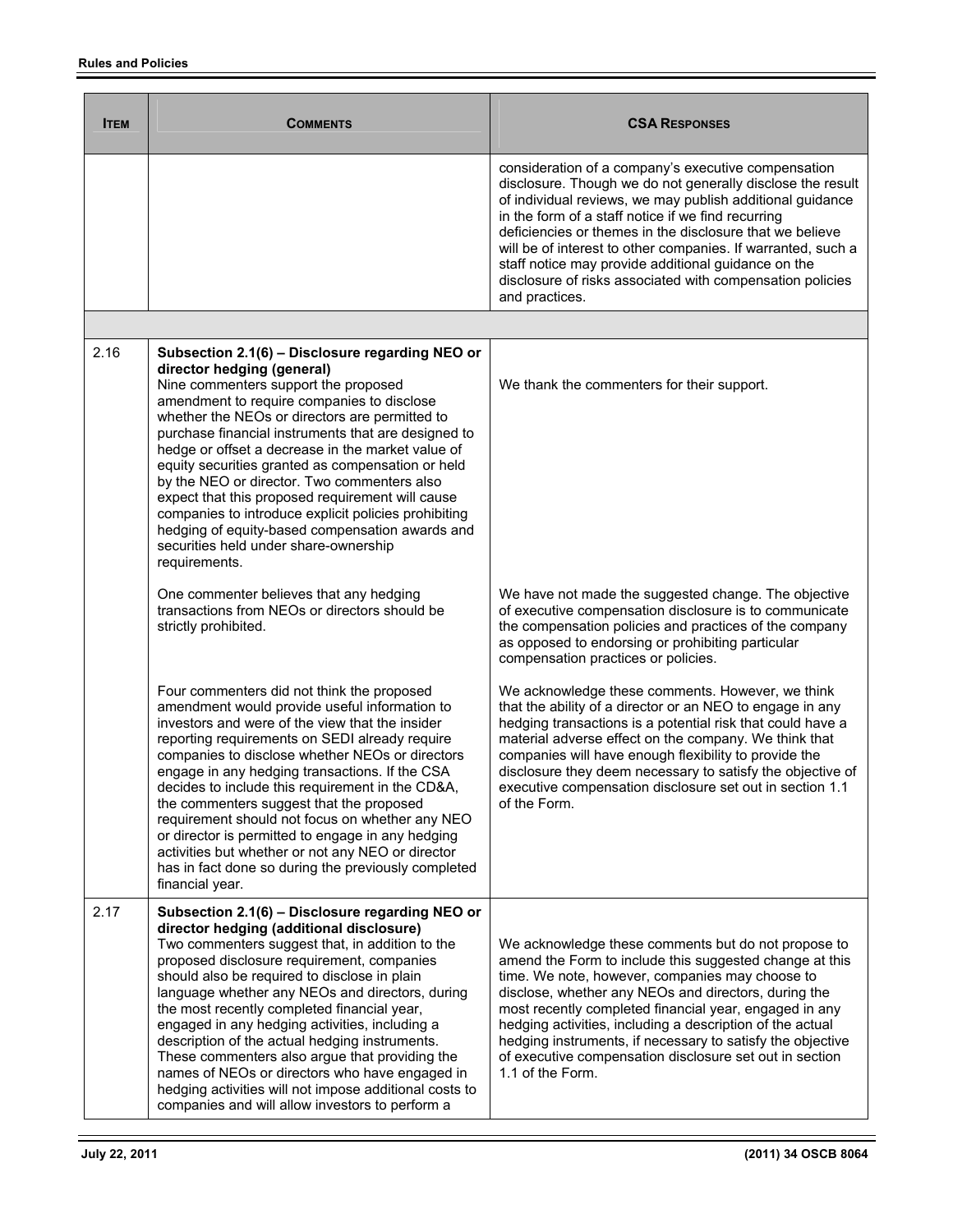| <b>ITEM</b> | <b>COMMENTS</b>                                                                                                                                                                                                                                                                                                                                                                                                                                                                                                                                                                                                                                                                                                                                                                        | <b>CSA RESPONSES</b>                                                                                                                                                                                                                                                                                                                                                                                                                                                                                                                                                                                                                                                                                                                            |
|-------------|----------------------------------------------------------------------------------------------------------------------------------------------------------------------------------------------------------------------------------------------------------------------------------------------------------------------------------------------------------------------------------------------------------------------------------------------------------------------------------------------------------------------------------------------------------------------------------------------------------------------------------------------------------------------------------------------------------------------------------------------------------------------------------------|-------------------------------------------------------------------------------------------------------------------------------------------------------------------------------------------------------------------------------------------------------------------------------------------------------------------------------------------------------------------------------------------------------------------------------------------------------------------------------------------------------------------------------------------------------------------------------------------------------------------------------------------------------------------------------------------------------------------------------------------------|
|             | more targeted and efficient search in SEDI to<br>determine whether a significant misalignment of<br>interests has occurred.                                                                                                                                                                                                                                                                                                                                                                                                                                                                                                                                                                                                                                                            |                                                                                                                                                                                                                                                                                                                                                                                                                                                                                                                                                                                                                                                                                                                                                 |
|             |                                                                                                                                                                                                                                                                                                                                                                                                                                                                                                                                                                                                                                                                                                                                                                                        |                                                                                                                                                                                                                                                                                                                                                                                                                                                                                                                                                                                                                                                                                                                                                 |
| 2.18        | Section 2.2 - Performance graph<br>One commenter recommends that, in addition to the<br>present requirement, companies should be required<br>to compare the cumulative total shareholder return<br>against a sector performance metric specific to the<br>company and industry.                                                                                                                                                                                                                                                                                                                                                                                                                                                                                                        | We have not made the suggested change. Section 2.2<br>does not require companies to use a single performance<br>metric. Companies may use any performance metric they<br>see fit to describe and justify their compensation policies<br>and practices, provided that these performance metrics<br>do not detract from the provision of meaningful and<br>accessible disclosure of compensation information. We<br>note that companies must disclose other pertinent<br>performance metrics, if necessary to satisfy the objective<br>of executive compensation disclosure set out in section<br>1.1 of the Form.                                                                                                                                |
|             |                                                                                                                                                                                                                                                                                                                                                                                                                                                                                                                                                                                                                                                                                                                                                                                        |                                                                                                                                                                                                                                                                                                                                                                                                                                                                                                                                                                                                                                                                                                                                                 |
| 2.19        | Paragraph 2.4(2)(a) - Compensation committee<br>(names of committee members)<br>One commenter suggests that paragraph 2.4(2)(a)<br>be amended to provide the names of each<br>compensation committee member and, in respect of<br>each member, whether or not the member is<br>independent or is not independent. The current<br>provision only requires the company to disclose<br>whether "the committee is composed entirely of<br>independent directors", and does not require<br>disclosure concerning the independence of each<br>member of the compensation committee.                                                                                                                                                                                                          | We have amended paragraph 2.4(2)(a) to read:<br>"disclose the name of each committee member and, in<br>respect of each member, state whether or not the<br>member is independent or not independent."                                                                                                                                                                                                                                                                                                                                                                                                                                                                                                                                           |
|             | The same commenter further suggests that<br>subsection 2.4(2) of the proposed amendments be<br>amended to provide the following disclosures in<br>respect of the members of the compensation<br>committee, in addition to stating whether each<br>member is independent or not independent:<br>(i)<br>A description of any relationship with the<br>company or its affiliated or subsidiary<br>entities, with a significant shareholder of<br>the issuer or with any of the executive<br>officers of the issuer that the board of<br>directors considered in determining the<br>director's independence; and<br>If the director has a relationship referred<br>(ii)<br>to in paragraph (i), a discussion of why<br>the board of directors considers the<br>director to be independent. | We have not amended the Form to include this suggested<br>change. The definition of director independence for audit<br>committee composition and corporate governance<br>purposes is found in National Instrument 52-110 Audit<br>Committees (NI 52-110). Subject to the "bright-line" tests<br>in subsection 1.4(3) of NI 52-110, a director is<br>independent if he or she has no direct or indirect material<br>relationship with the company. As noted in CSA Staff<br>Notice 58-305 Status Report on the Proposed Changes to<br>the Corporate Governance Regime, the CSA decided,<br>based on the comments received, to not implement<br>proposed changes to the corporate governance regime<br>originally published on December 19, 2008. |
| 2.20        | Paragraph 2.4(2)(c) - Compensation committee<br>(skills and experience of committee members)<br>One commenter noted that the proposed paragraph<br>(c) about compensation committee's skills and<br>experience reflects the increasing importance<br>shareholders are attaching to compensation                                                                                                                                                                                                                                                                                                                                                                                                                                                                                        | We thank the commenter for its support.                                                                                                                                                                                                                                                                                                                                                                                                                                                                                                                                                                                                                                                                                                         |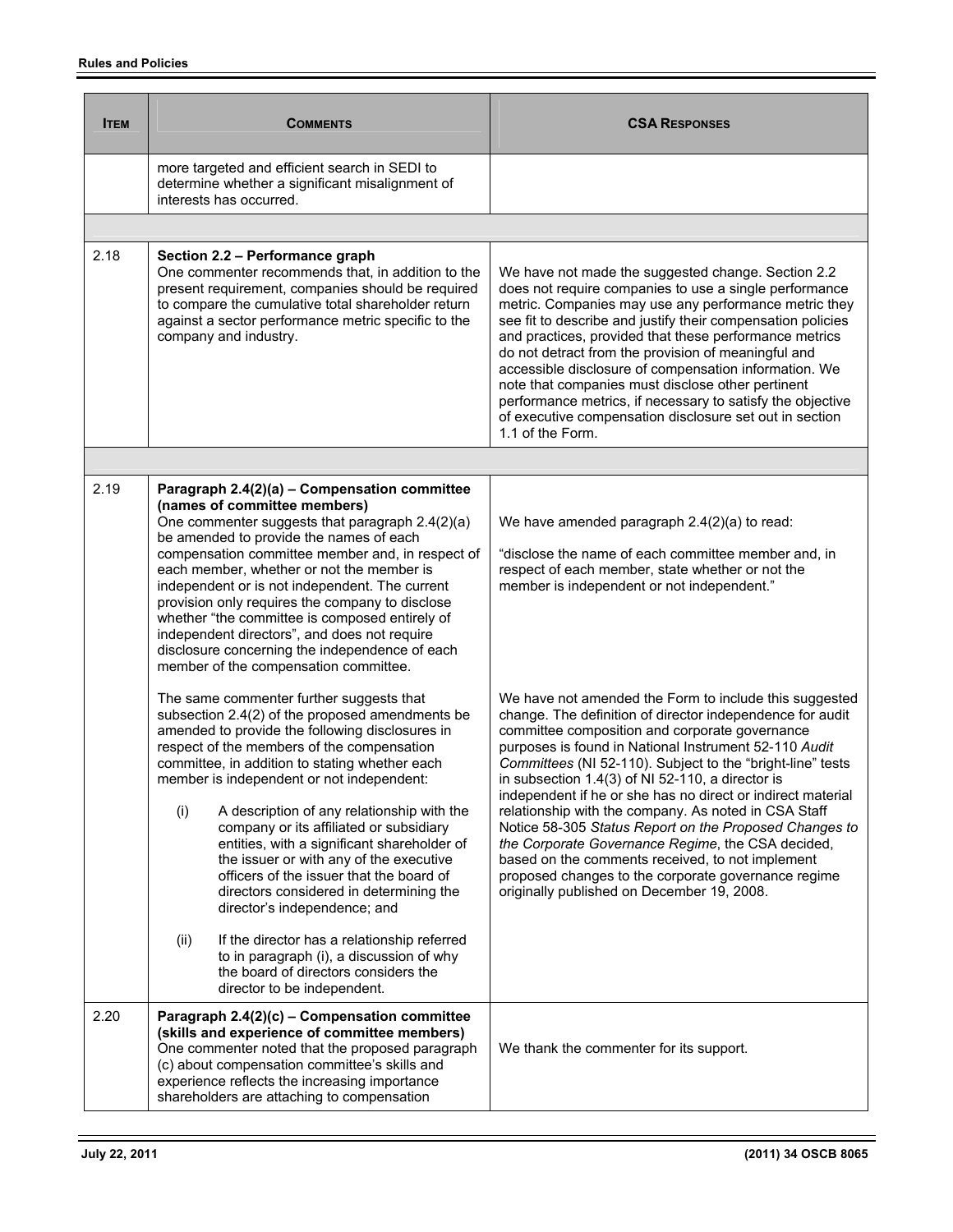| <b>ITEM</b> | <b>COMMENTS</b>                                                                                                                                                                                                                                                                                                                                                                                                                      | <b>CSA RESPONSES</b>                                                                                                                                                                                                                                                                                                                                                                                                                                                                                                                                                                                                                        |  |  |
|-------------|--------------------------------------------------------------------------------------------------------------------------------------------------------------------------------------------------------------------------------------------------------------------------------------------------------------------------------------------------------------------------------------------------------------------------------------|---------------------------------------------------------------------------------------------------------------------------------------------------------------------------------------------------------------------------------------------------------------------------------------------------------------------------------------------------------------------------------------------------------------------------------------------------------------------------------------------------------------------------------------------------------------------------------------------------------------------------------------------|--|--|
|             | matters, as well as an acknowledgement of the<br>complexity of the issues considered by the<br>compensation committee.                                                                                                                                                                                                                                                                                                               |                                                                                                                                                                                                                                                                                                                                                                                                                                                                                                                                                                                                                                             |  |  |
|             | One commenter is concerned that the disclosure<br>required under paragraph (c) could increase the<br>chances that a director will be singled out in civil<br>litigation by virtue of having certain "skills" or<br>qualifications.                                                                                                                                                                                                   | We disagree. We note that the disclosure required under<br>paragraph (c) does not impose any additional legal<br>obligations or increase a director's fiduciary obligations<br>and their responsibility to manage or supervise the<br>management of the business and affairs of the company.<br>We think this additional disclosure improves the quality of<br>disclosure provided to investors and will satisfy the<br>objective of executive compensation disclosure set out in<br>section 1.1 of the Form to provide insight into executive<br>compensation as a key aspect of the overall stewardship<br>and governance of the company. |  |  |
|             | One commenter believes that the proposed<br>paragraph (c) appears to be an unduly narrow focus<br>on the skills and experience that are relevant to a<br>compensation committee member's duties and<br>responsibilities. If such disclosure is required, the<br>commenter questions whether all experience and<br>expertise relevant to making decisions as to<br>compensation policies and practices be<br>appropriately disclosed. | We disagree. Please see our response immediately<br>below.                                                                                                                                                                                                                                                                                                                                                                                                                                                                                                                                                                                  |  |  |
|             | Five commenters believe that the appropriate<br>requirement regarding skills and experience should<br>focus on the composition of the board as a whole in<br>order to ensure that the board has the right mix of<br>skills and competencies. Four commenters suggest<br>that we amend paragraph $2.4(2)(c)$ to read:<br>"describe the skills and experience that enable the<br>board of directors or a committee of the board to     | We have amended paragraph $2.4(2)(c)$ the Form by<br>removing the words "that are consistent with a reasonable<br>assessment of the company's risk profile" because we<br>think that these words are unnecessary and confusing.<br>We also think that these words detracted from the intent<br>of paragraph 2.4(2)(c) to disclose the skills and<br>experience relevant to making decisions about the<br>company's compensation policies and practices.                                                                                                                                                                                     |  |  |
|             | make decisions on the suitability of the company's<br>compensation policies and practices;".                                                                                                                                                                                                                                                                                                                                         | However, we have not amended the Form to extend the<br>disclosure requirement to the board of directors. The<br>requirements in subsection 2.4(2) of the Form apply to<br>companies who have established a compensation<br>committee. If the company has not established a<br>compensation committee, we think that the company may<br>describe the skills and experience that enable the board<br>of directors to make decisions on the suitability of the<br>company's compensation policies and practices as part of<br>the requirements in subsection 2.4(1) of the Form.                                                               |  |  |
|             | The commenters also suggest that we provide<br>guidance on the expected disclosure similar to the<br>guidance under Part 4 of the Companion Policy to<br>NI 52-110 Audit Committees with respect to<br>financial literacy, financial education and<br>experience. The commenters view that the<br>proposed requirement seems to be more difficult to<br>meet and less clear than what is required in NI 52-<br>110.                  | We do not propose to include additional commentary to<br>the Form in response to these comments. We think that it<br>is more appropriate for the board of directors to determine<br>the skills and experience that its directors have with<br>respect to determining the suitability of the company's<br>compensation policies and practices. We note, however,<br>that though we have not provided additional commentary<br>at this time, we closely monitor new requirements in the<br>first year after implementation.                                                                                                                   |  |  |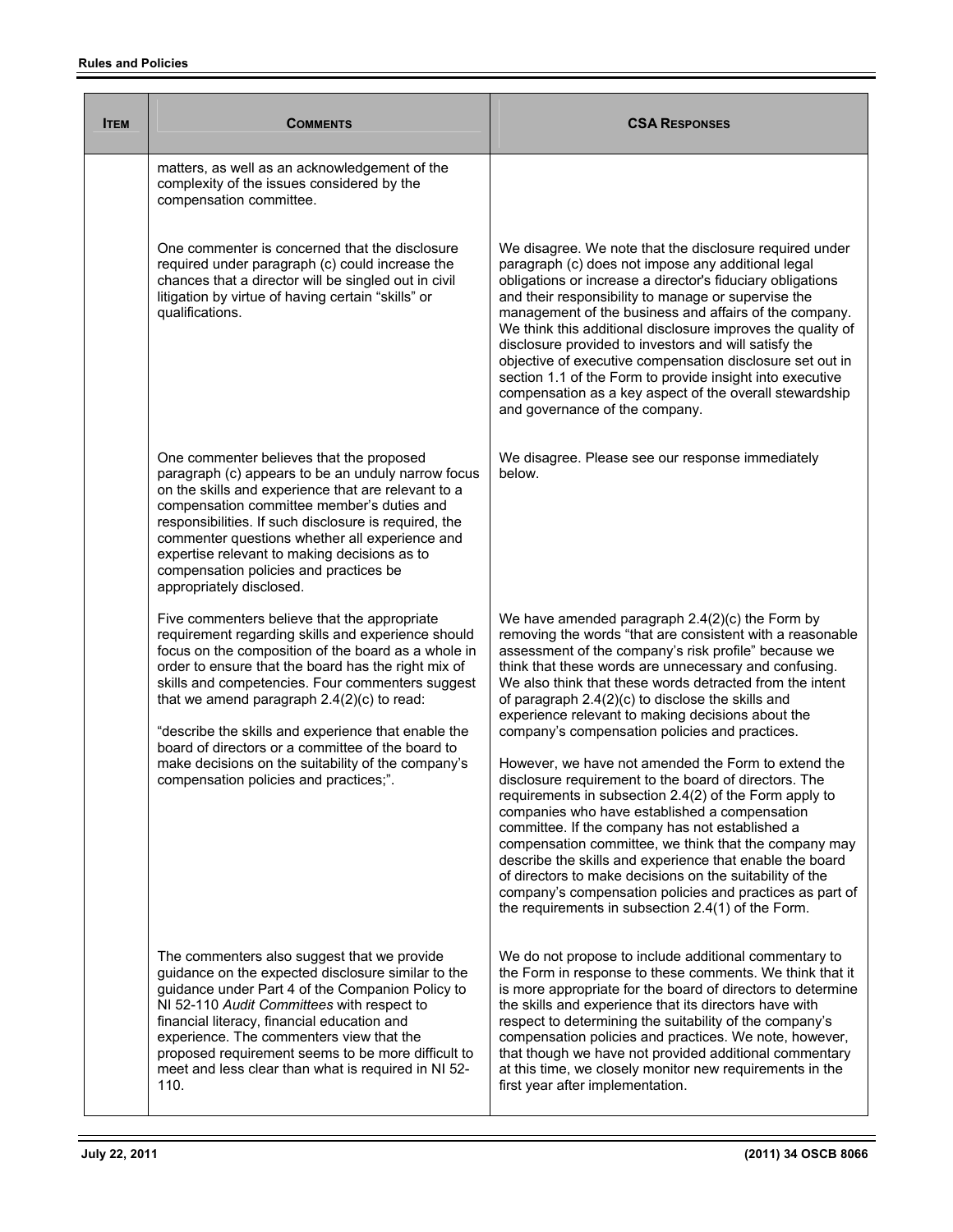| <b>ITEM</b> | <b>COMMENTS</b>                                                                                                                                                                                                                                                                                                                                                                                                                                                                                                                                                                                                                                                                                                           | <b>CSA RESPONSES</b>                                                                                                                                                                                                                                                                                                                                                                                                                                                                                                                                                                                                                                                                                                                                                                                                                            |  |  |  |  |
|-------------|---------------------------------------------------------------------------------------------------------------------------------------------------------------------------------------------------------------------------------------------------------------------------------------------------------------------------------------------------------------------------------------------------------------------------------------------------------------------------------------------------------------------------------------------------------------------------------------------------------------------------------------------------------------------------------------------------------------------------|-------------------------------------------------------------------------------------------------------------------------------------------------------------------------------------------------------------------------------------------------------------------------------------------------------------------------------------------------------------------------------------------------------------------------------------------------------------------------------------------------------------------------------------------------------------------------------------------------------------------------------------------------------------------------------------------------------------------------------------------------------------------------------------------------------------------------------------------------|--|--|--|--|
|             | One commenter suggests that we amend the<br>proposed requirement to encourage the disclosure<br>of committee members' education and training in<br>compensation matters.                                                                                                                                                                                                                                                                                                                                                                                                                                                                                                                                                  | We acknowledge these comments but do not propose to<br>amend the Form to include this suggested change at this<br>time.                                                                                                                                                                                                                                                                                                                                                                                                                                                                                                                                                                                                                                                                                                                         |  |  |  |  |
| 2.21        | Paragraph 2.4(3)(c) - Compensation consultants<br>or advisors<br>Two commenters suggest that paragraph 2.4(3)(c)<br>be amended to clarify that disclosure is required if<br>the consultant or advisor or any of its affiliates has<br>provided any services for the company, any of its<br>affiliated or subsidiary entities, or any of its directors<br>or members of management other than or in<br>addition to compensation services for any of the<br>company's directors or executive officers.<br>One commenter suggests that, whether disclosing<br>the fees paid by the company to the consultant for<br>other services to the company will assist investors<br>in assessing potential conflicts of interest, the | We have amended paragraph $2.4(3)(c)$ of the Form to<br>read:<br>"If the consultant or advisor has provided any<br>services to the company, or to its affiliated or<br>subsidiary entities, or to any of its directors or<br>members of management, other than or in addition<br>to compensation services provided for any of the<br>company's directors or executive officers,<br>state this fact and briefly describe the<br>(i)<br>nature of the work,<br>disclose whether the board of directors<br>(ii)<br>must pre-approve other services the<br>consultant or advisor, or any of its affiliates,<br>provides to the company at the request of<br>management."<br>We have not amended the Form to include this suggested<br>change. By focusing the requirement on other services<br>performed to the company and a breakdown of all fees |  |  |  |  |
|             | proposed amendments should be revised to provide<br>that companies are required to disclose all potential<br>conflicts of interest relating to their compensation<br>consultants. For example, if a compensation<br>consultant is involved in determining the<br>compensation for a member of the compensation<br>committee of a company who is also an executive<br>at another company, the commenter states that this<br>would be a potential conflict of interest that should<br>be disclosed, but would not be captured by the<br>proposed amendment.                                                                                                                                                                 | provided, we think that investors will have sufficient<br>information to make more informed voting and investment<br>decisions.                                                                                                                                                                                                                                                                                                                                                                                                                                                                                                                                                                                                                                                                                                                 |  |  |  |  |
| 2.22        | Paragraph 2.4(3)(d) - Disclosure of fees paid to<br>compensation consultants and advisors<br>(generally)<br>Generally, eight commenters support the proposed<br>requirement to disclose fees paid to compensation<br>consultants and advisors for each service provided<br>in all circumstances and think that the disclosure of<br>the fees paid to compensation consultants or<br>advisors is useful to assess the company's<br>compensation policies and practices.                                                                                                                                                                                                                                                    | We thank the commenters for their support.                                                                                                                                                                                                                                                                                                                                                                                                                                                                                                                                                                                                                                                                                                                                                                                                      |  |  |  |  |
|             | Two commenters do not support the proposed<br>requirement and are concerned that such disclosure<br>will merely further drive upward the costs of<br>compensation determination.                                                                                                                                                                                                                                                                                                                                                                                                                                                                                                                                          | We disagree. We think the requirement to provide a<br>breakdown of all fees paid to compensation consultants<br>or advisors for each service provided will enhance the<br>transparency of the company's compensation policies and<br>practices and will provide investors with clearer and more                                                                                                                                                                                                                                                                                                                                                                                                                                                                                                                                                 |  |  |  |  |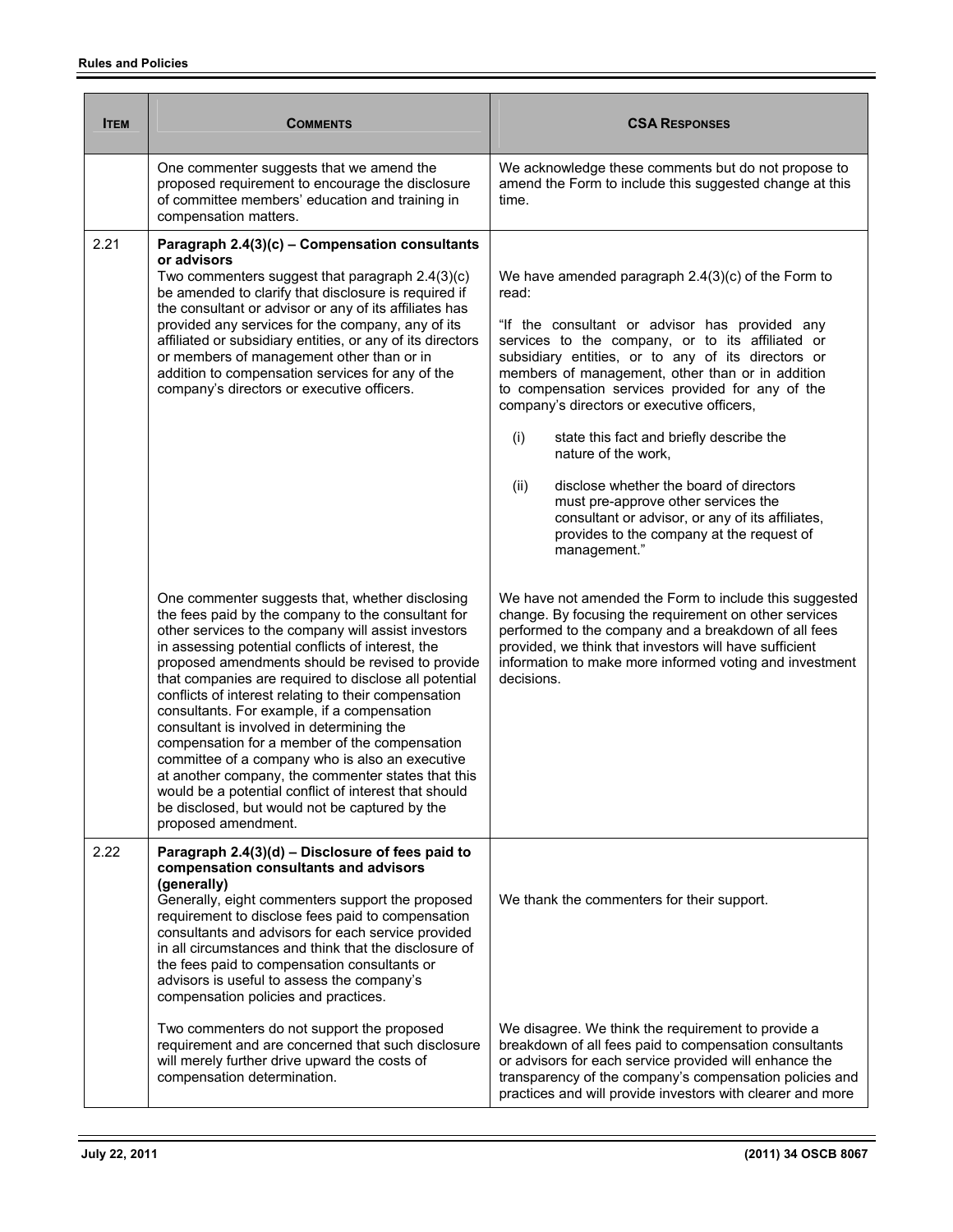| <b>ITEM</b> | <b>COMMENTS</b>                                                                                                                                                                                                                                                                                                                                                                                                                                                                                   | <b>CSA RESPONSES</b>                                                                                                                                                                                                                                                                                                                                                                                                      |  |  |  |
|-------------|---------------------------------------------------------------------------------------------------------------------------------------------------------------------------------------------------------------------------------------------------------------------------------------------------------------------------------------------------------------------------------------------------------------------------------------------------------------------------------------------------|---------------------------------------------------------------------------------------------------------------------------------------------------------------------------------------------------------------------------------------------------------------------------------------------------------------------------------------------------------------------------------------------------------------------------|--|--|--|
|             | Six commenters think that there should be no<br>disclosure obligation to disclose the fees of<br>compensation consultants and advisors who did not<br>provide additional services to the company.                                                                                                                                                                                                                                                                                                 | meaningful executive compensation disclosure.<br>We have not amended the Form to include this suggested<br>change. We believe that the disclosure of fees paid to<br>compensation consultants provides meaningful<br>information about the company's compensation policies<br>and practices in all situations, regardless of whether the<br>compensation consultant or advisor provided other<br>services to the company. |  |  |  |
| 2.23        | Paragraph 2.4(3)(d) - Disclosure of fees paid to<br>compensation consultants and advisors<br>(definition)<br>Two commenters request that we clarify whether<br>"compensation consultant or advisor" would include<br>legal, accounting, tax and other advisors.                                                                                                                                                                                                                                   | We confirm that compensation consultant or advisor does<br>not include legal, accounting and tax. We note that the<br>previous requirement in Item 7(d) of Form 58-101F1<br>Corporate Governance Disclosure also included the<br>words "compensation consultant or advisor". We do not<br>think that an amendment to paragraph 2.4(3)(d) of the<br>Form is necessary in response to these comments.                       |  |  |  |
| 2.24        | Paragraph 2.4(3)(d) - Disclosure of fees paid to<br>compensation consultants and advisors<br>(materiality threshold)<br>Eight commenters agree that we should not impose<br>a materiality threshold in disclosing the fees paid to<br>compensation consultants or advisors.<br>Five commenters believe that there should be a fee<br>materiality threshold consistent with the approach<br>adopted by the SEC (e.g. US\$120,000).                                                                 | We thank the commenters for their support. Consistent<br>with the proposed amendment published for comment,<br>paragraph 2.4(3)(d) of the Form does not include a<br>materiality threshold.                                                                                                                                                                                                                               |  |  |  |
|             | In addition, where fee disclosure is required<br>because it exceeds the threshold, two commenters<br>suggest that the total fees charged by the<br>consultant for all services rendered should also be<br>expressed in relation to the total revenues of the<br>consulting firm so that the reader can have a sense<br>of the materiality of fees. One commenter suggests<br>that the following information should also be<br>disclosed:<br>The number of company shares held by the<br>$\bullet$ | We thank the commenters for their comments. However,<br>we do not propose to amend the Form to include the<br>suggested changes at this time.                                                                                                                                                                                                                                                                             |  |  |  |
|             | compensation expert or his firm, and<br>Any business relationship between the<br>$\bullet$<br>compensation expert and a member of the<br>board directors, a member of the compensation<br>committee, or with companies with which board<br>members have professional relationships.                                                                                                                                                                                                               |                                                                                                                                                                                                                                                                                                                                                                                                                           |  |  |  |
| 2.25        | Paragraph 2.4(3)(d) - Disclosure of fees paid to<br>compensation consultants and advisors<br>(materiality threshold)<br>One commenter requests that we clarify that<br>companies must disclose the aggregate fees paid to<br>each compensation consultant or advisor retained<br>on a "per consultant basis" and may not aggregate                                                                                                                                                                | We confirm that companies must disclose aggregate fees<br>paid on a "per consultant" basis. We have amended<br>subparagraphs 2.4(3)(d)(i) and (ii) in response to this<br>comment.                                                                                                                                                                                                                                        |  |  |  |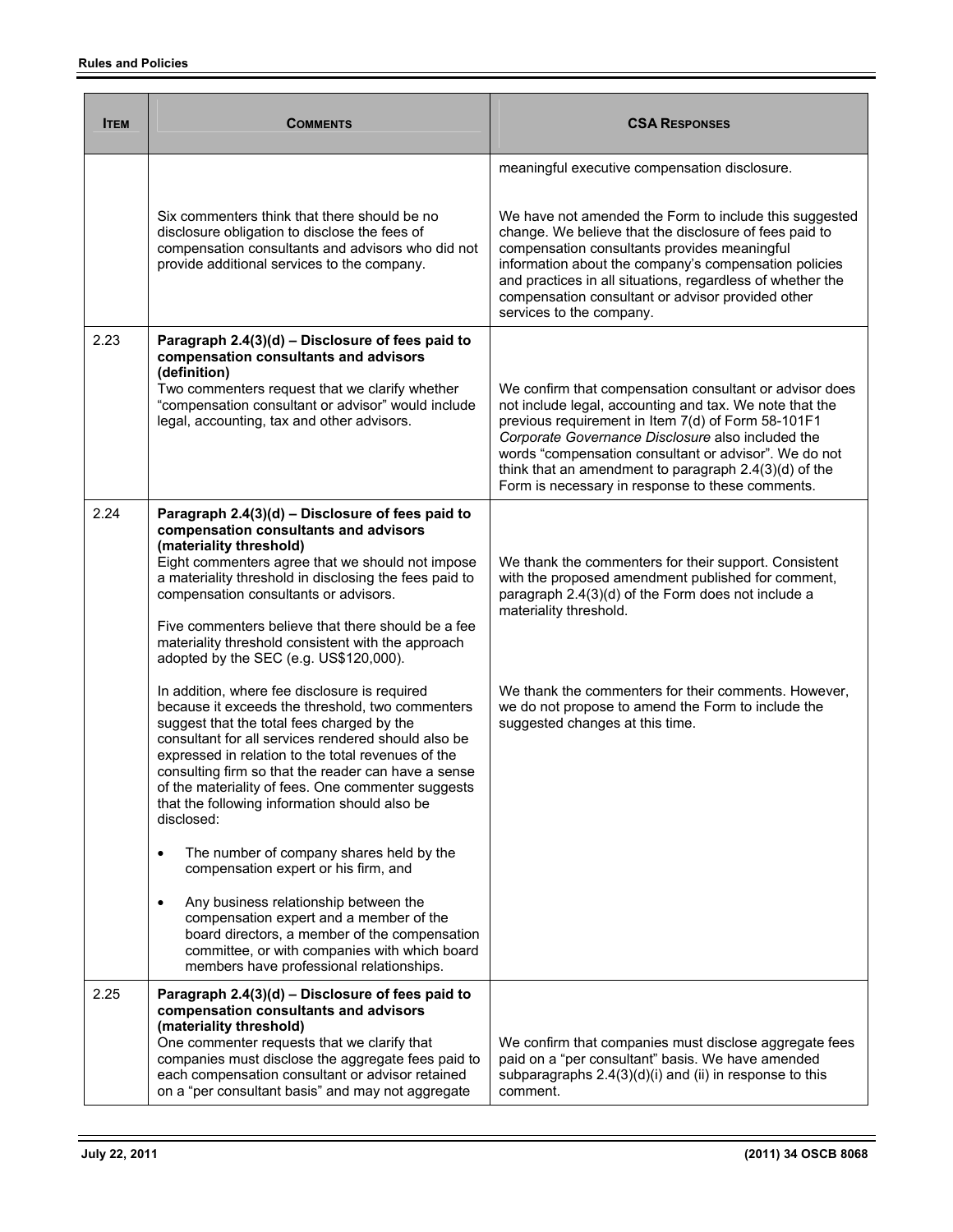| <b>ITEM</b> | <b>COMMENTS</b>                                                                                                                                                                                                                                                                                                                                                                                                                                                                                                                                                                                                                                                                                                                                                                                                                                                                                                                               | <b>CSA RESPONSES</b>                                                                                                                                                                                                                                                                                                                                                                                                            |
|-------------|-----------------------------------------------------------------------------------------------------------------------------------------------------------------------------------------------------------------------------------------------------------------------------------------------------------------------------------------------------------------------------------------------------------------------------------------------------------------------------------------------------------------------------------------------------------------------------------------------------------------------------------------------------------------------------------------------------------------------------------------------------------------------------------------------------------------------------------------------------------------------------------------------------------------------------------------------|---------------------------------------------------------------------------------------------------------------------------------------------------------------------------------------------------------------------------------------------------------------------------------------------------------------------------------------------------------------------------------------------------------------------------------|
|             | the amounts paid to all consultants.                                                                                                                                                                                                                                                                                                                                                                                                                                                                                                                                                                                                                                                                                                                                                                                                                                                                                                          |                                                                                                                                                                                                                                                                                                                                                                                                                                 |
|             | <b>ITEM 3 - SUMMARY COMPENSATION TABLE (SCT)</b>                                                                                                                                                                                                                                                                                                                                                                                                                                                                                                                                                                                                                                                                                                                                                                                                                                                                                              |                                                                                                                                                                                                                                                                                                                                                                                                                                 |
| 3.1         | Subsection 3.1(4) - Fair value of option-based<br>awards<br>One commenter suggests that we amend the<br>requirement for disclosure of the fair value of<br>option-based awards granted to provide that, where<br>option-based awards are performance-based, and<br>the results of the formula are known when the<br>disclosure is prepared, the amount to be included in<br>the SCT should be the net value of the option-<br>based awards that the NEO actually received on the<br>achievement of the performance measures. The<br>commenter also states that the current requirement<br>permits companies to alter the layout of the SEC in<br>order to disclose its total compensation more fully<br>and accurately.                                                                                                                                                                                                                       | Please see our response to comment 1.3. Under<br>subsection 1.3(2) of the Form, a company may not alter<br>the presentation of the SCT by adding columns or other<br>information. Subparagraph 1.3(2)(a)(ii) also clarifies that<br>companies may choose to add another table, column or<br>other information, so long as the additional information<br>does not detract from the SCT prescribed in section 3.1 of<br>the Form. |
| 3.2         | Subsection 3.1(5) - Reconciliation to<br>"accounting fair value"<br>Five commenters support the proposed amendment<br>to require, in all circumstances, companies to<br>disclose the methodology used to calculate grant<br>date fair value of all equity-based awards, including<br>key assumptions and estimates used for each<br>calculation and why the company chose that<br>methodology.                                                                                                                                                                                                                                                                                                                                                                                                                                                                                                                                                | We thank the commenters for their support.                                                                                                                                                                                                                                                                                                                                                                                      |
|             | Conversely, four commenters believe that<br>companies should be allowed to cross-reference to<br>their financial statements with respect to the<br>methodology used to calculate grant date fair value<br>of equity-based awards.<br>One commenter believes that the requirement to<br>describe the methodology and disclose the key<br>assumptions used in calculating grant date fair<br>value would not provide useful information to<br>investors and would require significant time<br>commitments for companies to prepare and for<br>investors to interpret. The commenter said that<br>companies often use different sets of assumptions<br>to value grants made to different groups of<br>employees and also note that when grants are<br>made at various dates during the year, the<br>assumptions will vary from one grant to another and<br>disclosure of each would potentially result in an<br>excessive amount of information. | We disagree. We have not amended the Form to make<br>the suggested change. We think that disclosing the<br>methodology, including the key assumptions and<br>estimates, used to calculate the accounting fair value<br>reported in the company's SCT provides useful<br>information to investors in all circumstances.                                                                                                          |
| 3.3         | Subsection 3.1(10) - All other compensation<br>One commenter suggests that we clarify that<br>column (h) "all other compensation" should only be                                                                                                                                                                                                                                                                                                                                                                                                                                                                                                                                                                                                                                                                                                                                                                                              | We do not think that any further amendment to the Form<br>is necessary. Subsection 3.1(13) of the Form provides                                                                                                                                                                                                                                                                                                                 |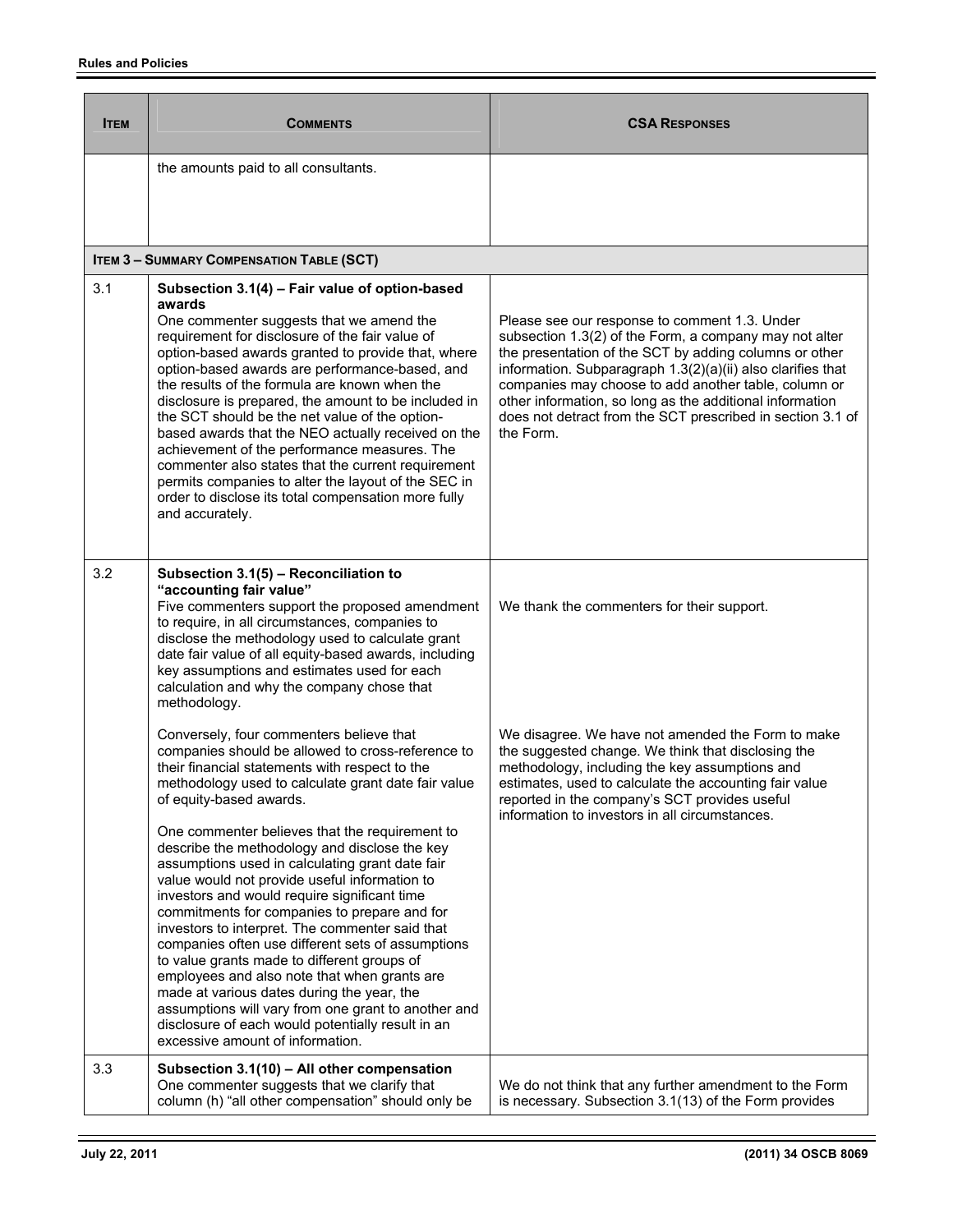| <b>ITEM</b> | <b>COMMENTS</b>                                                                                                                                                                                                                                                                                                                                                                                                                                                                                                                                                                                         | <b>CSA RESPONSES</b>                                                                                                                                                                                                                                                                                                                                                                                                                                                                                                                                                                                |  |  |  |
|-------------|---------------------------------------------------------------------------------------------------------------------------------------------------------------------------------------------------------------------------------------------------------------------------------------------------------------------------------------------------------------------------------------------------------------------------------------------------------------------------------------------------------------------------------------------------------------------------------------------------------|-----------------------------------------------------------------------------------------------------------------------------------------------------------------------------------------------------------------------------------------------------------------------------------------------------------------------------------------------------------------------------------------------------------------------------------------------------------------------------------------------------------------------------------------------------------------------------------------------------|--|--|--|
|             | confined to perquisites that are not properly<br>characterized as salary or bonus payments and that<br>cash payments made in lieu of pension benefits that<br>are essentially characterized as part of a salary or<br>bonus should not be disclosed in column "h".                                                                                                                                                                                                                                                                                                                                      | that any compensation an NEO elects to exchange must<br>be reported as compensation in the column appropriate<br>for the form of compensation exchanged.                                                                                                                                                                                                                                                                                                                                                                                                                                            |  |  |  |
| 3.4         | Paragraph 3.1(10)(i) - Personal registered<br>retirement savings plan<br>One commenter suggests that we replace the<br>words "to a personal registered retirement savings<br>plan" with "to a personal savings plan like a<br>registered retirement savings plan".<br>Two commenters ask whether this change applies<br>equally to "Group" RRSPs sponsored by the<br>company as well as to individual RRSPs and ask<br>that the word "personal" be deleted from the<br>proposed wording.                                                                                                                | We have amended paragraph 3.1(10)(i) of the Form to<br>read: "any company contribution to a personal savings<br>plan like a registered retirement savings plan made on<br>behalf of the NEO". This would include any registered<br>retirement savings plan sponsored by the company.                                                                                                                                                                                                                                                                                                                |  |  |  |
|             | <b>ITEM 4 - INCENTIVE PLAN AWARDS</b>                                                                                                                                                                                                                                                                                                                                                                                                                                                                                                                                                                   |                                                                                                                                                                                                                                                                                                                                                                                                                                                                                                                                                                                                     |  |  |  |
| 4.1         | Subsection 4.1(7) - Market or payout value of<br>share-based awards that have not vested<br>One commenter explains that many companies<br>prefer to report their unvested share-based awards<br>in the table at target, rather than at threshold or on<br>some other basis, as they believe that this<br>disclosure is more useful information to provide to<br>investors. The commenter also explains that, in<br>many share-based award plans with performance<br>vesting requirements, the minimum payout is nil if<br>the threshold performance requirements are not<br>met.                        | We acknowledge the comment but have not amended the<br>Form to make the suggested change. Companies should<br>present this information in the clearest manner possible.<br>Companies may report the market or payout value of<br>unvested share-based awards at target if they believe the<br>disclosure is necessary in order to satisfy the objective of<br>executive compensation disclosure set out in section 1.1<br>of the Form.                                                                                                                                                              |  |  |  |
| 4.2         | Subsection 4.1(8) - Disclosure of market value<br>of vested share-based awards<br>Two commenters recommend that we remove the<br>requirement to disclose the aggregate market value<br>or payout value of vested share-based awards that<br>have not been paid or distributed. The commenters<br>felt that the proposed requirement may generate<br>double-counting of the same compensation.<br>To address these concerns, one commenter<br>suggests that we add an additional column entitled<br>"Number of shares or units of shares that have<br>vested and have not been paid out or distributed". | We have not amended the Form in response to these<br>comments. The requirement to disclose the aggregate<br>market value or payout value of vested share-based<br>awards that have not paid out or distributed is different<br>and serves a different purpose than the requirement in<br>subsection 4.2(3) of the Form, since the table required by<br>subsection 4.2(1) of the Form is intended to capture the<br>value of all awards that were vested or earned during the<br>most recently completed financial year.<br>We have not made the suggested change. Please see<br>our response above. |  |  |  |
| 4.3         | Section 4.2 - Value vested or earned during the<br>year<br>One commenter recommends that we delete<br>column (d) of this table for non-equity incentive plan<br>compensation because the column merely<br>reiterates the same amounts described in the SCT<br>for the current year.                                                                                                                                                                                                                                                                                                                     | We have not made the suggested change. While we<br>acknowledge that the value reported in column (d) of the<br>"Value vested or earned during the year" table will be the<br>same value, or the sum of the value reported for annual<br>incentive plans and long-term incentive plans, that is<br>disclosed in the SCT under subsection 3.1(8), we think                                                                                                                                                                                                                                            |  |  |  |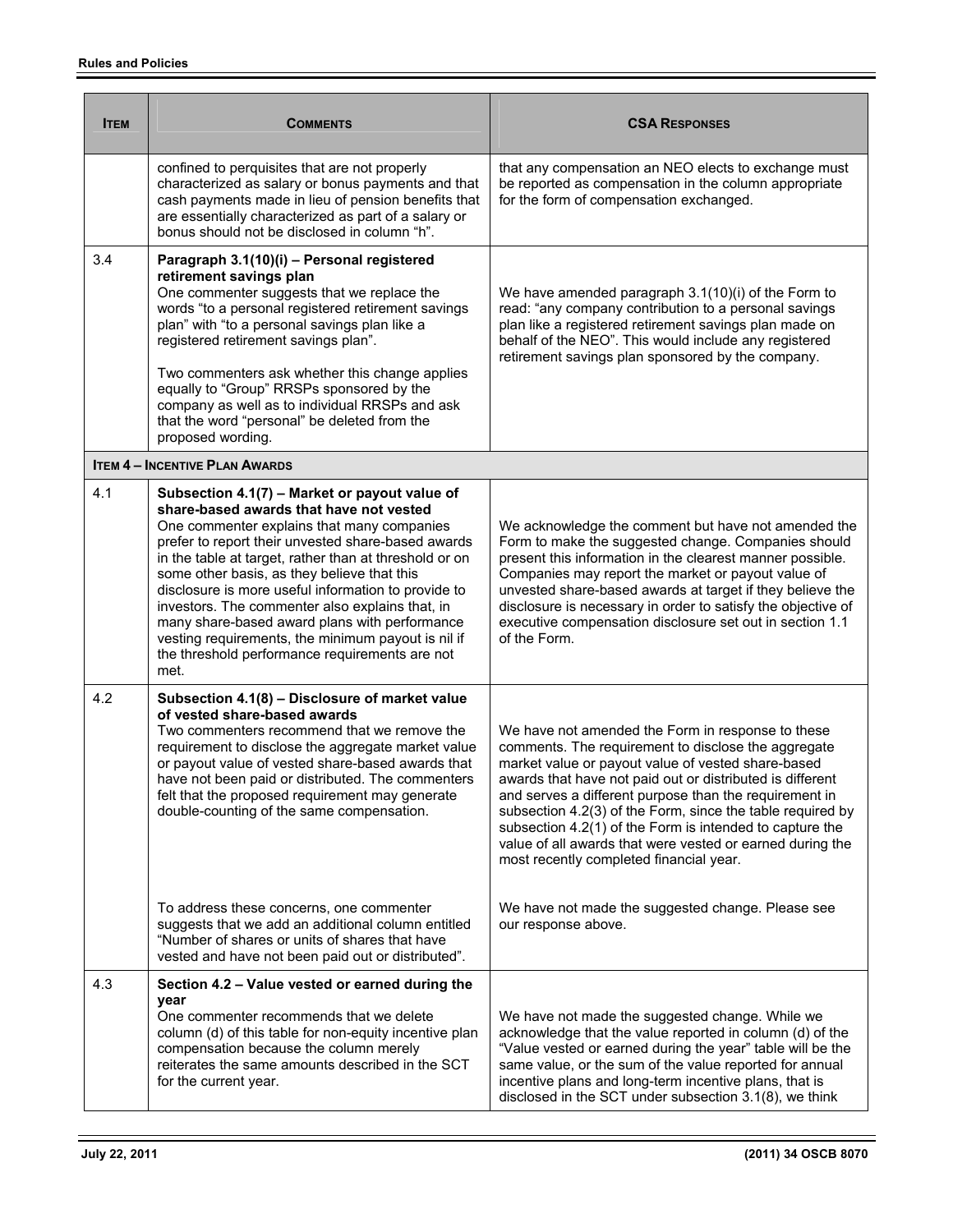| <b>ITEM</b> | <b>COMMENTS</b>                                                                                                                                                                                                                                                                                                                                                                                                                                                                                                                                                                                                                                                                                                                                                                                                                                                                                                                                                                                                                                                                                                                              | <b>CSA RESPONSES</b>                                                                                                                                                                                                                                                                                                                                                                                                                                                                                                                                                                                                                                                                                                                                                                                                                                                                                                                                                                          |  |  |  |
|-------------|----------------------------------------------------------------------------------------------------------------------------------------------------------------------------------------------------------------------------------------------------------------------------------------------------------------------------------------------------------------------------------------------------------------------------------------------------------------------------------------------------------------------------------------------------------------------------------------------------------------------------------------------------------------------------------------------------------------------------------------------------------------------------------------------------------------------------------------------------------------------------------------------------------------------------------------------------------------------------------------------------------------------------------------------------------------------------------------------------------------------------------------------|-----------------------------------------------------------------------------------------------------------------------------------------------------------------------------------------------------------------------------------------------------------------------------------------------------------------------------------------------------------------------------------------------------------------------------------------------------------------------------------------------------------------------------------------------------------------------------------------------------------------------------------------------------------------------------------------------------------------------------------------------------------------------------------------------------------------------------------------------------------------------------------------------------------------------------------------------------------------------------------------------|--|--|--|
|             |                                                                                                                                                                                                                                                                                                                                                                                                                                                                                                                                                                                                                                                                                                                                                                                                                                                                                                                                                                                                                                                                                                                                              | that the table required by subsection 4.2(1) of the Form<br>serves a different purpose than the SCT and is intended<br>to capture the value of all awards that were vested or<br>earned during the most recently completed financial year.                                                                                                                                                                                                                                                                                                                                                                                                                                                                                                                                                                                                                                                                                                                                                    |  |  |  |
|             | <b>ITEM 5 - PENSION PLAN BENEFITS</b>                                                                                                                                                                                                                                                                                                                                                                                                                                                                                                                                                                                                                                                                                                                                                                                                                                                                                                                                                                                                                                                                                                        |                                                                                                                                                                                                                                                                                                                                                                                                                                                                                                                                                                                                                                                                                                                                                                                                                                                                                                                                                                                               |  |  |  |
| 5.1         | Subsection 5.1(4) - Commentary (calculation of<br>annual benefits payable at year-end)<br>Two commenters disagree with the proposed<br>formula for calculating the annual benefit payable at<br>year end for the following reasons:<br>There is not necessarily one single "presumed<br>$\bullet$<br>retirement age" used to calculate the present<br>value of the obligation. Rather, a company may<br>be assuming probabilities of retirement at<br>various ages.<br>Using the benefit payable at the presumed<br>$\bullet$<br>retirement age and multiplying it by the ratio of<br>years of credited service at year end to years of<br>credited service at presumed retirement age is<br>different than current practice.<br>It is not appropriate to prorate over credited<br>$\bullet$<br>service at year end in all pension designs.<br>Both commenters suggest that paragraph 5.1(4)(a)<br>should prescribe a specific age, such as age 65,<br>which will enable comparison of information from<br>one reporting period to the next. In the alternative,<br>one of the commenters suggests we should remove<br>the proposed formula. | We have amended subsection 5.1(4) of the Form in<br>response to these comments. Paragraph 5.1(4)(a) reads<br>as follows:<br>"In column (c), disclose<br>(a) the annual lifetime benefit payable at the end of<br>the most recently completed financial year in<br>column (c1) based on years of credited service<br>reported in column (b) and actual pensionable<br>earnings as at the end of the most recently<br>completed financial year. For purposes of this<br>calculation, the company must assume that the<br>NEO is eligible to receive payments or benefits at<br>year end"<br>We have also amended the commentary to subsection<br>5.1(4) to clarify that a company may calculate the annual<br>lifetime benefit payable in accordance with the<br>methodology included in the commentary or in<br>accordance with another formula if the company<br>reasonably believes that it produces a more meaningful<br>calculation of the annual lifetime benefit payable at year<br>end. |  |  |  |
| 5.2         | Subsection 5.2(3) Non-compensatory amounts<br>Thirteen commenters do not object to the<br>elimination of the requirement to disclose employee<br>contributions and regular investment earnings on<br>employer and employee contributions.<br>Four commenters believe that column (d) of the<br>defined contribution plans table should be<br>maintained since the non-compensatory amount<br>would also include deemed investment earnings on<br>the defined contribution accumulations to the extent<br>they are not considered above-market or<br>preferential earnings and would create a liability to<br>the company.                                                                                                                                                                                                                                                                                                                                                                                                                                                                                                                    | We thank the commenters for their comments. In<br>response to the comments, we have deleted subsection<br>5.2(3) of the Form. We note, however, that the other<br>requirements in section 5.2 of the Form remain the same.                                                                                                                                                                                                                                                                                                                                                                                                                                                                                                                                                                                                                                                                                                                                                                    |  |  |  |
| 5.3         | Section 5.2 - Defined contribution plans table<br>(accumulated value at start of year)<br>One commenter suggests deleting column (b)<br>"accumulated value at start of year", if column (d)<br>"non-compensatory amount" is deleted, leaving the<br>defined contribution plan table to simply show the<br>compensatory amount (currently column (c)) and<br>the accumulated value at year end (currently<br>column (e)).                                                                                                                                                                                                                                                                                                                                                                                                                                                                                                                                                                                                                                                                                                                     | We have not amended the Form in response to this<br>comment. We think that including the "accumulated value<br>at start of year" column provides meaningful information<br>to investors and will facilitate year-to-year comparisons of<br>the accumulated value of defined contribution plans.                                                                                                                                                                                                                                                                                                                                                                                                                                                                                                                                                                                                                                                                                               |  |  |  |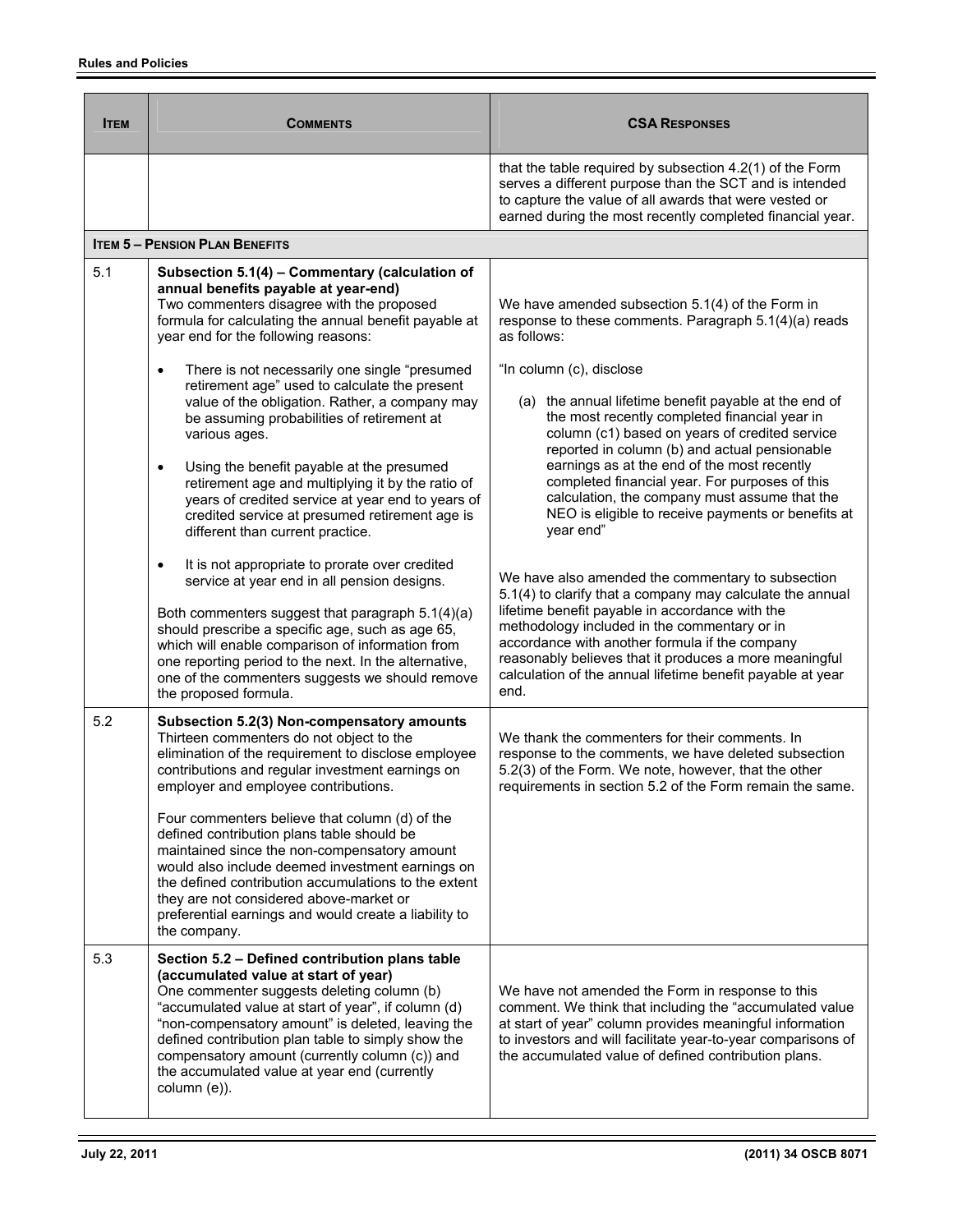| <b>ITEM</b> | <b>COMMENTS</b>                                                                                                                                                                                                                                                                                                                                                                                                                                                                                                                                                                                                                                                                                                                                                                                                                                                                                                                                                                                                                                                                                                                                                                                                                                                                                               | <b>CSA RESPONSES</b>                                                                                                                                                                                                                                                                                                                                                                                                                                                                                                                                                             |  |  |  |  |
|-------------|---------------------------------------------------------------------------------------------------------------------------------------------------------------------------------------------------------------------------------------------------------------------------------------------------------------------------------------------------------------------------------------------------------------------------------------------------------------------------------------------------------------------------------------------------------------------------------------------------------------------------------------------------------------------------------------------------------------------------------------------------------------------------------------------------------------------------------------------------------------------------------------------------------------------------------------------------------------------------------------------------------------------------------------------------------------------------------------------------------------------------------------------------------------------------------------------------------------------------------------------------------------------------------------------------------------|----------------------------------------------------------------------------------------------------------------------------------------------------------------------------------------------------------------------------------------------------------------------------------------------------------------------------------------------------------------------------------------------------------------------------------------------------------------------------------------------------------------------------------------------------------------------------------|--|--|--|--|
| 5.4         | Section 5.2 (Commentary)<br>One commenter suggests that the proposed<br>wording to commentary number 2 should be revised<br>to the following:<br>"Registered retirement savings plans can be<br>excluded from the defined contribution plans tables,<br>however, any contributions made by the company<br>or a subsidiary of the company to a registered<br>retirement savings plan on behalf of the NEO must<br>still be disclosed in column (h) of the Summary<br>Compensation Table, as required by paragraph                                                                                                                                                                                                                                                                                                                                                                                                                                                                                                                                                                                                                                                                                                                                                                                              | We have amended the commentary to section 5.2 of the<br>Form to read:<br>"Any contributions made by the company or a subsidiary<br>of the company to a personal savings plan like a<br>registered retirement savings plan made on behalf of the<br>NEO must still be disclosed in column (h) of the Summary<br>Compensation Table, as required by paragraph<br>$3.1(10)(i).$ "                                                                                                                                                                                                   |  |  |  |  |
|             | $3.1(10)(i)$ ."<br><b>AMOUNT REALIZED UPON EXERCISE OF EQUITY AWARDS</b>                                                                                                                                                                                                                                                                                                                                                                                                                                                                                                                                                                                                                                                                                                                                                                                                                                                                                                                                                                                                                                                                                                                                                                                                                                      |                                                                                                                                                                                                                                                                                                                                                                                                                                                                                                                                                                                  |  |  |  |  |
| 6.1         | Six commenters do not support the CSA's intention<br>of not reintroducing the requirement to disclose the<br>amount realized from the exercise of stock options.<br>The commenters made the following additional<br>comments in support of reintroducing the<br>requirement:<br>The disclosure provided at the time of grant is<br>$\bullet$<br>an estimate of what the Board believes it was<br>paying the NEO and does not provide<br>information on what the NEO actually received.<br>Six commenters support the CSA's intention not to<br>reintroduce this requirement and made the following<br>additional comments against reintroducing the<br>requirement.<br>The current disclosure requirements with<br>$\bullet$<br>respect to grant date fair value already assume<br>that the issuer takes into account the fair<br>market value of equity grants. A requirement to<br>disclose the amount realized upon exercise of<br>equity awards is duplicative and misleads the<br>reader to think that the executive has obtained<br>a new benefit from the issuer, where the<br>expected benefits were already disclosed at the<br>time of grant.<br>Disclosing the amount realized from previous<br>$\bullet$<br>grants shifts the focus away from the<br>compensation decisions made during the given | We thank the commenters for their comments. We<br>continue to think that the executive compensation<br>disclosure rules should be focused on the board's<br>compensation-based decisions, rather than the executive<br>officer's investment decisions.<br>While we not intend to reintroduce this requirement at this<br>time, we note however that, as part of the rulemaking<br>process, we intend to monitor these developments and<br>may consider additional communication with stakeholders<br>to address any issues that arise as a result of this<br>monitoring process. |  |  |  |  |
|             | year.<br><b>CONSEQUENTIAL AMENDMENTS</b>                                                                                                                                                                                                                                                                                                                                                                                                                                                                                                                                                                                                                                                                                                                                                                                                                                                                                                                                                                                                                                                                                                                                                                                                                                                                      |                                                                                                                                                                                                                                                                                                                                                                                                                                                                                                                                                                                  |  |  |  |  |
| 7.1         | Amendment instruments for Form 58-101F1 and<br>Form 58-101F1<br>One commenter suggests that we substitute the<br>word "may" with the word "must" in the instruction to<br>Form 58-101F1 and Form 58-101F2.                                                                                                                                                                                                                                                                                                                                                                                                                                                                                                                                                                                                                                                                                                                                                                                                                                                                                                                                                                                                                                                                                                    | We have not made the suggested drafting change.                                                                                                                                                                                                                                                                                                                                                                                                                                                                                                                                  |  |  |  |  |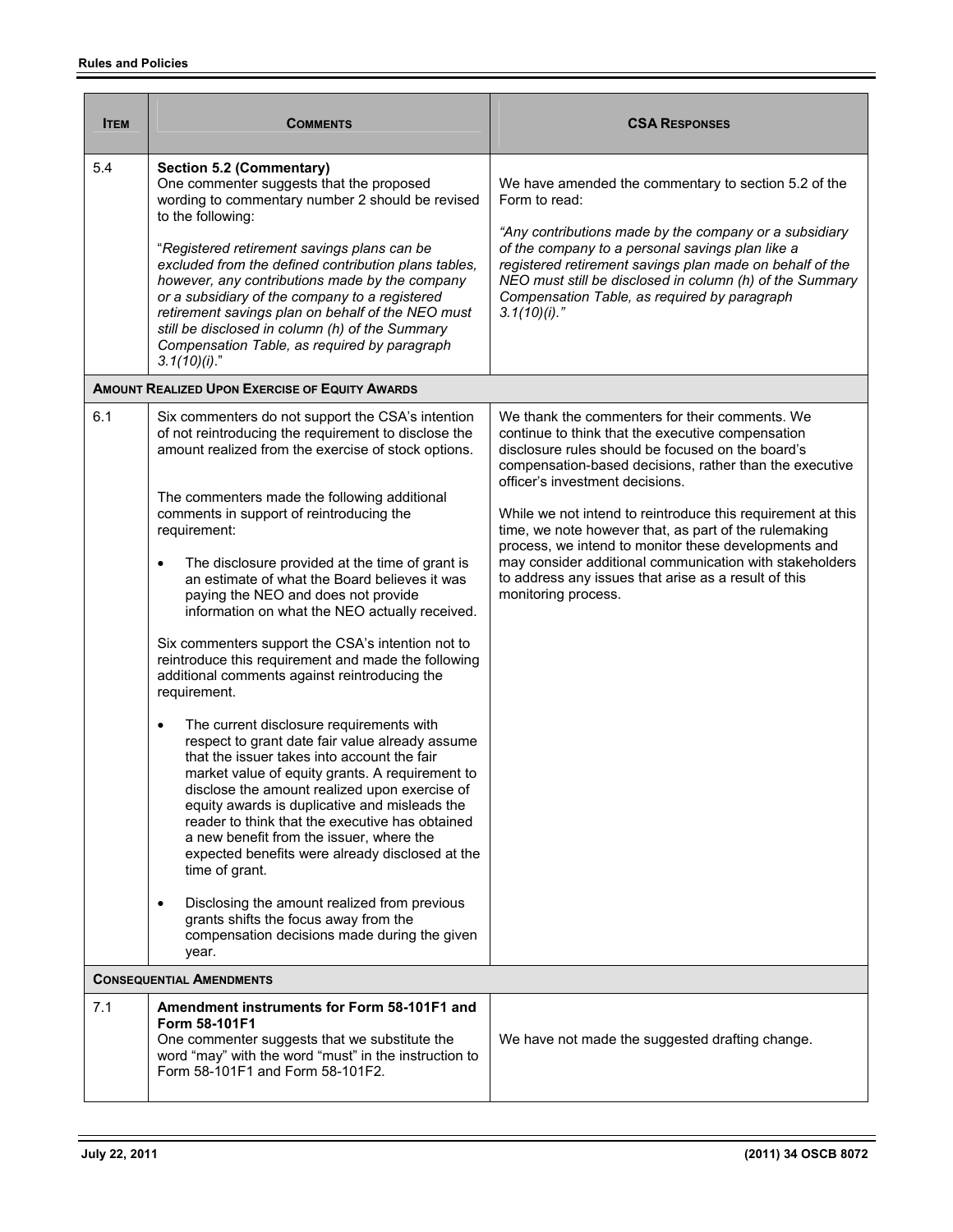| <b>ITEM</b>         | <b>COMMENTS</b>                                                                                                                                                                                                                                                                                                                                                                                                                                                                                                                                                                                                                                                                                                          | <b>CSA RESPONSES</b>                                                                                                                                                                                                                                                                                                                                                                                                                                                                                                                                                                                                                                                           |  |  |  |
|---------------------|--------------------------------------------------------------------------------------------------------------------------------------------------------------------------------------------------------------------------------------------------------------------------------------------------------------------------------------------------------------------------------------------------------------------------------------------------------------------------------------------------------------------------------------------------------------------------------------------------------------------------------------------------------------------------------------------------------------------------|--------------------------------------------------------------------------------------------------------------------------------------------------------------------------------------------------------------------------------------------------------------------------------------------------------------------------------------------------------------------------------------------------------------------------------------------------------------------------------------------------------------------------------------------------------------------------------------------------------------------------------------------------------------------------------|--|--|--|
| <b>OTHER ISSUES</b> |                                                                                                                                                                                                                                                                                                                                                                                                                                                                                                                                                                                                                                                                                                                          |                                                                                                                                                                                                                                                                                                                                                                                                                                                                                                                                                                                                                                                                                |  |  |  |
| 8.1                 | <b>Clawbacks</b><br>One commenter recommends that the commentary<br>regarding executive clawback provisions be<br>elevated into a disclosure requirement to advise<br>investors whether the company has adopted<br>executive clawback provisions, the material terms of<br>any such policy and any proceedings initiated under<br>the policy.                                                                                                                                                                                                                                                                                                                                                                            | We have not amended the Form in response to this<br>comment. Companies must determine whether disclosure<br>of a policy or of the absence of a policy on clawbacks is<br>necessary to satisfy the requirements in subsection 2.1(1)<br>of the Form that the CD&A discusses all significant<br>principles underlying the policies in place and decisions<br>made in respect to compensation provided to NEOs for<br>the most recently completed financial year. We also note<br>that the adoption of a policy or the absence of a policy on<br>clawbacks may be included in the consideration of risks<br>associated with the company's compensation policies and<br>practices. |  |  |  |
| 8.2                 | <b>Certification of Compensation Discussion &amp;</b><br>Analysis (CD&A)<br>One commenter suggests that we require the<br>members of the compensation committee to review<br>and approve the CD&A in order to make it clear that<br>the compensation committee is responsible for the<br>preparation of the CD&A.                                                                                                                                                                                                                                                                                                                                                                                                        | We have not made the suggested change. Form 52-<br>109F1 Certification of Annual Filings of National<br>Instrument 52-109 Certification of Disclosure in Issuers'<br>Annual and Interim Filings requires that a non-venture<br>issuer attest that it has designed disclosure controls and<br>procedures over financial reporting and evaluated the<br>effectiveness of controls procedures. These controls and<br>procedures should cover the executive compensation<br>disclosure.                                                                                                                                                                                            |  |  |  |
| 8.3                 | Form 51-102F5 - Information Circular<br>(Indebteness of Directors and Executive<br>Officers)<br>One commenter suggests that we consider making<br>consequential amendments to item 10 of Form 51-<br>102F5, in particular:<br>restricting the disclosure to NEO's and<br>$\bullet$<br>directors,<br>in paragraph 10.3(c)(i), increasing the threshold<br>$\bullet$<br>from $$50.000$ to $$250.000$ , to reflect a more<br>relevant current threshold of materiality,<br>in paragraph 10.3(c)(ii), substituting "annual<br>$\bullet$<br>cash compensation" for salary, and<br>in paragraph 10.3(c)(iii), extending the<br>$\bullet$<br>exemption to employees and for loans under a<br>specified amount (e.g. \$250,000). | We have not made the suggested change. Revisiting the<br>indebtedness requirements for directors and executive<br>officers is beyond the scope of this initiative. We have<br>forwarded this comment to the CSA committee<br>responsible for NI 51-102.                                                                                                                                                                                                                                                                                                                                                                                                                        |  |  |  |
| 8.4                 | Minimum shareholding requirements<br>One commenter suggests that we adopt a<br>requirement to disclose the company's minimum<br>shareholding requirements and the attainment of<br>shares against these levels by each NEO or at least<br>specifically include a reference to it in commentary<br>under subsection 2.1(1) of the Form.                                                                                                                                                                                                                                                                                                                                                                                   | We have not amended the Form in response to this<br>comment. We note, however, that when a company's<br>executive compensation decisions are based on aligning<br>these interests, disclosure of equity ownership guidelines<br>and levels must be provided if necessary to satisfy the<br>objective of executive compensation disclosure set out in<br>section 1.1 of the Form. We also note that such<br>disclosure may be required to be included in the CD&A<br>under subsection 2.1(1) of the Form if necessary to<br>describe or explain the objectives of any compensation                                                                                              |  |  |  |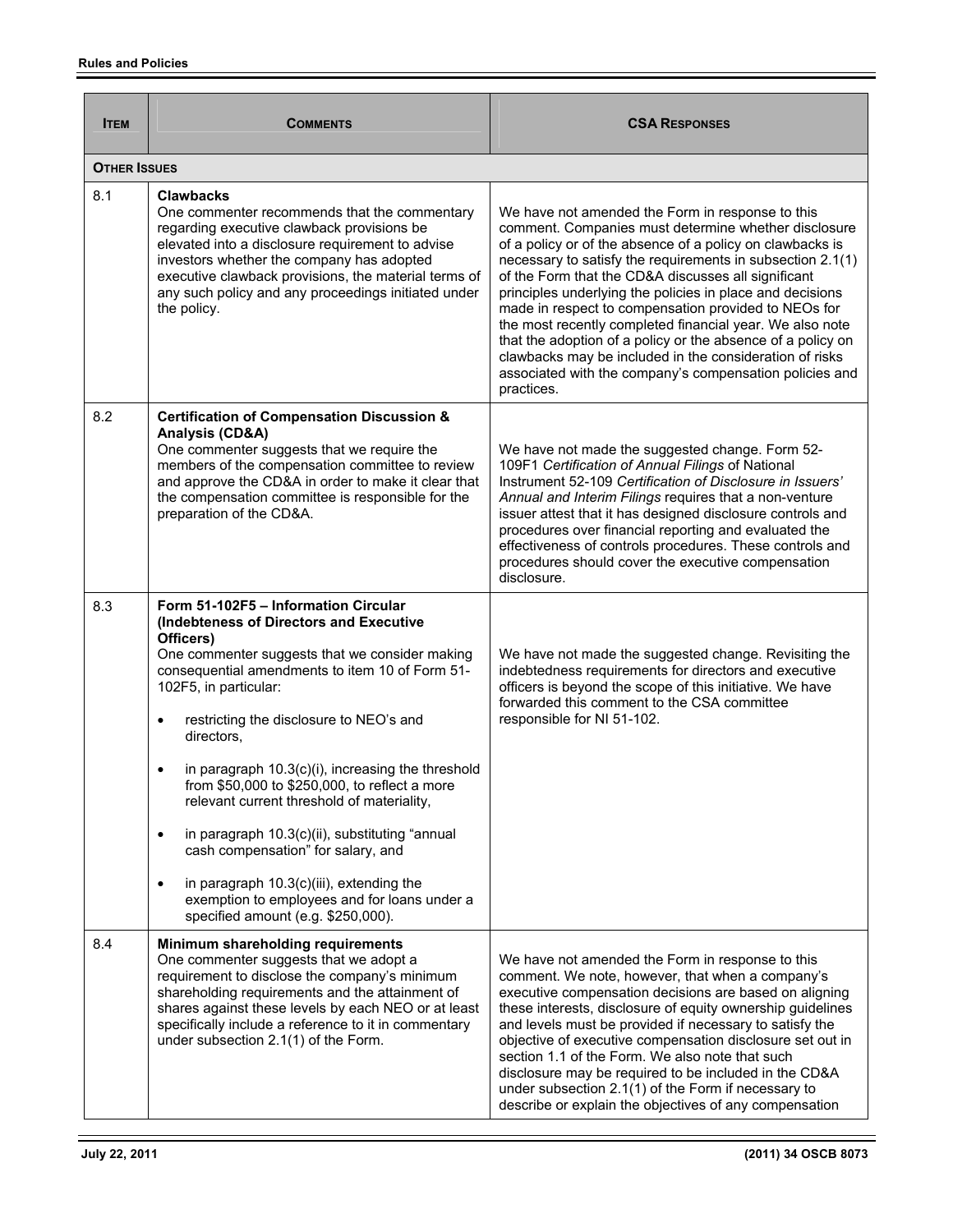| <b>ITEM</b> | <b>COMMENTS</b>                                                                                                                                                                                                                                                                                                                                                                                                                                                                                                                           | <b>CSA RESPONSES</b>                                                                                                                                                                                                                                                                                                                                                                                                                                                                                                                                                                                                                                                                                                                                                         |  |  |
|-------------|-------------------------------------------------------------------------------------------------------------------------------------------------------------------------------------------------------------------------------------------------------------------------------------------------------------------------------------------------------------------------------------------------------------------------------------------------------------------------------------------------------------------------------------------|------------------------------------------------------------------------------------------------------------------------------------------------------------------------------------------------------------------------------------------------------------------------------------------------------------------------------------------------------------------------------------------------------------------------------------------------------------------------------------------------------------------------------------------------------------------------------------------------------------------------------------------------------------------------------------------------------------------------------------------------------------------------------|--|--|
|             |                                                                                                                                                                                                                                                                                                                                                                                                                                                                                                                                           | program or strategy, or how each element of<br>compensation and the company's decisions about that<br>element fit into the company's overall compensation<br>objectives.                                                                                                                                                                                                                                                                                                                                                                                                                                                                                                                                                                                                     |  |  |
| 8.5         | Proposed rules regarding CEO-employee pay<br>ratios<br>Two commenters recommend that companies<br>should be required to produce "pay ratio"<br>disclosure, which would set out the relative pay of<br>three categories of company personnel: (i) the<br>CEO; (ii) the NEOs; and (iii) the average pay of non-<br>executive employees of the company and its                                                                                                                                                                               | We have not amended the Form in response to these<br>comments. We do not think that the benefits of disclosing<br>a pay ratio between the CEO and the average pay of non-<br>executive employees of the company would outweigh the<br>additional costs imposed to companies in preparing this<br>disclosure.                                                                                                                                                                                                                                                                                                                                                                                                                                                                 |  |  |
|             | subsidiaries.<br>In addition, two commenters recommend that we<br>propose an amendment requesting disclosure<br>comparing the ratio of total compensation for a<br>company's executive officers (including those below<br>the NEO level) to the company's total earnings.                                                                                                                                                                                                                                                                 |                                                                                                                                                                                                                                                                                                                                                                                                                                                                                                                                                                                                                                                                                                                                                                              |  |  |
| 8.6         | Cost of management ratio (COMR) disclosure<br>In situations where compensation policies and<br>practices where the compensation expense to<br>executive officers is a significant percentage of the<br>company's revenue, one commenter recommends<br>that the Form be amended to include a requirement<br>for companies to provide COMR disclosure which is<br>the ratio of total NEO pay to net income after tax.<br>The commenter notes that COMR is a measure<br>already used by some Canadian companies.                             | We have not amended the Form in response to this<br>comment. We note, however, that when a company's<br>executive compensation decisions are based on COMR,<br>disclosure of NEO pay to net income after tax must be<br>provided if necessary to satisfy the objective of executive<br>compensation disclosure set out in section 1.1 of the<br>Form. We also note that such disclosure may be required<br>to be included in the CD&A under subsection 2.1(1) of the<br>Form if necessary to describe or explain the objectives of<br>any compensation program or strategy, or how each<br>element of compensation and the company's decisions<br>about that element fit into the company's overall<br>compensation objectives and affect decisions about other<br>elements. |  |  |
| 8.7         | Additional "pay for performance" tables and<br><b>CD&amp;A disclosure</b><br>One commenter suggests that the CD&A<br>requirements should be expanded to provide two<br>prescribed tables along with narrative disclosure.<br>The first table would disclose actual pay earned in<br>the reporting year and the corresponding<br>performance achieved, and the second table would<br>disclose the estimated potential future pay from<br>long-term incentives, compared with the<br>performance required to earn the estimated<br>amounts. | We have not amended the Form in response to these<br>comments. In order to satisfy the objective of executive<br>compensation disclosure set out in section 1.1 of the<br>Form, we encourage methods of presentation that are<br>tailored to a particular company's circumstances if the<br>additional disclosure will help investors understand how<br>decisions about executive compensation are made.                                                                                                                                                                                                                                                                                                                                                                     |  |  |
|             | In the absence of these two additional tables,<br>companies should be encouraged to disclose in the<br>CD&A how the size and terms of equity-based<br>awards are determined with respect to performance<br>and other factors, and whether grants reported in<br>the SCT are relevant to a previous year's<br>performance. If that is the case, the company<br>should separately disclose the number and value of<br>the stock and option awards made in the current<br>year that are related to the service in the most                   |                                                                                                                                                                                                                                                                                                                                                                                                                                                                                                                                                                                                                                                                                                                                                                              |  |  |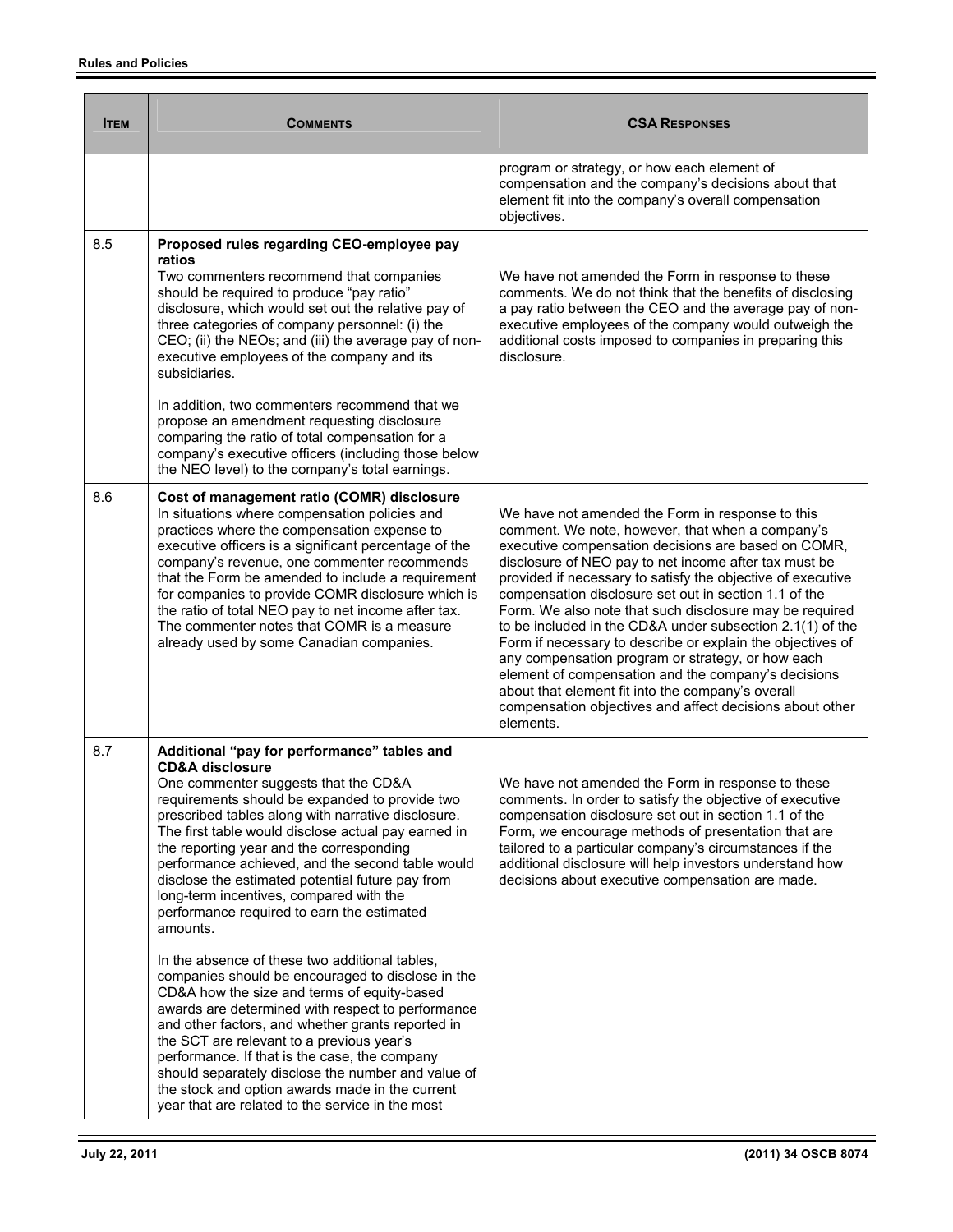| <b>ITEM</b> | <b>COMMENTS</b>                                                                                                                                                                                                                                                                                                                                                                                                                                                                                                                                                | <b>CSA RESPONSES</b>                                                                                                                                                                                                                             |  |  |
|-------------|----------------------------------------------------------------------------------------------------------------------------------------------------------------------------------------------------------------------------------------------------------------------------------------------------------------------------------------------------------------------------------------------------------------------------------------------------------------------------------------------------------------------------------------------------------------|--------------------------------------------------------------------------------------------------------------------------------------------------------------------------------------------------------------------------------------------------|--|--|
|             | recently completed financial year, for shareholders<br>to consider when evaluating the pay for<br>performance link.<br>In addition, one commenter encourages the CSA to<br>clarify that companies can provide additional<br>narrative disclosure in the CD&A if it will assist<br>investors in understanding the board's approach to<br>compensation.                                                                                                                                                                                                          |                                                                                                                                                                                                                                                  |  |  |
| 8.8         | Executive compensation disclosure for special<br>meetings<br>One commenter recommends that we amend NI 51-<br>102 to provide that executive compensation<br>disclosure in an information circular for a special<br>meeting should be mandatory when shareholders<br>are asked to approve a compensation plan. The<br>commenter thinks that a reporting issuer should not<br>have the ability to use a special meeting to sidestep<br>disclosing information necessary for shareholders to<br>assess the compensation plans they are being<br>asked to approve. | We have not made the suggested change. Revisiting the<br>disclosure requirements in respect of special meetings is<br>beyond the scope of this initiative. We have forwarded<br>this comment to the CSA committee responsible for NI<br>$51-102$ |  |  |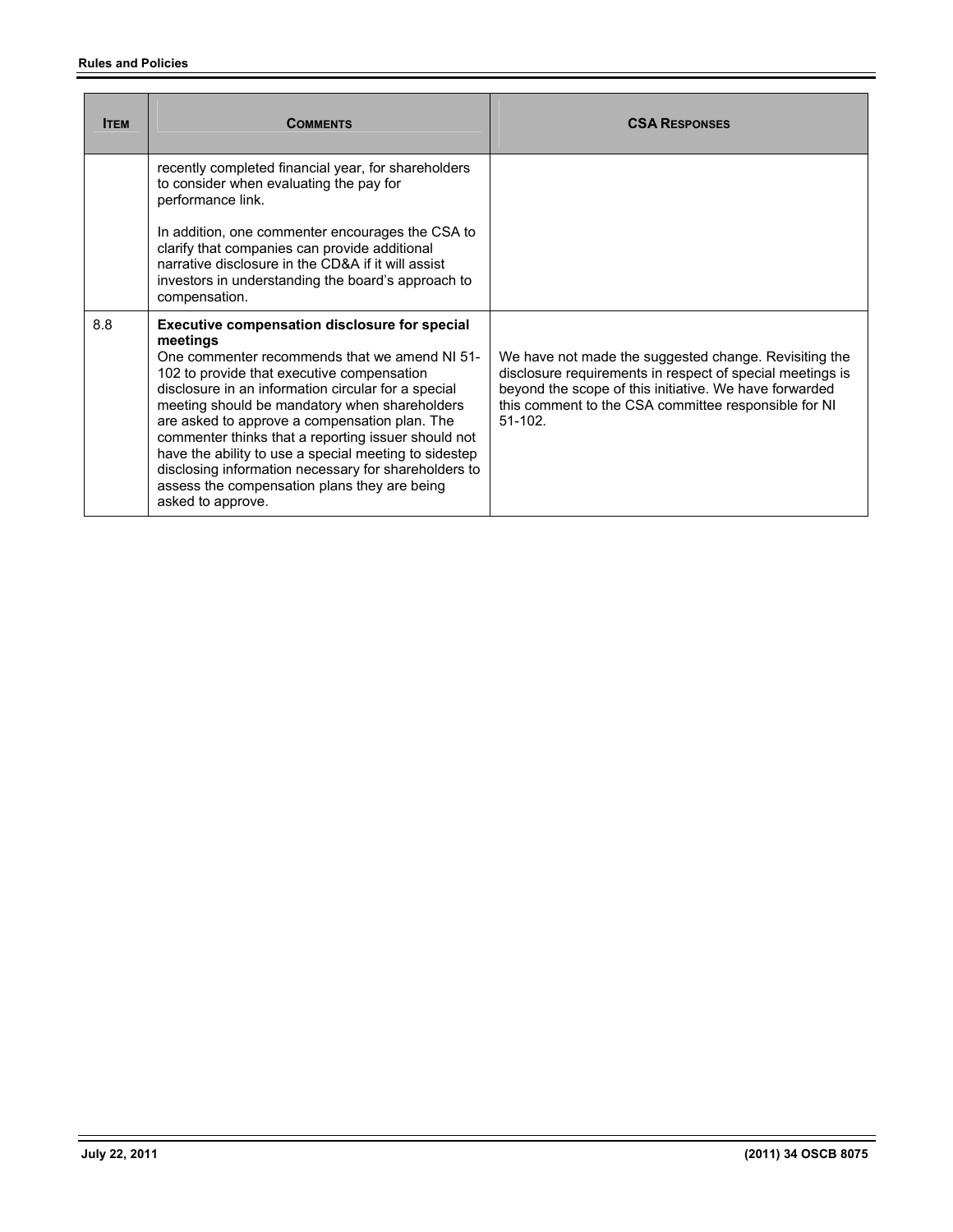## **APPENDIX D**

## **Amendments to National Instrument 51-102** *Continuous Disclosure Obligations*

*Although this amendment instrument amends section headers in Form 51-102F6, section headers do not form part of the instrument and are inserted for ease of reference only.* 

- *1. National Instrument 51-102 Continuous Disclosure Obligations is amended by this Instrument.*
- *2. Section 1.1 of Form 51-102F6 Statement of Executive Compensation (in respect of financial years ending on or after December 31, 2008) is amended by* 
	- *(a) deleting* **"**the board of directors intended**"***,*
	- *(b) replacing* **"**to pay, make payable, award, grant, give or otherwise provide**"** *with* **"**paid, made payable, awarded, granted, gave or otherwise provided**"***,*
	- *(c) adding* **"**, and the decision-making process relating to compensation**" after "**financial year**"***, and*
	- *(d) adding* **"**and subsections 9.3.1(1) or 11.6(1) of the Instrument**"** *after* **"**objective**"***.*

## *3. Section 1.2 of Form 51-102F6 is amended by*

- *(a) in the definition of* **"**NEO or named executive officer**"***,* 
	- *(i) adding* **"**of the company, including any of its subsidiaries**"** *after* **"**executive officers**"***, and*
	- *(ii) adding* **"**or its subsidiaries**"** *after* **"**company**"***.*

## *4. Section 1.3 of Form 51-102F6 is amended by*

- *(a) in subsection (1), adding* **"**and for services to be provided**"** *after* **"**services provided**"***,*
- *(b) in subsection (2),* 
	- *(i) replacing paragraphs (a) and (b) with the following:* 
		- (a) Although the required disclosure must be made in accordance with this form, the disclosure may
			- (i) omit a table, column of a table, or other prescribed information, if it does not apply, and
			- (ii) add a table, column, or other information if
				- (A) necessary to satisfy the objective in section 1.1, and
				- (B) to a reasonable person, the table, column, or other information does not detract from the prescribed information in the summary compensation table in section 3.1.
		- (b) Despite paragraph (a), a company must not add a column in the summary compensation table in section 3.1.
- *(c) in subsection (4),* 
	- *(i) in paragraph (c), repealing clause (c)(i), and*
	- *(ii) in paragraph (c), replacing paragraph (c) with the following:* 
		- (c) If an external management company provides the company's executive management services and also provides executive management services to another company, disclose the entire compensation the external management company paid to the individual acting as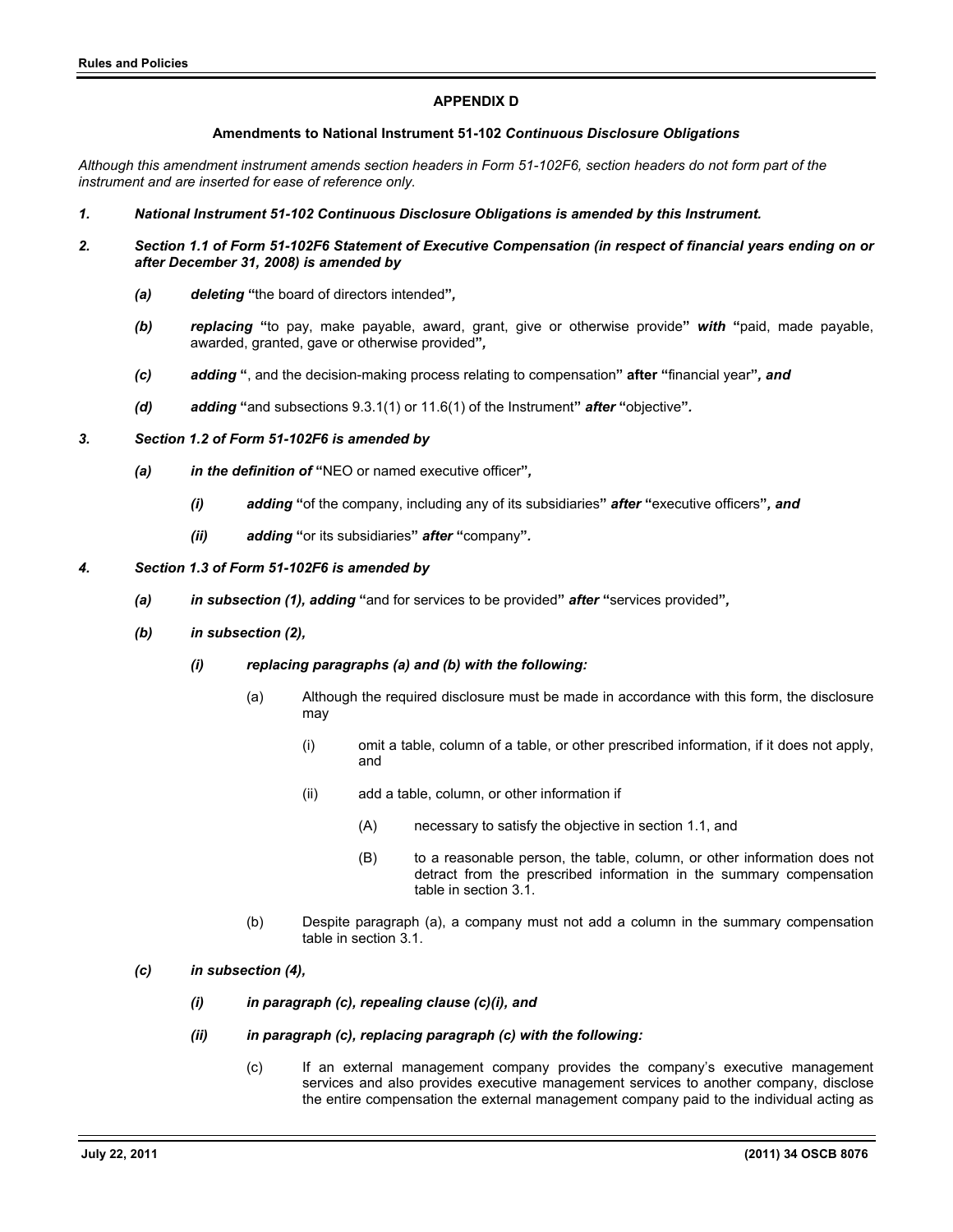an NEO or director, or acting in a similar capacity, in connection with services the external management company provided to the company, or the parent or a subsidiary of the company. If the management company allocates the compensation paid to an NEO or director, disclose the basis or methodology used to allocate this compensation*.* 

*(d) in subsection (8), replacing* **"**for any part of that**"** *with* **"**at any time during the most recently completed**"***, and* 

## *(e) adding the following subsections:*

## **(9) Currencies**

Companies must report amounts required by this form in Canadian dollars or in the same currency that the company uses for its financial statements. A company must use the same currency in the tables in sections 3.1, 4.1, 4.2, 5.1, 5.2 and 7.1 of this form.

If compensation awarded to, earned by, paid to, or payable to an NEO was in a currency other than the currency reported in the prescribed tables of this form, state the currency in which compensation was awarded, earned, paid, or payable, disclose the currency exchange rate and describe the methodology used to translate the compensation into Canadian dollars or the currency that the company uses in its financial statements.

## **(10) Plain language**

Information required to be disclosed under this form must be clear, concise, and presented in such a way that it provides a reasonable person, applying reasonable effort, an understanding of,

- (a) how decisions about NEO and director compensation are made; and
- (b) how specific NEO and director compensation relates to the overall stewardship and governance of the company.

#### *Commentary*

*Refer to the plain language principles listed in section 1.5 of Companion Policy 51-102CP Continuous Disclosure Obligations for further guidance.* 

## *5. Section 2.1 of Form 51-102F6 is amended by*

#### *(a) replacing subsection (4) with the following:*

If applicable, disclose performance goals or similar conditions that are based on objective, identifiable measures, such as the company's share price or earnings per share. If performance goals or similar conditions are subjective, the company may describe the performance goal or similar condition without providing specific measures.

If the company discloses performance goals or similar conditions that are non-GAAP financial measures, explain how the company calculates these performance goals or similar conditions from its financial statements.

#### *Exemption*

The company is not required to disclose performance goals or similar conditions in respect of specific quantitative or qualitative performance-related factors if a reasonable person would consider that disclosing them would seriously prejudice the company's interests.

For the purposes of this exemption, a company's interest's are not considered to be seriously prejudiced solely by disclosing performance goals or similar conditions if those goals or conditions are based on broad corporate-level financial performance metrics which include earnings per share, revenue growth, and earnings before interest, taxes, depreciation and amortization.

This exemption does not apply if it has publicly disclosed the performance goals or similar conditions.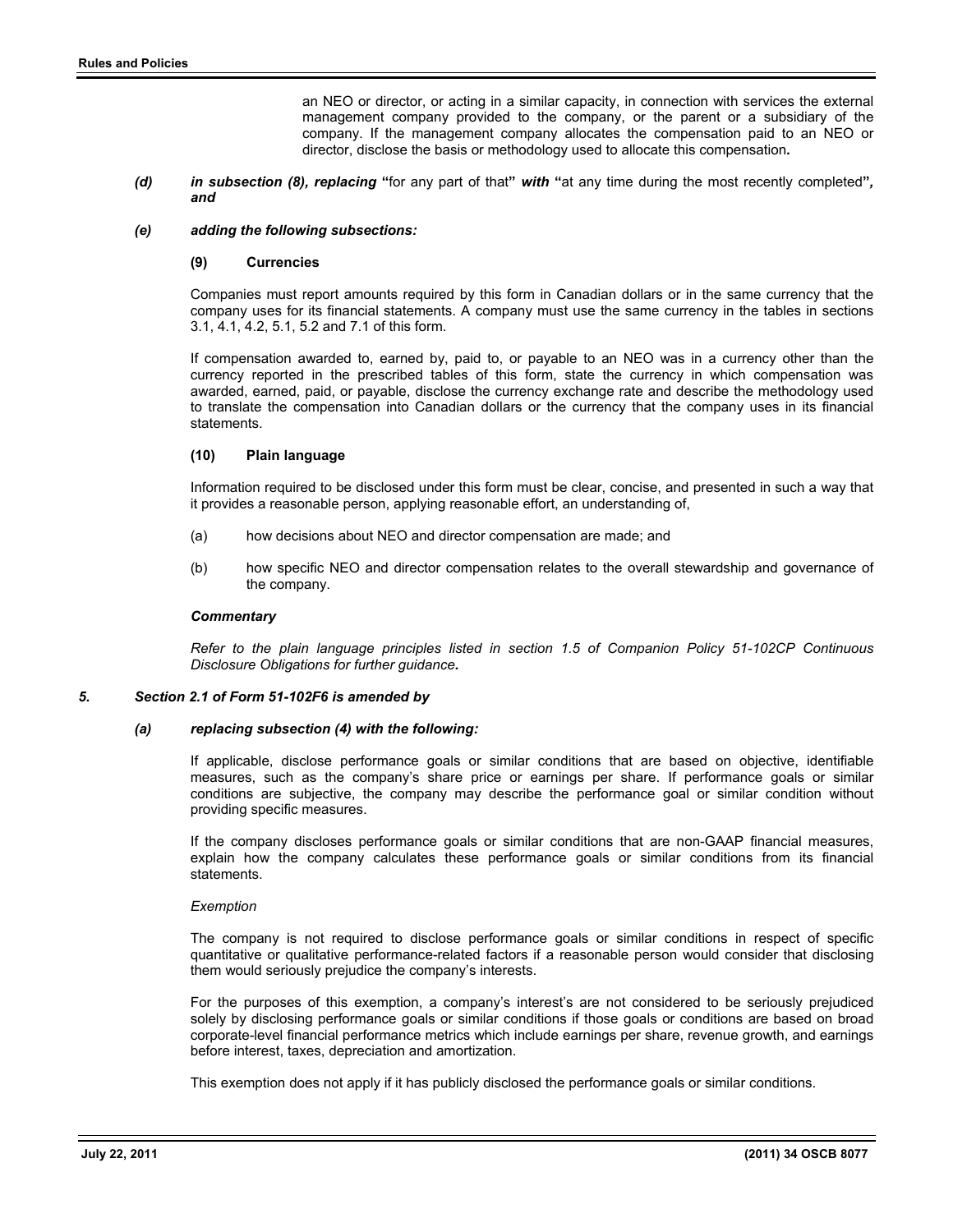If the company is relying on this exemption, state this fact and explain why disclosing the performance goals or similar conditions would seriously prejudice the company's interests.

If the company does not disclose specific performance goals or similar conditions, state what percentage of the NEO's total compensation relates to this undisclosed information and how difficult it could be for the NEO, or how likely it will be for the company, to achieve the undisclosed performance goal or similar condition.

## *(b) adding the following subsections:*

- **(5)** Disclose whether or not the board of directors, or a committee of the board, considered the implications of the risks associated with the company's compensation policies and practices. If the implications were considered, disclose the following:
	- (a) the extent and nature of the board of directors' or committee' role in the risk oversight of the company's compensation policies and practices;
	- (b) any practices the company uses to identify and mitigate compensation policies and practices that could encourage an NEO or individual at a principal business unit or division to take inappropriate or excessive risks;
	- (c) any identified risks arising from the company's compensation policies and practices that are reasonably likely to have a material adverse effect on the company.
- **(6)** Disclose whether or not an NEO or director is permitted to purchase financial instruments, including, for greater certainty, prepaid variable forward contracts, equity swaps, collars, or units of exchange funds, that are designed to hedge or offset a decrease in market value of equity securities granted as compensation or held, directly or indirectly, by the NEO or director*.*

## *(c) replacing Commentary 3 with the following:*

- *3. If the company used any benchmarking in determining compensation or any element of compensation, include the benchmark group and describe why the benchmark group and selection criteria are considered by the company to be relevant.*
- *4. The following are examples of items that will usually be significant elements of disclosure concerning compensation:* 
	- *contractual or non-contractual arrangements, plans, process changes or any other matters that might cause the amounts disclosed for the most recently completed financial year to be misleading if used as an indicator of expected compensation levels in future periods;*
	- *the process for determining perquisites and personal benefits;*
	- *policies and decisions about the adjustment or recovery of awards, earnings, payments, or payables if the performance goal or similar condition on which they are based are restated or adjusted to reduce the award, earning, payment, or payable;*
	- *the basis for selecting events that trigger payment for any arrangement that provides for payment at, following or in connection with any termination or change of control;*
	- *any waiver or change to any specified performance goal or similar condition to payout for any amount, including whether the waiver or change applied to one or more specified NEOs or to all compensation subject to the performance goal or similar condition;*
	- *whether the board of directors can exercise a discretion, either to award compensation absent attainment of the relevant performance goal or similar condition or to reduce or increase the size of any award or payout, including if they exercised discretion and whether it applied to one or more named executive officers;*
	- *whether the company will be making any significant changes to its compensation policies and practices in the next financial year;*
	- *the role of executive officers in determining executive compensation; and*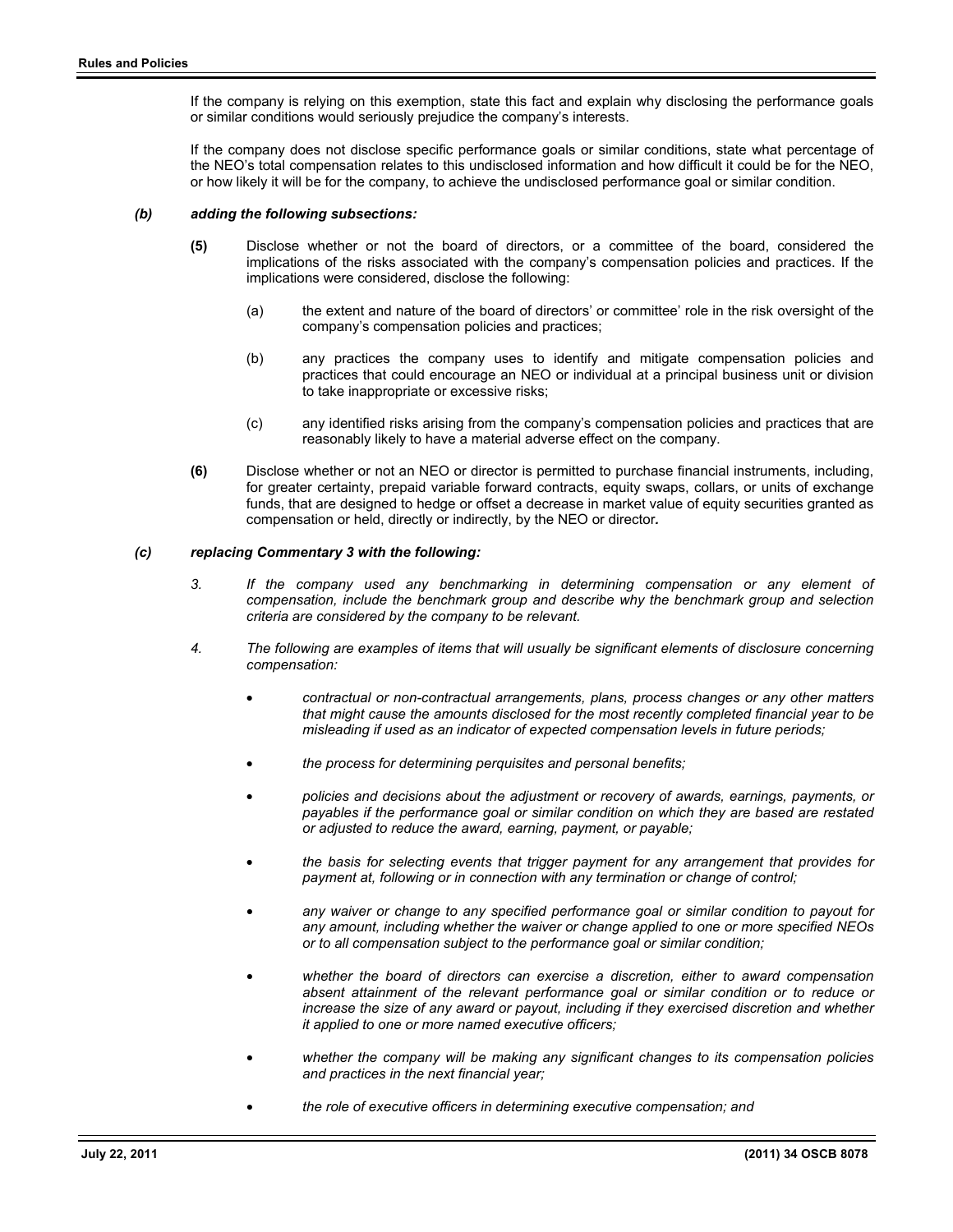- *performance goals or similar conditions in respect of specific quantitative or qualitative performance-related factors for NEOs.*
- *5. The following are examples of situations that could potentially encourage an executive officer to expose the company to inappropriate or excessive risks:* 
	- *compensation policies and practices at a principal business unit of the company or a subsidiary of the company that are structured significantly differently than others within the company;*
	- *compensation policies and practices for certain executive officers that are structured significantly differently than other executive officers within the company;*
	- *compensation policies and practices that do not include effective risk management and regulatory compliance as part of the performance metrics used in determining compensation;*
	- *compensation policies and practices where the compensation expense to executive officers is a significant percentage of the company's revenue;*
	- *compensation policies and practices that vary significantly from the overall compensation structure of the company;*
	- *compensation policies and practices where incentive plan awards are awarded upon accomplishment of a task while the risk to the company from that task extends over a significantly longer period of time;*
	- *compensation policies and practices that contain performance goals or similar conditions that are heavily weighed to short-term rather than long-term objectives;*
	- *incentive plan awards that do not provide a maximum benefit or payout limit to executive officers.*

*The examples above are not exhaustive and the situations to consider will vary depending upon the nature of the company's business and the company's compensation policies and practices.* 

## *6. Section 2.3 of Form 51-102F6 is amended by*

- *(a) replacing the section header with* **"**Share-based and option-based awards**"***,*
- *(b) adding* **"**share-based or**"** *after* **"**grant**"***,*
- *(c) replacing* **"**an**"** *with* **"**a share-based or**"** *after* **"**under which**"***, and*
- *(d) deleting* **"**of option-based awards**"** *after* **"**previous grants**"***.*

#### *7. Form 51-102F6 is amended by adding the following after section 2.3:*

## **2.4 Compensation governance**

- **(1)** Describe any policies and practices adopted by the board of directors to determine the compensation for the company's directors and executive officers.
- **(2)** If the company has established a compensation committee
	- (a) disclose the name of each committee member and, in respect of each member, state whether or not the member is independent or not independent;
	- (b) disclose whether or not one or more of the committee members has any direct experience that is relevant to his or her responsibilities in executive compensation;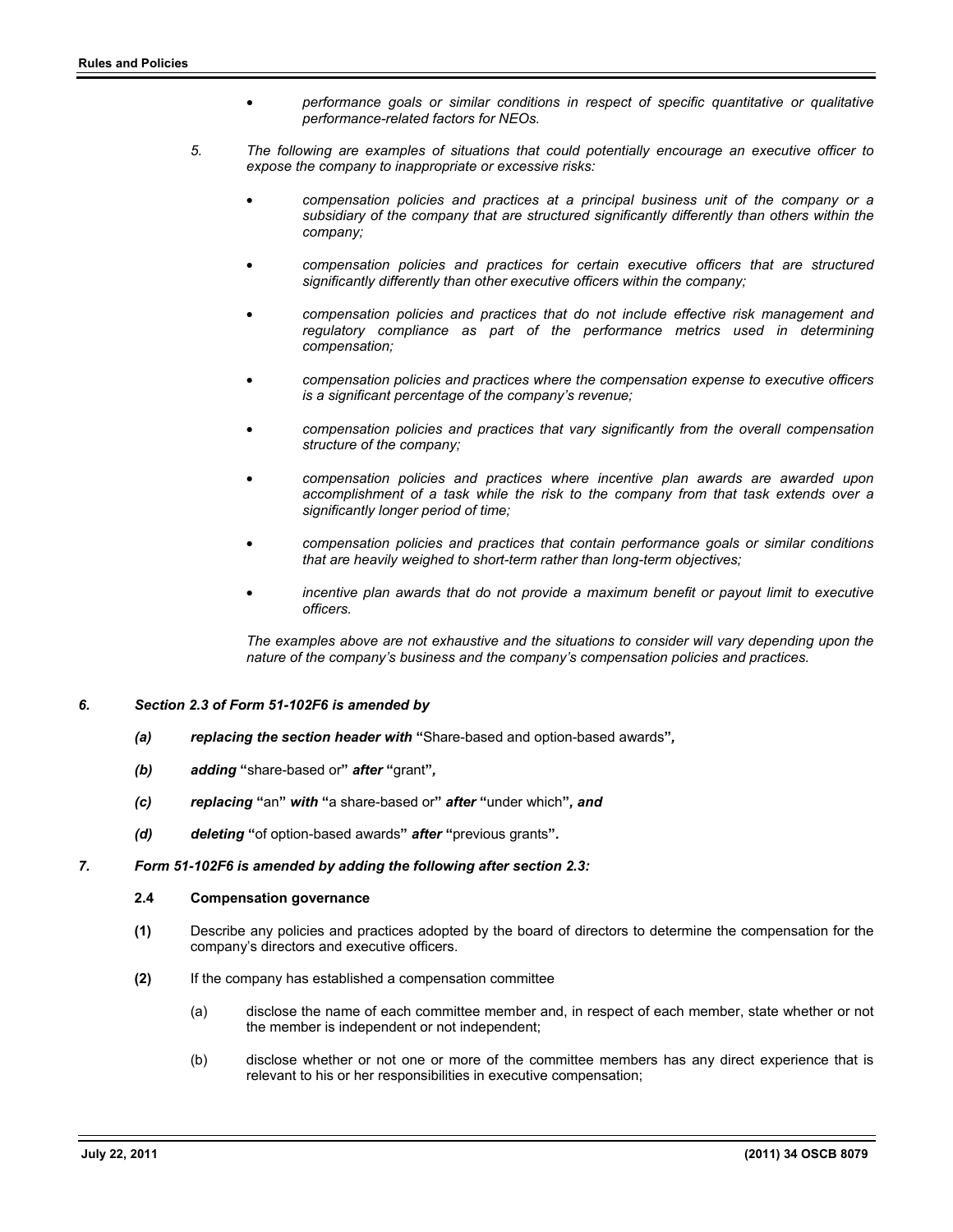- (c) describe the skills and experience that enable the committee to make decisions on the suitability of the company's compensation policies and practices; and
- (d) describe the responsibilities, powers and operation of the committee.
- **(3)** If a compensation consultant or advisor has, at any time since the company's most recently completed financial year, been retained to assist the board of directors or the compensation committee in determining compensation for any of the company's directors or executive officers
	- (a) state the name of the consultant or advisor and a summary of the mandate the consultant or advisor has been given;
	- (b) disclose when the consultant or advisor was originally retained; and
	- (c) if the consultant or advisor has provided any services to the company, or to its affiliated or subsidiary entities, or to any of its directors or members of management, other than or in addition to compensation services provided for any of the company's directors or executive officers,
		- (i) state this fact and briefly describe the nature of the work,
		- (ii) disclose whether the board of directors or compensation committee must pre-approve other services the consultant or advisor, or any of its affiliates, provides to the company at the request of management, and
	- (d) For each of the two most recently completed financial year, disclose,
		- (i) under the caption "Executive Compensation-Related Fees", the aggregate fees billed by each consultant or advisor, or any of its affiliates, for services related to determining compensation for any of the company's directors and executive officers, and
		- (ii) under the caption "All Other Fees", the aggregate fees billed for all other services provided by each consultant or advisor, or any of its affiliates, that are not reported under subparagraph (i) and include a description of the nature of the services comprising the fees disclosed under this category.

#### *Commentary*

*For section 2.4, a director is independent if he or she would be independent within the meaning of section 1.4 of NI 52-110 Audit Committees.*

## *8. Section 3.1 of Form 51-102F6 is amended by*

## *(a) replacing subsection (5) with the following:*

For an award disclosed in column (d) or (e), in a narrative after the table,

- (a) describe the methodology used to calculate the fair value of the award on the grant date, disclose the key assumptions and estimates used for each calculation, and explain why the company chose that methodology, and
- (b) if the fair value of the award on the grant date is different from the fair value determined in accordance with IFRS 2 *Share-based Payment* (accounting fair value), state the amount of the difference and explain the reasons for the difference*.*

## *(b) in Commentary 2,*

- *(i) replacing* **"**board of directors intended to pay, make payable, award, grant, give or otherwise provide**"** *with* **"**company paid, made payable, awarded, granted, gave or otherwise provided**"***.*
- *(c) in Commentary 3,* 
	- *(i) replacing* **"**it intends to award or pay**"** *with* **"**to be awarded or paid**"***, and*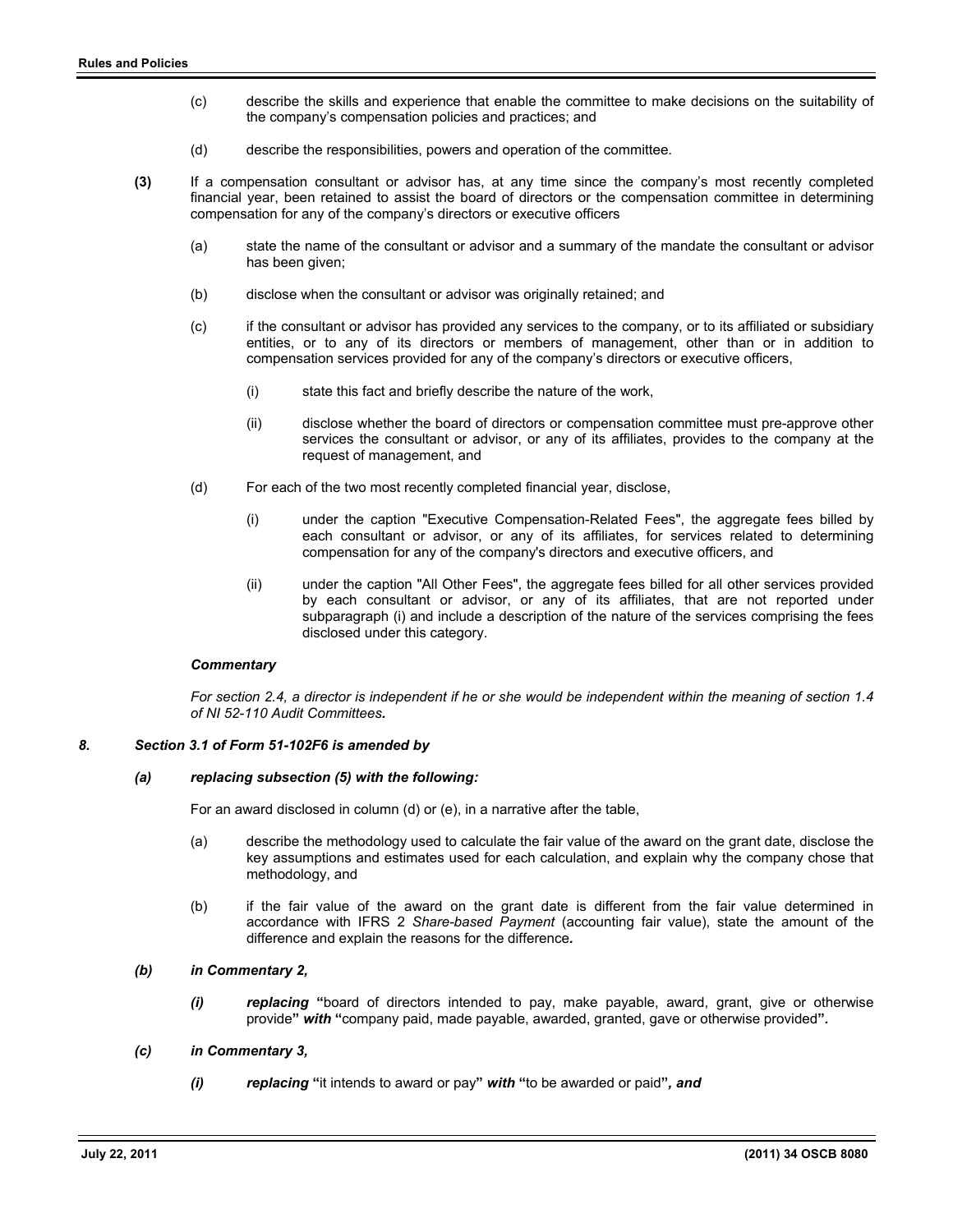- *(ii) replacing* **"**it intends to transfer**"** *with* **"**to be transferred**"***.*
- *(d) in subsection (10), adding the following paragraph:* 
	- (i) any company contribution to a personal savings plan like a registered retirement savings plan made on behalf of the NEO*.*

## *9. Section 3.3 of Form 51-102F6 is repealed.*

#### *10. Section 4.1 of Form 51-102F6 is amended by*

- *(a) in subsection (1), adding column* **"**(h)**"** *entitled* **"**Market or payout value of vested share-based awards not paid out or distributed (\$)**"***,*
- *(b) in subsection (3), adding "*If the option was granted in a different currency than that reported in the table, include a footnote describing the currency and the exercise or base price.*" after "*each award reported in column (b).*", and*

## *(c) adding the following subsection:*

**(8)** In column (h), disclose the aggregate market value or payout value of vested share-based awards that have not yet been paid out or distributed*.*

## *11. Section 5.1 of Form 51-102F6 is amended by*

*(a) in paragraph (4)(a), adding "*. For purposes of this calculation, the company must assume that the NEO is eligible to receive payments or benefits at year end*" after "*most recently completed financial year*", and* 

## *(b) adding the following after paragraph (4)(b):*

## *Commentary*

*For purposes of quantifying the annual lifetime benefit payable at the end of the most recently completed financial year in column (c1), the company may calculate the annual lifetime benefit payable as follows:* 

*annual benefits payable at the presumed X retirement age used to calculate the closing present value of the defined benefit obligation* 

*years of credited service at year end years of credited service at the presumed retirement age* 

*The company may calculate the annual lifetime benefit payable in accordance with another formula if the company reasonably believes that it produces a more meaningful calculation of the annual lifetime benefit payable at year end.* 

## *12. Section 5.2 of Form 51-102F6 is amended by*

- *(a) in subsection (1),* 
	- *(i) removing in column (d) "*Non-compensatory (\$)*", and*
	- *(ii) in column (d) "*Accumulated value at year end (\$)*", replacing "*(e)*" with "*(d)*",*
- *(b) repealing subsection (3),*
- *(c) in subsection (4), replacing "*(e)*" with "*(d)*" after "*column*", and*
- *(d) replacing the Commentary with the following:* 
	- *1. For pension plans that provide the maximum of: (i) the value of a defined benefit pension; and (ii) the accumulated value of a defined contribution pension, companies should disclose the global value of the pension plan in the defined benefit plans table under section 5.1.*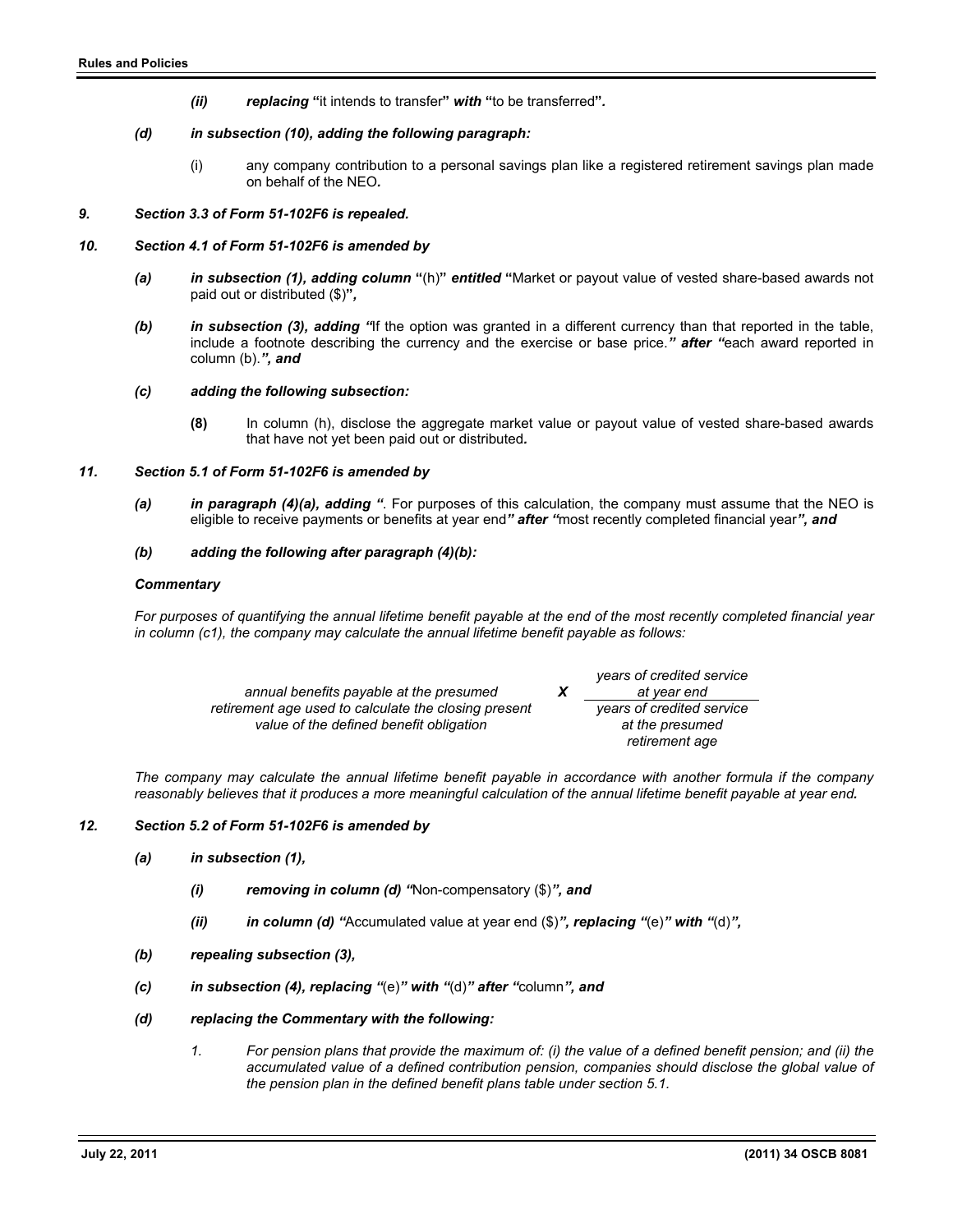For pension plans that provide the sum of a defined benefit component and a defined contribution *component, companies should disclose the respective components of the pension plan. The defined benefit component should be disclosed in the defined benefit plans table under section 5.1 and the*  defined contribution component should be disclosed in the defined contribution plans table under *section 5.2.* 

*2. Any contributions by the company or a subsidiary of the company to a personal savings plan like a registered retirement savings plan made on behalf of the NEO must still be disclosed in column (h) of the summary compensation table, as required by paragraph 3.1(10)(i).*

## *13. Section 6.1 of Form 51-102F6 is amended by adding the following after Commentary 3:*

- *4. A company may disclose estimated incremental payments, payables and benefits that are triggered by, or result from, a scenario described in subsection (1), in a tabular format.*
- 14. This Instrument only applies to documents required to be prepared, filed, delivered or sent under National Instrument 51-102 *Continuous Disclosure Obligations* for periods relating to financial years ending on or after October 31, 2011.
- 15. This Instrument comes into force on October 31, 2011.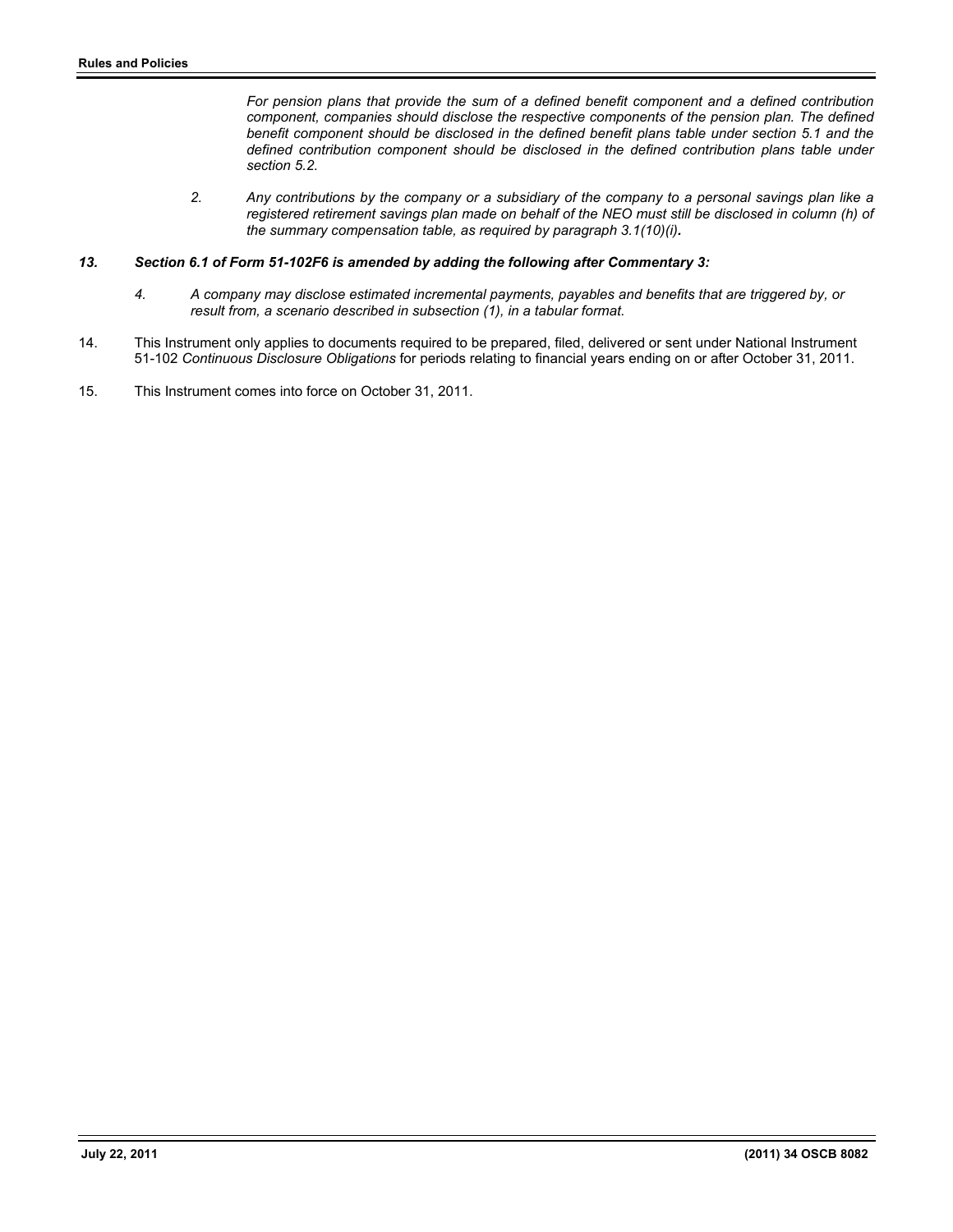## **APPENDIX E**

## **CONSEQUENTIAL AMENDMENTS**

# **Schedule E-1**

#### **Amendments to National Instrument 51-102** *Continuous Disclosure Obligations*

## *1. National Instrument 51-102 Continuous Disclosure Obligations is amended by this Instrument.*

## *2. Subsection 9.3.1(1) is replaced by the following:*

- (1) Subject to Item 8 of Form 51-102F5, if a reporting issuer sends an information circular to a securityholder under paragraph 9.1(2)(a), the issuer must
	- (a) disclose all compensation paid, payable, awarded, granted, given, or otherwise provided, directly or indirectly, by the issuer, or a subsidiary of the issuer, to each NEO and director, in any capacity, including, for greater certainty, all plan and non-plan compensation, direct or indirect pay, remuneration, economic or financial award, reward, benefit, gift or perquisite paid, payable, awarded, granted, given, or otherwise provided to the NEO or director for services provided, directly or indirectly, to the issuer or a subsidiary of the issuer, and
	- (b) include detail and discussion of the compensation, and the decision-making process relating to compensation, presented in such a way that it provides a reasonable person, applying reasonable effort, an understanding of
		- (i) how decisions about NEO and director compensation are made,
		- (ii) the compensation paid, made payable, awarded, granted, given or otherwise provided to each NEO and director, and
		- (iii) how specific NEO and director compensation relates to the overall stewardship and governance of the reporting issuer.

## *3. Subsection 11.6(1) is replaced by the following:*

- (1) A reporting issuer that does not send to its securityholders an information circular that includes the disclosure required by Item 8 of Form 51-102F5 and that does not file an AIF that includes the executive compensation disclosure required by Item 18 of Form 51-102F2 must
	- (a) disclose all compensation paid, payable, awarded, granted, given, or otherwise provided, directly or indirectly, by the issuer, or a subsidiary of the issuer, to each NEO and director, in any capacity, including, for greater certainty, all plan and non-plan compensation, direct or indirect pay, remuneration, economic or financial award, reward, benefit, gift or perquisite paid, payable, awarded, granted, given, or otherwise provided to the NEO or director for services provided, directly or indirectly, to the issuer or a subsidiary of the issuer, and
	- (b) include detail and discussion of the compensation, and the decision-making process relating to compensation, presented in such a way that it provides a reasonable person, applying reasonable effort, an understanding of
		- (i) how decisions about NEO and director compensation are made,
		- (ii) the compensation paid, made payable, awarded, granted, given or otherwise provided to each NEO and director, and
		- (iii) how specific NEO and director compensation relates to the overall stewardship and governance of the reporting issuer.
- 4. This Instrument comes into force on October 31, 2011.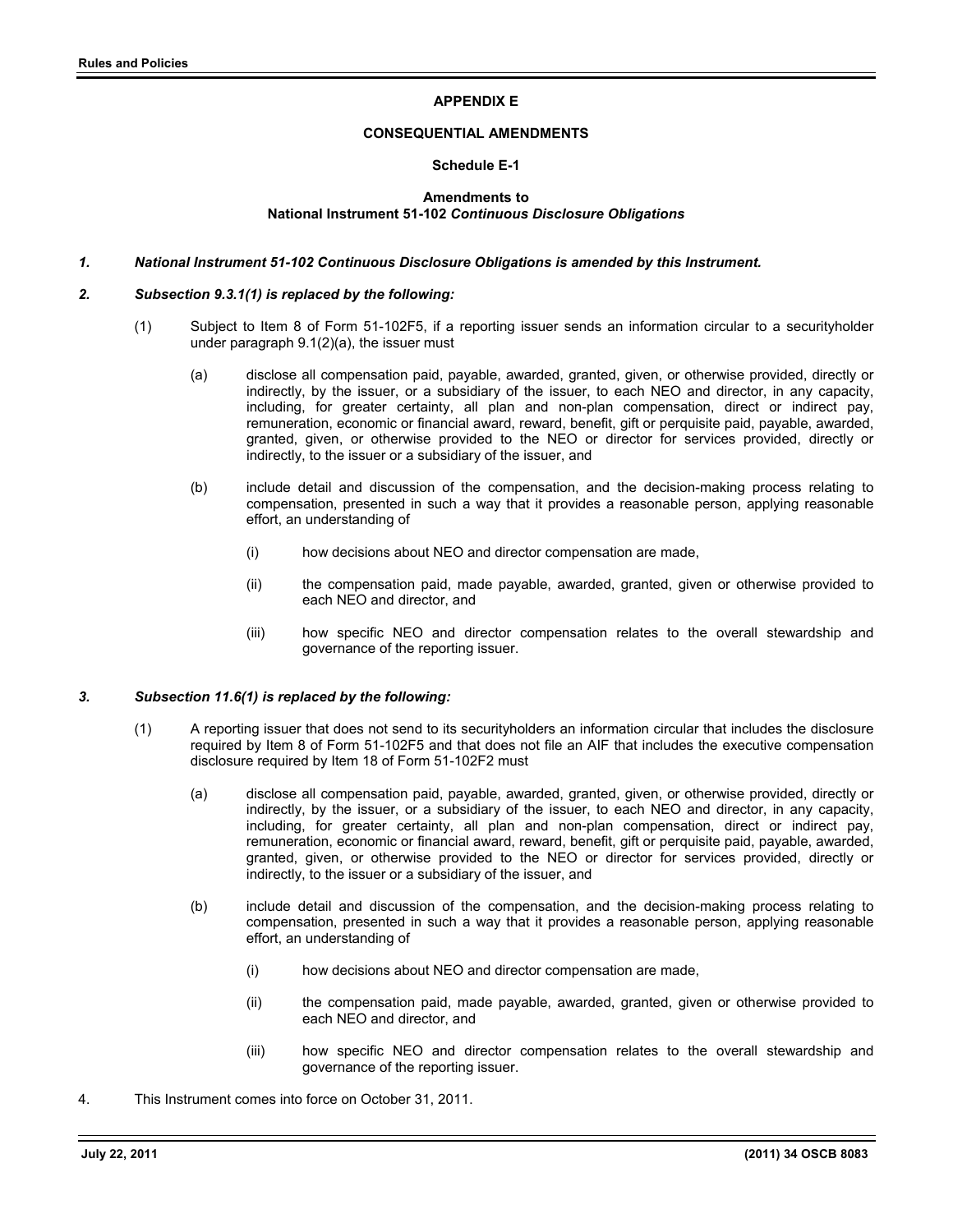## **Schedule E-2**

**Amendments to National Instrument 58-101** *Disclosure of Corporate Governance Practices* 

- *1. National Instrument 58-101 Disclosure Corporate Governance Practices is amended by this Instrument.*
- *2. Item 7 of Form 58-101F1 Corporate Governance Disclosure is amended by deleting paragraph (d).*
- *3. The Instruction is amended by adding the following after paragraph (3):* 
	- *(3.1) Issuers may incorporate disclosure regarding compensation made under Item 7 of this Form by reference to the information required to be included in Form 51-102F6 Statement of Executive Compensation. Clearly identify the information that is incorporated by reference into this Form.*
- 4. This instrument comes into force on October 31, 2011.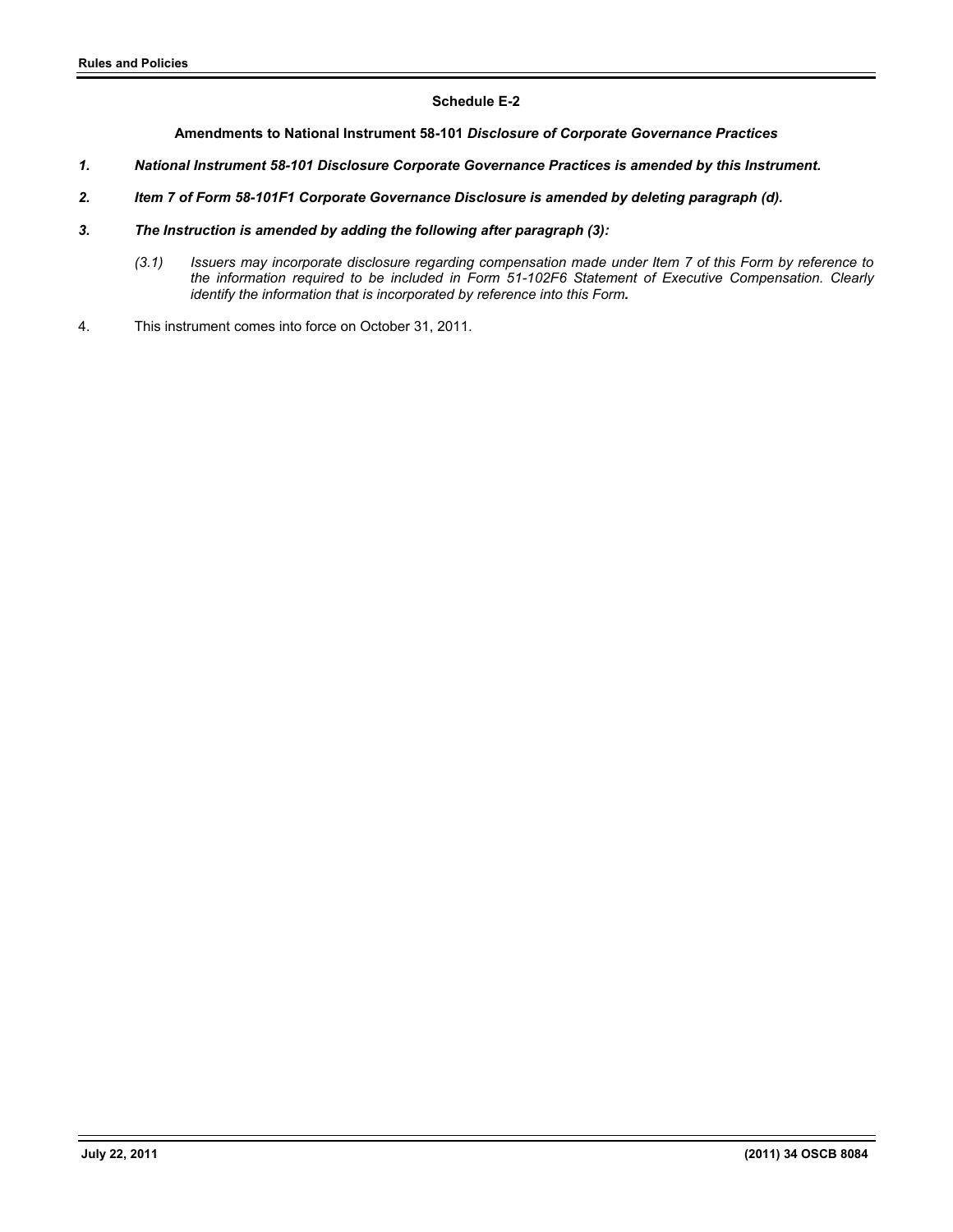## **Schedule E-3**

**Amendments to National Instrument 58-101** *Disclosure of Corporate Governance Practices* 

- *1. National Instrument 58-101 Disclosure of Corporate Governance Practices is amended by this Instrument.*
- *2. The Instruction of Form 58-101F2 Corporate Governance Disclosure (Venture Issuers) is amended by adding the following after paragraph (3):* 
	- *(3.1) Issuers may incorporate disclosure regarding compensation made under Item 6 of this Form by reference to the information required to be included in Form 51-102F6 Statement of Executive Compensation. Clearly identify the information that is incorporated by reference into this Form.*
- 3. This instrument comes into force on October 31, 2011.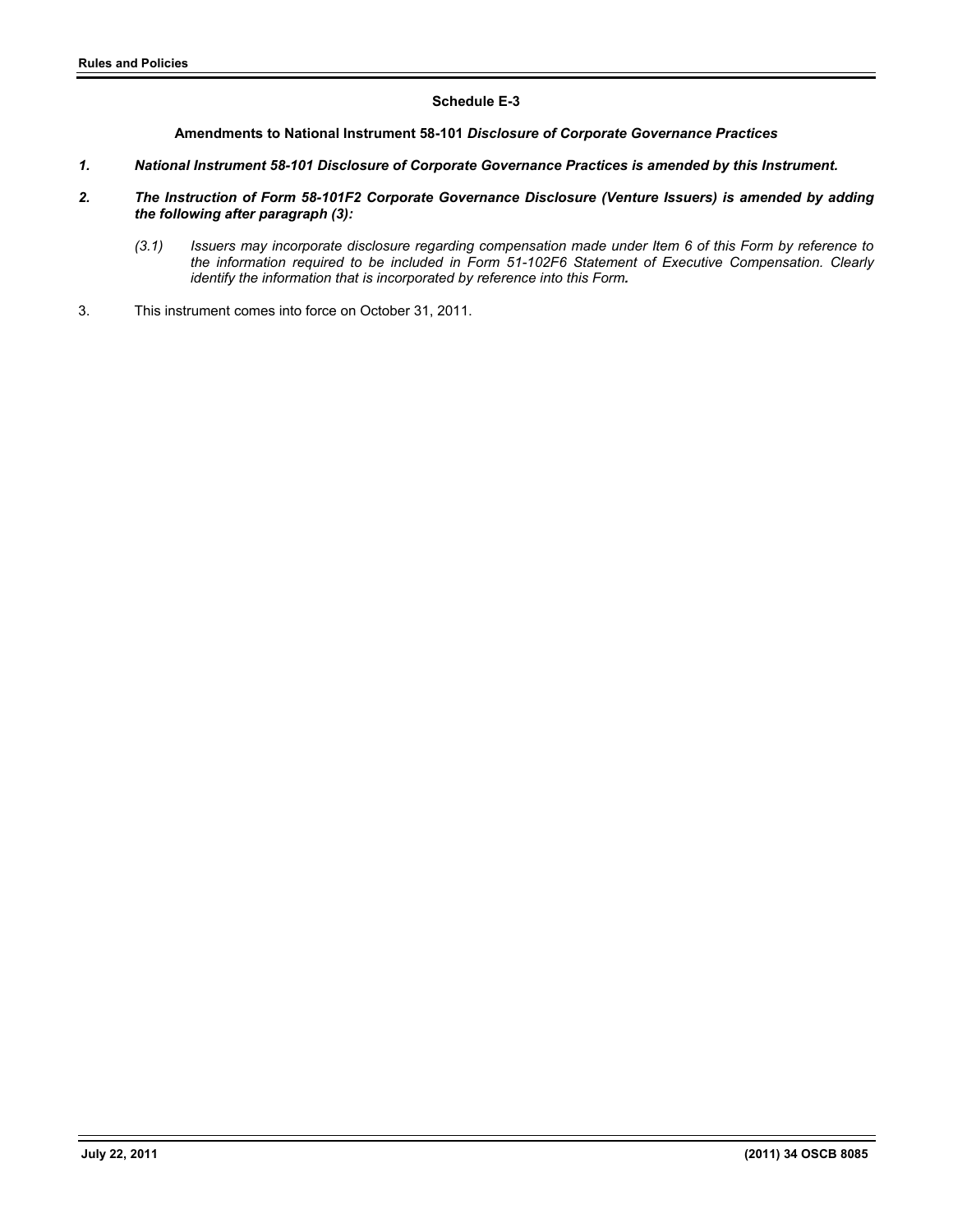## **APPENDIX F**

## **LOCAL INFORMATION**

## **Notice of Commission Approval**

On July 19, 2011 the Ontario Securities Commission (the **Commission**) approved the Amended Form 51-102F6 and Consequential Amendments (collectively, the **Amendments**) pursuant to section 143 of the *Securities Act* (Ontario) (the **Act**).

The Amendments have an effective date of October 31, 2011.

#### **Delivery to the Minister**

The Amendments together with related materials were delivered to the Minister of Finance on July 21, 2011. The Minister may approve or reject the Amendments or return them for further consideration. If the Minister approves the Amendments or does not take any further action by October 30, 2011, the Amendments will come into force on October 31, 2011.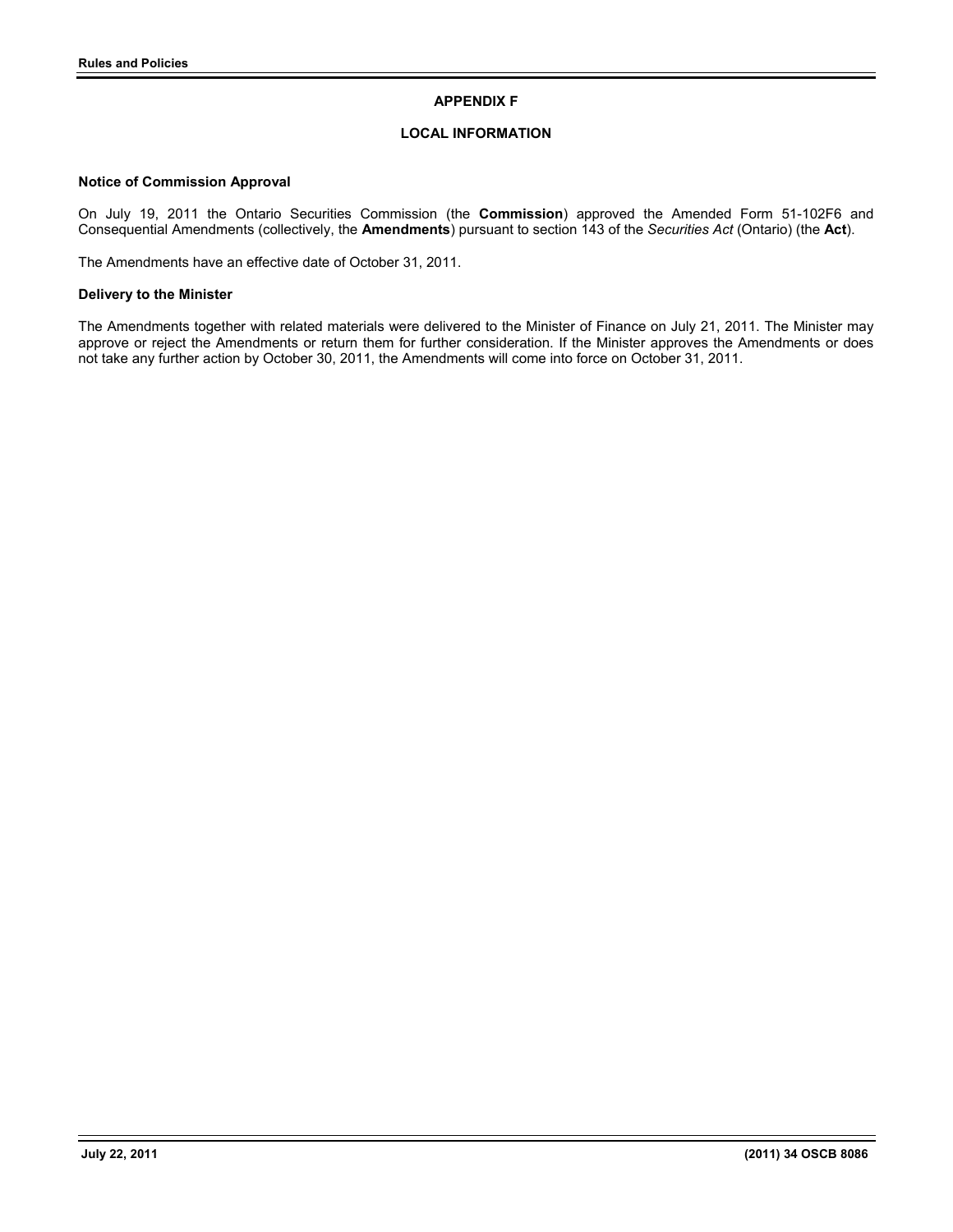# **APPENDIX G**

## **BLACKLINE**

## **FORM 51-102F6**  *STATEMENT OF EXECUTIVE COMPENSATION*  **(in respect of financial years ending on or after December 31, 2008)**

## **Table of Contents**

- Item 1 General Provisions
	- 1.1 Objective
	- 1.2 Definitions<br>1.3 Preparing t
	- Preparing the form
- Item 2 Compensation Discussion and Analysis<br>2.1 Compensation discussion and
	- 2.1 Compensation discussion and analysis<br>2.2 Performance graph
	- Performance graph
	- 2.3 OptionShare-based and option-based awards
	- 2.4 Compensation governance
- Item 3 Summary Compensation Table
	- 3.1 Summary compensation table
	- 3.2 Narrative discussion<br>3.3 <del>Currencies</del> Ideleted
	- 3.3 **Currencies** [deleted]<br>3.4 Officers who also ad
	- Officers who also act as directors
- Item 4 Incentive Plan Awards
	- 4.1 Outstanding share-based awards and option-based awards
	- 4.2 Incentive plan awards value vested or earned during the year<br>4.3 Narrative discussion
	- Narrative discussion
- Item 5 Pension Plan Benefits
	- 5.1 Defined benefit plans table
	- 5.2 Defined contribution plans table
	- 5.3 Narrative discussion
	- 5.4 Deferred compensation plans
- Item 6 Termination and Change of Control Benefits
	- 6.1 Termination and change of control benefits

## Item 7 Director Compensation

- 7.1 Director compensation table
- 7.2 Narrative discussion
- 7.3 Share-based awards, option-based awards and non-equity incentive plan compensation
- Item 8 Companies Reporting in the United States
	- 8.1 Companies reporting in the United States
- Item 9 Effective Date and Transition
	- 9.1 Effective date<br>9.2 Transition
	- **Transition**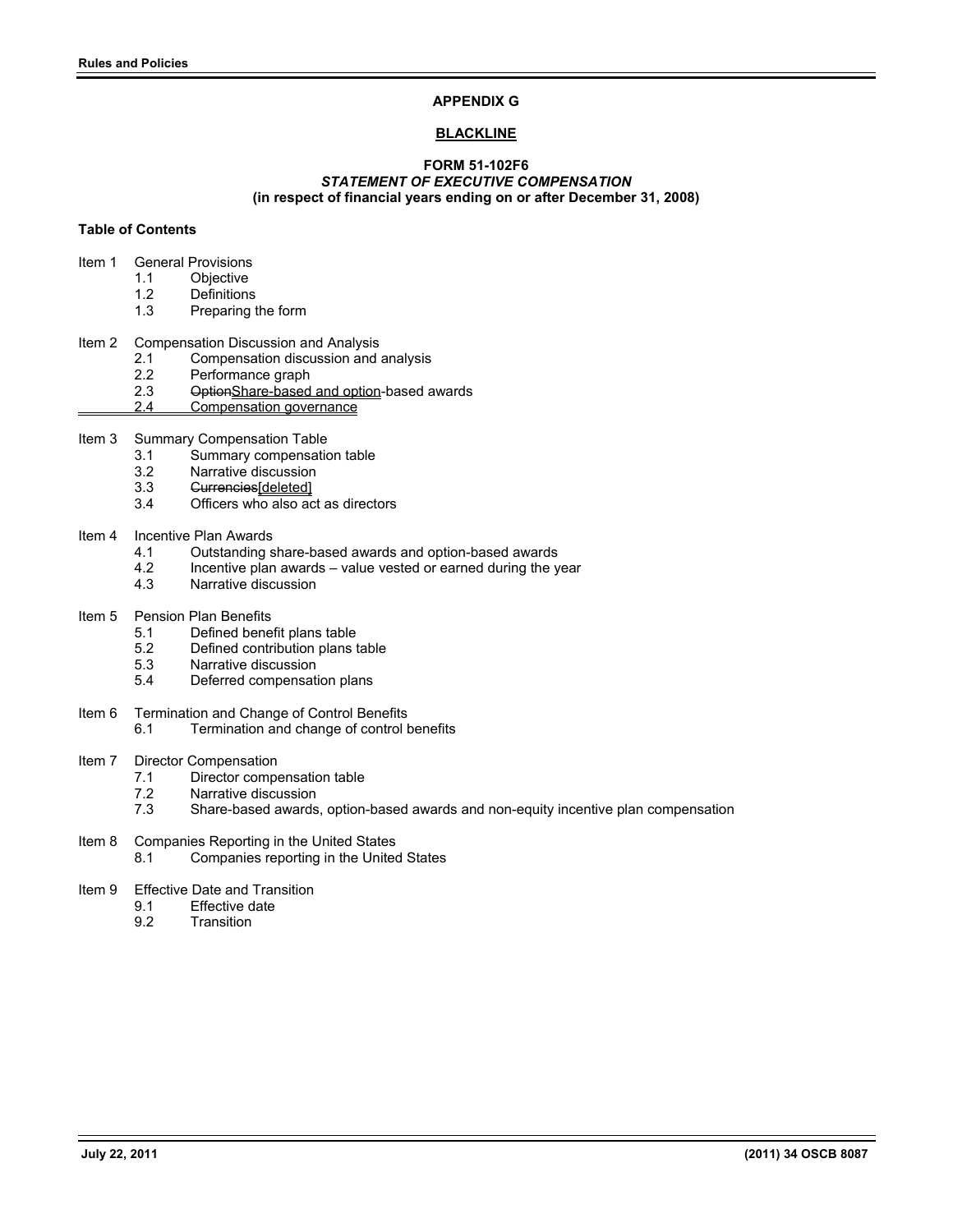## **FORM 51-102F6 STATEMENT OF EXECUTIVE COMPENSATION (in respect of financial years ending on or after December 31, 2008)**

## **ITEM 1 – GENERAL PROVISIONS**

#### **1.1 Objective**

All direct and indirect compensation provided to certain executive officers and directors for, or in connection with, services they have provided to the company or a subsidiary of the company must be disclosed in this form.

The objective of this disclosure is to communicate the compensation the board of directors intended the company to paypaid, makemade payable, award, grant, giveawarded, granted, gave or otherwise provideprovided to each NEO and director for the financial year, and the decision-making process relating to compensation. This disclosure will provide insight into executive compensation as a key aspect of the overall stewardship and governance of the company and will help investors understand how decisions about executive compensation are made.

A company's executive compensation disclosure under this form must satisfy this objective and subsections 9.3.1(1) or 11.6(1) of the Instrument.

## **1.2 Definitions**

If a term is used in this form but is not defined in this section, refer to subsection 1.1(1) of the Instrument or to National Instrument 14-101 *Definitions*.

In this form,

**"CEO"** means an individual who acted as chief executive officer of the company, or acted in a similar capacity, for any part of the most recently completed financial year;

**"CFO"** means an individual who acted as chief financial officer of the company, or acted in a similar capacity, for any part of the most recently completed financial year;

**"closing market price"** means the price at which the company's security was last sold, on the applicable date,

- (a) in the security's principal marketplace in Canada, or
- (b) if the security is not listed or quoted on a marketplace in Canada, in the security's principal marketplace;

**"company"** includes other types of business organizations such as partnerships, trusts and other unincorporated business entities;

**"equity incentive plan"** means an incentive plan, or portion of an incentive plan, under which awards are granted and that falls within the scope of IFRS 2 *Share-based Payment*;

**"external management company"** includes a subsidiary, affiliate or associate of the external management company;

**"grant date"** means a date determined for financial statement reporting purposes under IFRS 2 *Share-based Payment*;

**"incentive plan"** means any plan providing compensation that depends on achieving certain performance goals or similar conditions within a specified period;

**"incentive plan award"** means compensation awarded, earned, paid, or payable under an incentive plan;

**"NEO"** or **"named executive officer"** means each of the following individuals:

- (a) a CEO;
- (b) a CFO;
- (c) each of the three most highly compensated executive officers of the company, including any of its subsidiaries, or the three most highly compensated individuals acting in a similar capacity, other than the CEO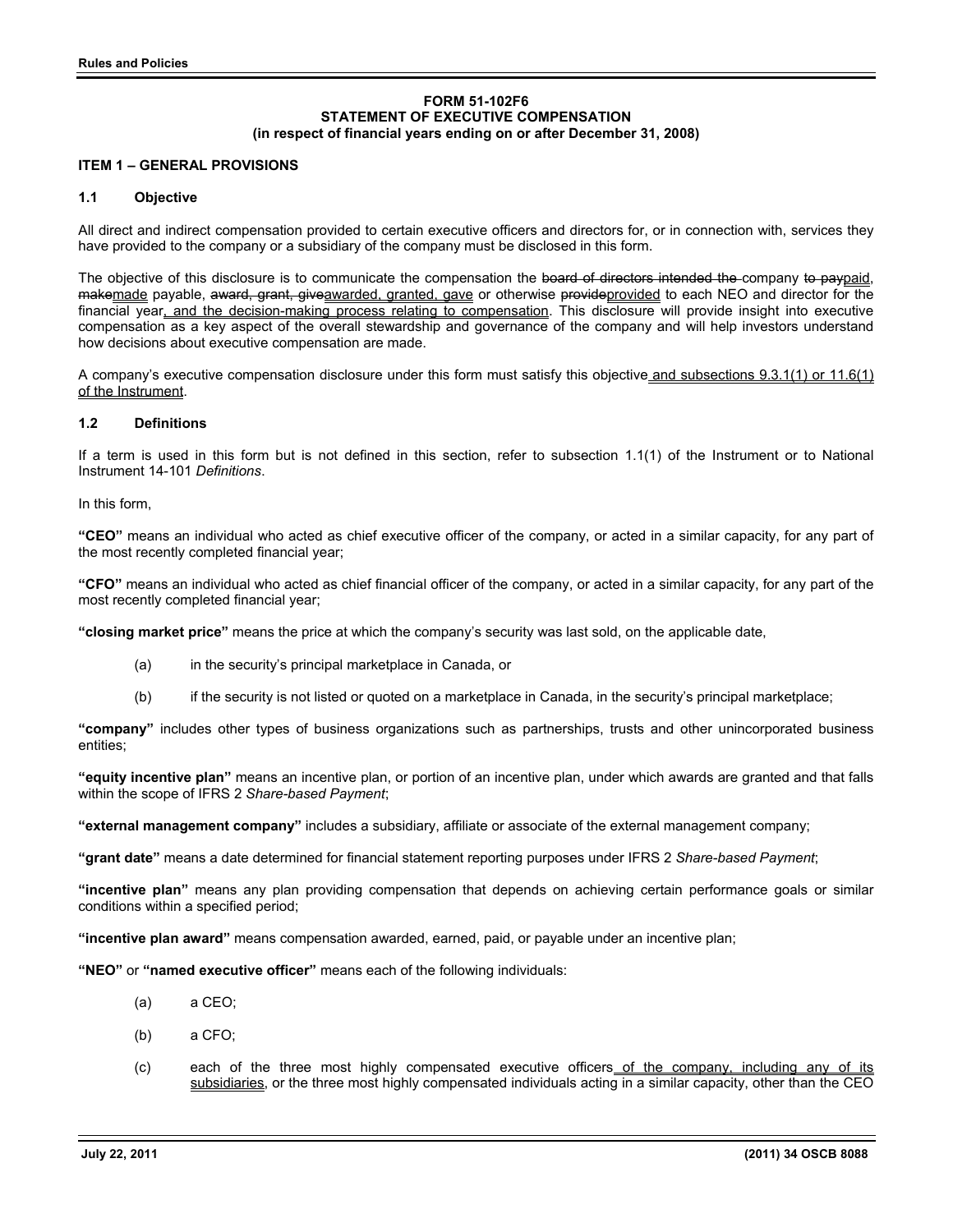and CFO, at the end of the most recently completed financial year whose total compensation was, individually, more than \$150,000, as determined in accordance with subsection 1.3(6), for that financial year; and

(d) each individual who would be an NEO under paragraph (c) but for the fact that the individual was neither an executive officer of the company or its subsidiaries, nor acting in a similar capacity, at the end of that financial year;

## **"NI 52-107"** [deleted];

**"non-equity incentive plan"** means an incentive plan or portion of an incentive plan that is not an equity incentive plan;

"**option-based award**" means an award under an equity incentive plan of options, including, for greater certainty, share options, share appreciation rights, and similar instruments that have option-like features;

**"plan"** includes any plan, contract, authorization, or arrangement, whether or not set out in any formal document, where cash, securities, similar instruments or any other property may be received, whether for one or more persons;

**"replacement grant"** means an option that a reasonable person would consider to be granted in relation to a prior or potential cancellation of an option;

**"repricing"** means, in relation to an option, adjusting or amending the exercise or base price of the option, but excludes any adjustment or amendment that equally affects all holders of the class of securities underlying the option and occurs through the operation of a formula or mechanism in, or applicable to, the option;

**"share-based award"** means an award under an equity incentive plan of equity-based instruments that do not have option-like features, including, for greater certainty, common shares, restricted shares, restricted share units, deferred share units, phantom shares, phantom share units, common share equivalent units, and stock.

## **1.3 Preparing the form**

## **(1) All compensation to be included**

- (a) When completing this form, the company must disclose all compensation paid, payable, awarded, granted, given, or otherwise provided, directly or indirectly, by the company, or a subsidiary of the company, to each NEO and director, in any capacity, including, for greater certainty, all plan and non-plan compensation, direct and indirect pay, remuneration, economic or financial award, reward, benefit, gift or perquisite paid, payable, awarded, granted, given, or otherwise provided to the NEO or director for services provided and for services to be provided, directly or indirectly, to the company or a subsidiary of the company.
- (b) Despite paragraph (a), in respect of the Canada Pension Plan, similar government plans, and group life, health, hospitalization, medical reimbursement and relocation plans that do not discriminate in scope, terms or operation and are generally available to all salaried employees, the company is not required to disclose as compensation
	- (i) any contributions or premiums paid or payable by the company on behalf of an NEO, or of a director, under these plans, and
	- (ii) any cash, securities, similar instruments or any other property received by an NEO, or by a director, under these plans.
- (c) For greater certainty, the plans described in paragraph (b) include plans that provide for such benefits after retirement.
- (d) If an item of compensation is not specifically mentioned or described in this form, it is to be disclosed in column (h) ("All other compensation") of the summary compensation table in section 3.1.

## **(2) Departures from format**

- (a) Although the required disclosure must be made in accordance with this form, the disclosure may
	- (ai) omit a table, column of a table, or other prescribed information, if it does not apply, and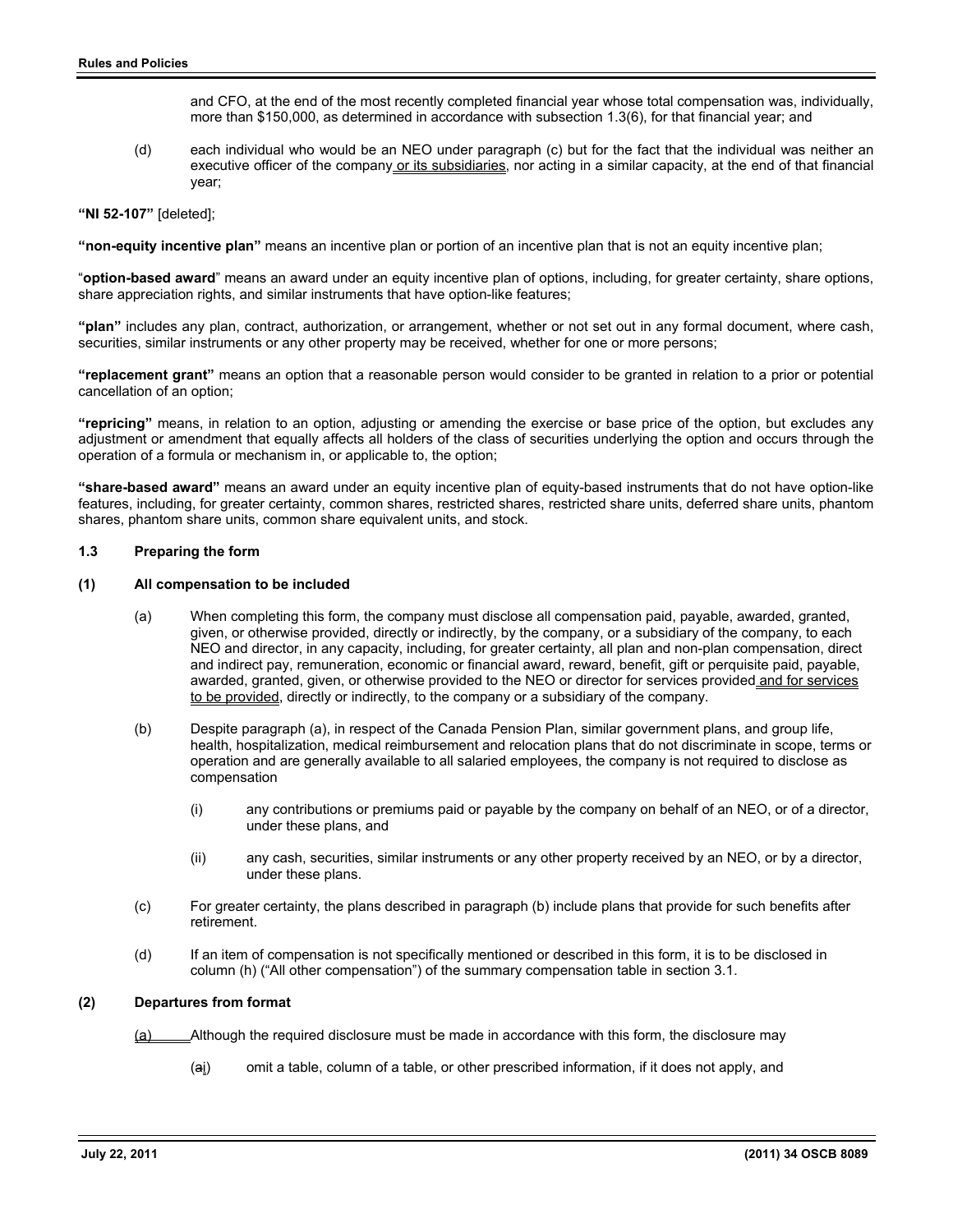- (bii) add tables, columns, anda table, column, or other information, if
	- $(A)$  necessary to satisfy the objective in section  $4.1.1$ , and
	- (B) to a reasonable person, the table, column, or other information does not detract from the prescribed information in the summary compensation table in section 3.1.
- (b) Despite paragraph (a)(ii), a company must not add a column in the summary compensation table in section 3.1.

## **(3) Information for full financial year**

If an NEO acted in that capacity for the company during part of the financial year for which disclosure is required in the summary compensation table, provide details of all of the compensation that the NEO received from the company for that financial year. This includes compensation the NEO earned in any other position with the company during the financial year.

Do not annualize compensation in a table for any part of a year when an NEO was not in the service of the company. Annualized compensation may be disclosed in a footnote.

## **(4) External management companies**

- (a) If one or more individuals acting as an NEO of the company are not employees of the company, disclose the names of those individuals.
- (b) If an external management company employs or retains one or more individuals acting as NEOs or directors of the company and the company has entered into an understanding, arrangement or agreement with the external management company to provide executive management services to the company directly or indirectly, disclose any compensation that:
	- (i) the company paid directly to an individual employed, or retained by the external management company, who is acting as an NEO or director of the company; and
	- (ii) the external management company paid to the individual that is attributable to the services they provided to the company directly or indirectly.
- (c) If an external management company provides the company's executive management services and also provides executive management services to another company, disclose:
	- (i) the portion of the compensation paid to the individual acting as an NEO or director that the external management company attributes to services the external management company provided to the company; or (ii) - the entire compensation the external management company paid to the individual acting as an NEO or director in connection with services the external management company provided to the company, the parent or a subsidiary of the company. If the management company allocates the compensation paid to an NEO or director, disclose the basis or methodology used to allocate this compensation.

#### *Commentary*

*An NEO may be employed by an external management company and provide services to the company under an understanding, arrangement or agreement. In this case, references in this form to the CEO or CFO are references to the individuals who performed similar functions to that of the CEO or CFO. They are generally the same individuals*  who signed and filed annual and interim certificates to comply with National Instrument 52-109 Certification of *Disclosure in Issuers' Annual and Interim Filings.* 

## **(5) Director and NEO compensation**

Disclose any compensation awarded to, earned by, paid to, or payable to each director and NEO, in any capacity with respect to the company. Compensation to directors and NEOs must include all compensation from the company and its subsidiaries.

Disclose any compensation awarded to, earned by, paid to, or payable to, an NEO, or director, in any capacity with respect to the company, by another person or company.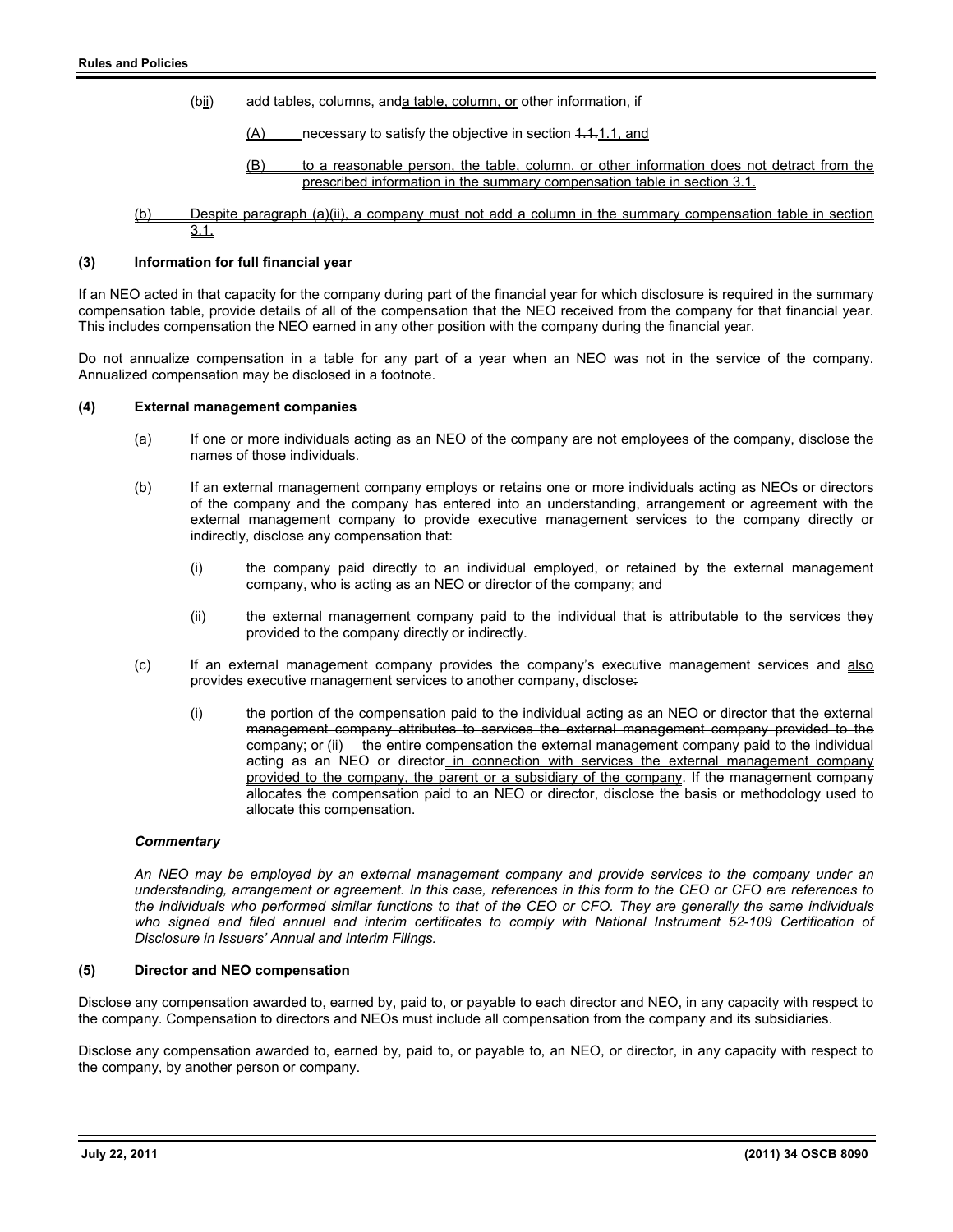## **(6) Determining if an individual is an NEO**

For the purpose of calculating total compensation awarded to, earned by, paid to, or payable to an individual under paragraph (c) of the definition of NEO,

- (a) use the total compensation that would be reported under column (i) of the summary compensation table required by section 3.1 for each executive officer, as if that executive officer were an NEO for the company's most recently completed financial year, and
- (b) exclude from the calculation,
	- (i) any compensation that would be reported under column (g) of the summary compensation table required by section 3.1,
	- (ii) any incremental payments, payables, and benefits to an executive officer that are triggered by, or result from, a scenario listed in section 6.1 that occurred during the most recently completed financial year, and
	- (iii) any cash compensation that relates to foreign assignments that is specifically intended to offset the impact of a higher cost of living in the foreign location, and is not otherwise related to the duties the executive officer performs for the company.

#### *Commentary*

*The \$150,000 threshold in paragraph (c) of the definition of NEO only applies when determining who is an NEO in a company's most recently completed financial year. If an individual is an NEO in the most recently completed financial year, disclosure of compensation in prior years must be provided if otherwise required by this form even if total compensation in a prior year is less than \$150,000 in that year.* 

## **(7) Compensation to associates**

Disclose any awards, earnings, payments, or payables to an associate of an NEO, or of a director, as a result of compensation awarded to, earned by, paid to, or payable to the NEO or the director, in any capacity with respect to the company.

#### **(8) New reporting issuers**

- (a) Subject to paragraph (b) and subsection 3.1(1), disclose information in the summary compensation table for the three most recently completed financial years since the company became a reporting issuer.
- (b) Do not provide information for a completed financial year if the company was not a reporting issuer for any part of thatat any time during the most recently completed financial year, unless the company became a reporting issuer as a result of a restructuring transaction.
- (c) If the company was not a reporting issuer at any time during the most recently completed financial year and the company is completing the form because it is preparing a prospectus, discuss all significant elements of the compensation to be awarded to, earned by, paid to, or payable to NEOs of the company once it becomes a reporting issuer, to the extent this compensation has been determined.

#### *Commentary*

- *1. Unless otherwise specified, information required to be disclosed under this form may be prepared in accordance with the accounting principles the company uses to prepare its financial statements, as permitted by National Instrument 52-107 Acceptable Accounting Principles and Auditing Standards.*
- *2. The definition of "director" under securities legislation includes an individual who acts in a capacity similar to that of a director.*

## **(9) Currencies**

Companies must report amounts required by this form in Canadian dollars or in the same currency that the company uses for its financial statements. A company must use the same currency in the tables in sections 3.1, 4.1, 4.2, 5.1, 5.2 and 7.1 of this form.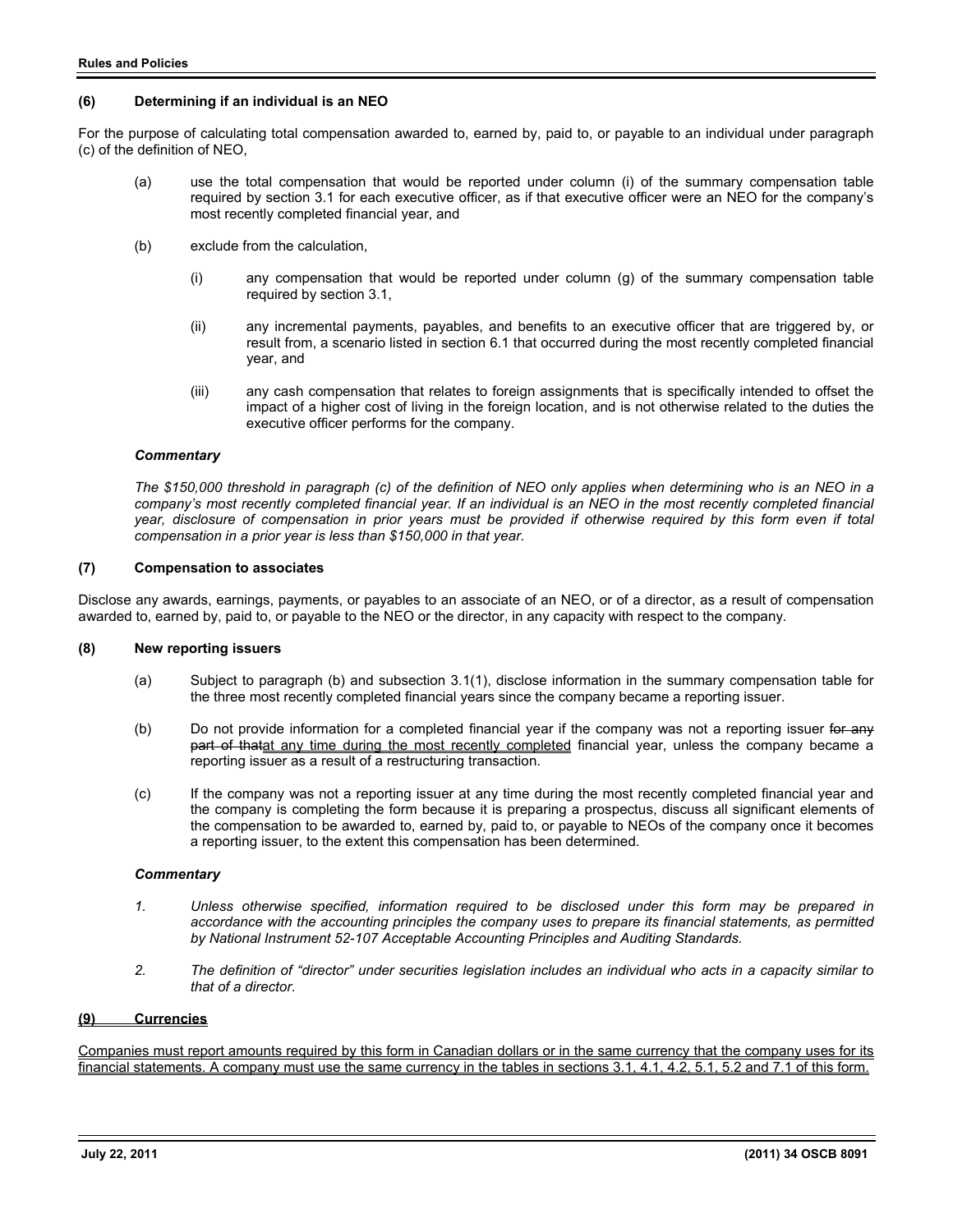If compensation awarded to, earned by, paid to, or payable to an NEO was in a currency other than the currency reported in the prescribed tables of this form, state the currency in which compensation was awarded, earned, paid, or payable, disclose the currency exchange rate and describe the methodology used to translate the compensation into Canadian dollars or the currency that the company uses in its financial statements.

## **(10) Plain language**

Information required to be disclosed under this form must be clear, concise, and presented in such a way that it provides a reasonable person, applying reasonable effort, an understanding of,

- (a) how decisions about NEO and director compensation are made; and
- (b) how specific NEO and director compensation relates to the overall stewardship and governance of the company.

## *Commentary*

*Refer to the plain language principles listed in section 1.5 of Companion Policy 51-102CP Continuous Disclosure Obligations for further guidance.*

## **ITEM 2 – COMPENSATION DISCUSSION AND ANALYSIS**

## **2.1 Compensation discussion and analysis**

- **(1)** Describe and explain all significant elements of compensation awarded to, earned by, paid to, or payable to NEOs for the most recently completed financial year. Include the following:
	- (a) the objectives of any compensation program or strategy;
	- (b) what the compensation program is designed to reward;
	- (c) each element of compensation;
	- (d) why the company chooses to pay each element;
	- (e) how the company determines the amount (and, where applicable, the formula) for each element; and
	- (f) how each element of compensation and the company's decisions about that element fit into the company's overall compensation objectives and affect decisions about other elements.
- **(2)** If applicable, describe any new actions, decisions or policies that were made after the end of the most recently completed financial year that could affect a reasonable person's understanding of an NEO's compensation for the most recently completed financial year.
- **(3)** If applicable, clearly state the benchmark and explain its components, including the companies included in the benchmark group and the selection criteria.
- **(4)** If applicable, disclose performance goals or similar conditions that are based on objective, identifiable measures, such as the company's share price or earnings per share. If performance goals or similar conditions are subjective, the company may describe the performance goal or similar condition without providing specific measures.

If the company discloses performance goals or similar conditions that are non-GAAP financial measures, explain how the company calculates these performance goals or similar conditions from its financial statements.

#### *Exemption*

The company is not required to disclose performance goals or similar conditions in respect of specific quantitative or qualitative performance-related factors if a reasonable person would consider that disclosing them would seriously prejudice the company's interests. Companies do not qualify for this exemption if they have

For the purposes of this exemption, a company's interest's are not considered to be seriously prejudiced solely by disclosing performance goals or similar conditions if those goals or conditions are based on broad corporate-level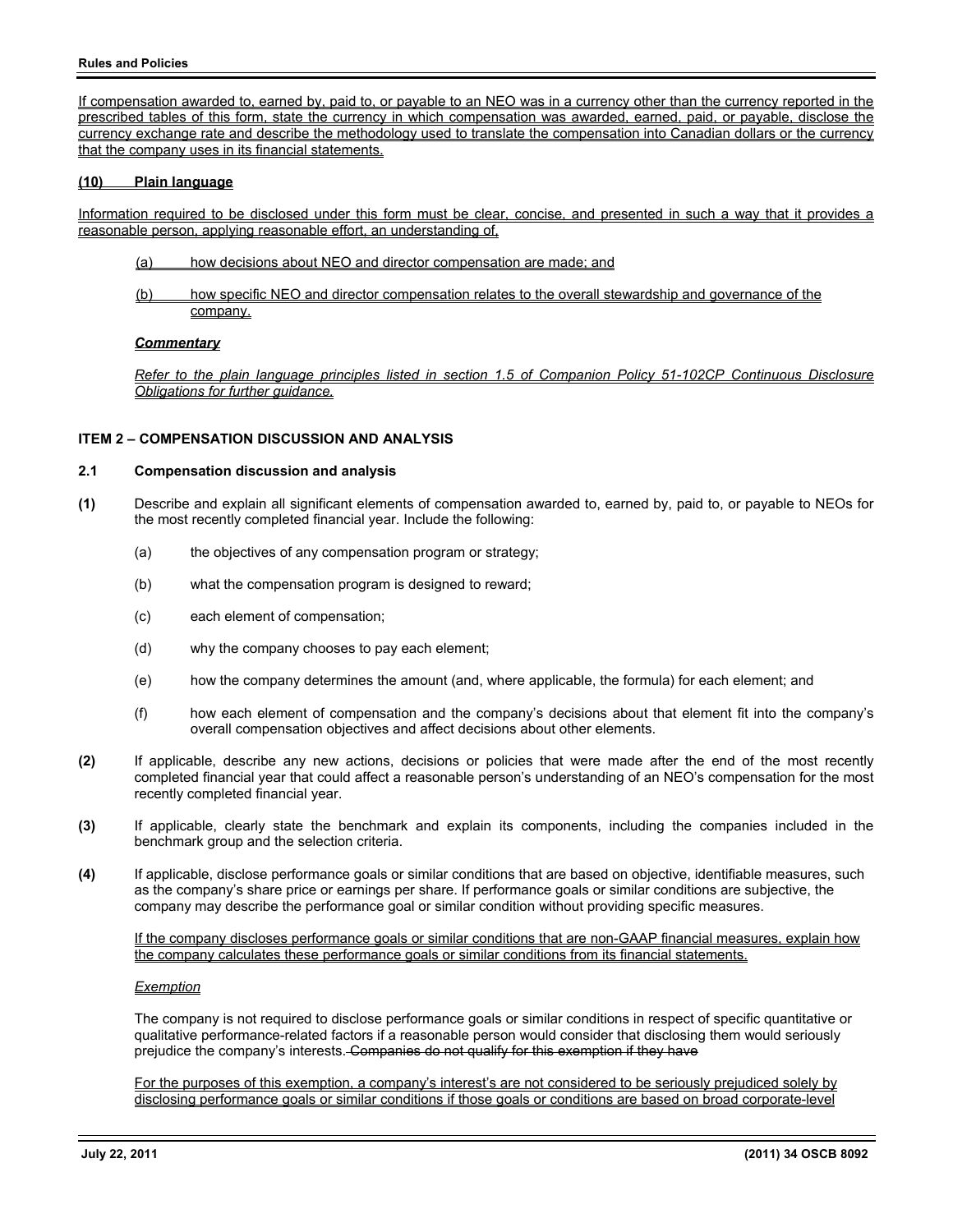financial performance metrics which include earnings per share, revenue growth, and earnings before interest, taxes, depreciation and amortization.

This exemption does not apply if it has publicly disclosed the performance goals or similar conditions.

If the company is relying on this exemption, state this fact and explain why disclosing the performance goals or similar conditions would seriously prejudice the company's interests.

If the company does not disclose specific performance goals or similar conditions, state what percentage of the NEO's total compensation relates to this undisclosed information and how difficult it could be for the NEO, or how likely it will be for the company, to achieve the undisclosed performance goal or similar condition.

If the company discloses performance goals or similar conditions that are non-GAAP financial measures, explain how the company calculates these performance goals or similar conditions from its financial statements.

- **(5)** Disclose whether or not the board of directors, or a committee of the board, considered the implications of the risks associated with the company's compensation policies and practices. If the implications were considered, disclose the following:
	- (a) the extent and nature of the board of directors' or committee' role in the risk oversight of the company's compensation policies and practices;
	- (b) any practices the company uses to identify and mitigate compensation policies and practices that could encourage an NEO or individual at a principal business unit or division to take inappropriate or excessive risks;
	- (c) any identified risks arising from the company's compensation policies and practices that are reasonably likely to have a material adverse effect on the company.
- **(6)** Disclose whether or not an NEO or director is permitted to purchase financial instruments, including, for greater certainty, prepaid variable forward contracts, equity swaps, collars, or units of exchange funds, that are designed to hedge or offset a decrease in market value of equity securities granted as compensation or held, directly or indirectly, by the NEO or director.

#### *Commentary*

- *1. The information disclosed under section 2.1 will depend on the facts. Provide enough analysis to allow a reasonable person, applying reasonable effort, to understand the disclosure elsewhere in this form. Describe the significant principles underlying policies and explain the decisions relating to compensation provided to an NEO. Disclosure that merely describes the process for determining compensation or compensation already awarded, earned, paid, or payable is not adequate. The information contained in this section should give readers a sense of how compensation is tied to the NEO's performance. Avoid boilerplate language.*
- *2. If the company's process for determining executive compensation is very simple, for example, the company relies solely on board discussion without any formal objectives, criteria and analysis, then make this clear in the discussion.*
- *3. If the company used any benchmarking in determining compensation or any element of compensation, include the benchmark group and describe why the benchmark group and selection criteria are considered by the company to be relevant.*
- *4. The following are examples of items that will usually be significant elements of disclosure concerning compensation:* 
	- *contractual or non-contractual arrangements, plans, process changes or any other matters that might cause the amounts disclosed for the most recently completed financial year to be misleading if used as an indicator of expected compensation levels in future periods;*
	- *the process for determining perquisites and personal benefits;*
	- *policies and decisions about the adjustment or recovery of awards, earnings, payments, or payables if the performance goal or similar condition on which they are based are restated or adjusted to reduce the award, earning, payment, or payable;*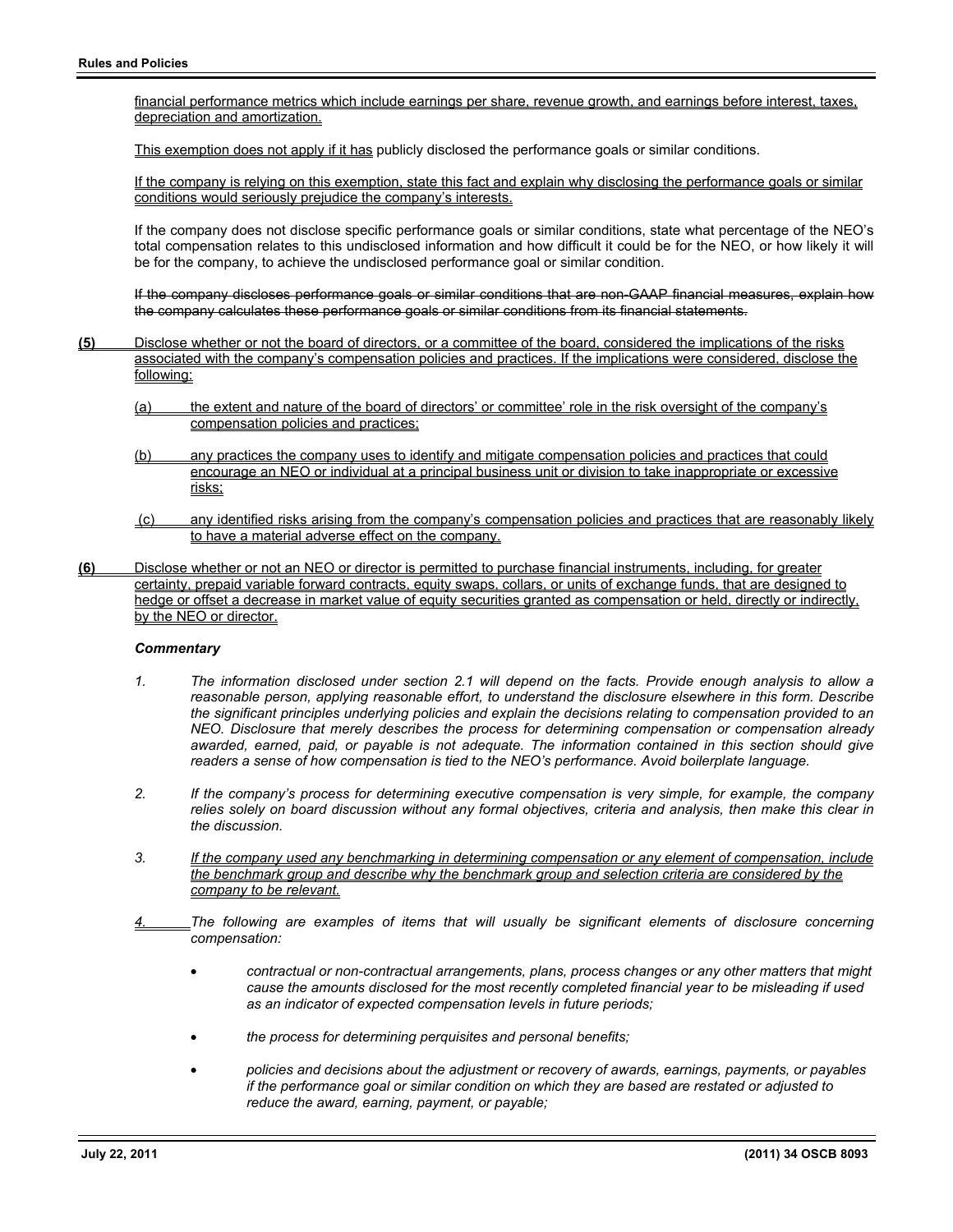- *the basis for selecting events that trigger payment for any arrangement that provides for payment at, following or in connection with any termination or change of control;*
- *● whether the company used any benchmarking in determining compensation or any element of compensation;*
- *any waiver or change to any specified performance goal or similar condition to payout for any*  amount, including whether the waiver or change applied to one or more specified NEOs or to all *compensation subject to the performance goal or similar condition;*
- *whether the board of directors can exercise a discretion, either to award compensation absent attainment of the relevant performance goal or similar condition or to reduce or increase the size of any award or payout, including if they exercised discretion and whether it applied to one or more named executive officers;*
- *whether the company will be making any significant changes to its compensation policies and practices in the next financial year;*
- *the role of executive officers in determining executive compensation; and*
- *performance goals or similar conditions in respect of specific quantitative or qualitative performancerelated factors for NEOs.*
- *5. The following are examples of situations that could potentially encourage an executive officer to expose the company to inappropriate or excessive risks:*
	- *compensation policies and practices at a principal business unit of the company or a subsidiary of the company that are structured significantly differently than others within the company;*
	- *compensation policies and practices for certain executive officers that are structured significantly differently than other executive officers within the company;*
	- *compensation policies and practices that do not include effective risk management and regulatory compliance as part of the performance metrics used in determining compensation;*
	- *compensation policies and practices where the compensation expense to executive officers is a significant percentage of the company's revenue;*
	- *compensation policies and practices that vary significantly from the overall compensation structure of the company;*
	- *compensation policies and practices where incentive plan awards are awarded upon accomplishment of a task while the risk to the company from that task extends over a significantly longer period of time;*
	- *compensation policies and practices that contain performance goals or similar conditions that are heavily weighed to short-term rather than long-term objectives;*
	- *incentive plan awards that do not provide a maximum benefit or payout limit to executive officers.*

*The examples above are not exhaustive and the situations to consider will vary depending upon the nature of the company's business and the company's compensation policies and practices.* 

## **2.2 Performance graph**

- (a) This section does not apply to
	- (i) venture issuers,
	- (ii) companies that have distributed only debt securities or non-convertible, non-participating preferred securities to the public, and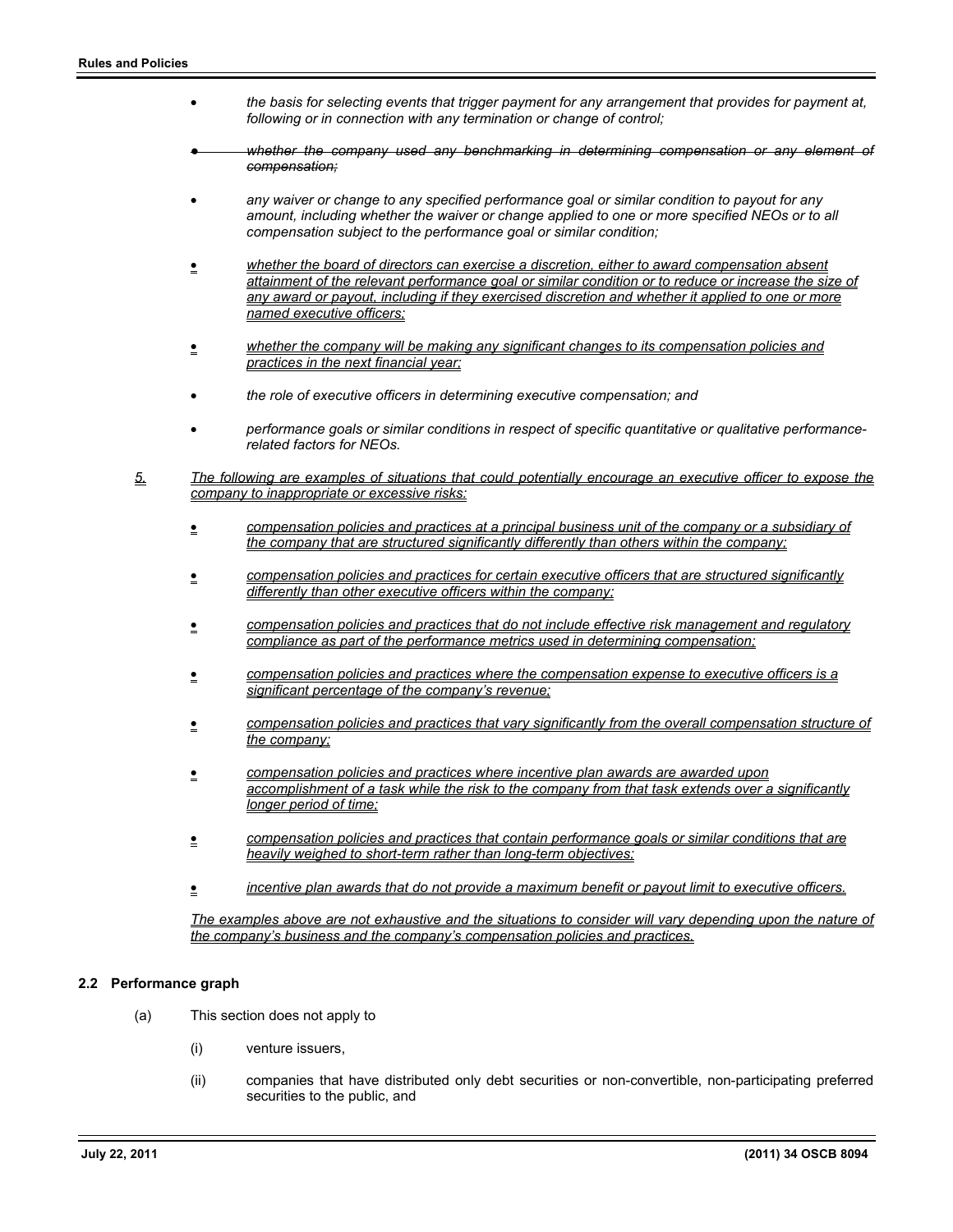- (iii) companies that were not reporting issuers in any jurisdiction in Canada for at least 12 calendar months before the end of their most recently completed financial year, other than companies that became new reporting issuers as a result of a restructuring transaction.
- (b) Provide a line graph showing the company's cumulative total shareholder return over the five most recently completed financial years. Assume that \$100 was invested on the first day of the five-year period. If the company has been a reporting issuer for less than five years, use the period that the company has been a reporting issuer.

Compare this to the cumulative total return of at least one broad equity market index that, to a reasonable person, would be an appropriate reference point for the company's return. If the company is included in the S&P/TSX Composite Total Return Index, use that index. In all cases, assume that dividends are reinvested.

Discuss how the trend shown by this graph compares to the trend in the company's compensation to executive officers reported under this form over the same period.

## *Commentary*

*For section 2.2, companies may also include other relevant performance goals or similar conditions.* 

## **2.3 OptionShare-based and option-based awards**

Describe the process the company uses to grant share-based or option-based awards to executive officers. Include the role of the compensation committee and executive officers in setting or amending any equity incentive plan under which and sharebased or option-based award is granted. State whether previous grants of option-based awards are taken into account when considering new grants.

## **2.4 Compensation governance**

- **(1)** Describe any policies and practices adopted by the board of directors to determine the compensation for the company's directors and executive officers.
- **(2)** If the company has established a compensation committee
	- (a) disclose the name of each committee member and, in respect of each member, state whether or not the member is independent or not independent;
	- (b) disclose whether or not one or more of the committee members has any direct experience that is relevant to his or her responsibilities in executive compensation;
	- (c) describe the skills and experience that enable the committee to make decisions on the suitability of the company's compensation policies and practices; and
	- (d) describe the responsibilities, powers and operation of the committee.
- **(3)** If a compensation consultant or advisor has, at any time since the company's most recently completed financial year, been retained to assist the board of directors or the compensation committee in determining compensation for any of the company's directors or executive officers
	- (a) state the name of the consultant or advisor and a summary of the mandate the consultant or advisor has been given;
	- (b) disclose when the consultant or advisor was originally retained; and
	- (c) if the consultant or advisor has provided any services to the company, or to its affiliated or subsidiary entities, or to any of its directors or members of management, other than or in addition to compensation services provided for any of the company's directors or executive officers,
		- (i) state this fact and briefly describe the nature of the work,
		- (ii) disclose whether the board of directors or compensation committee must pre-approve other services the consultant or advisor, or any of its affiliates, provides to the company at the request of management, and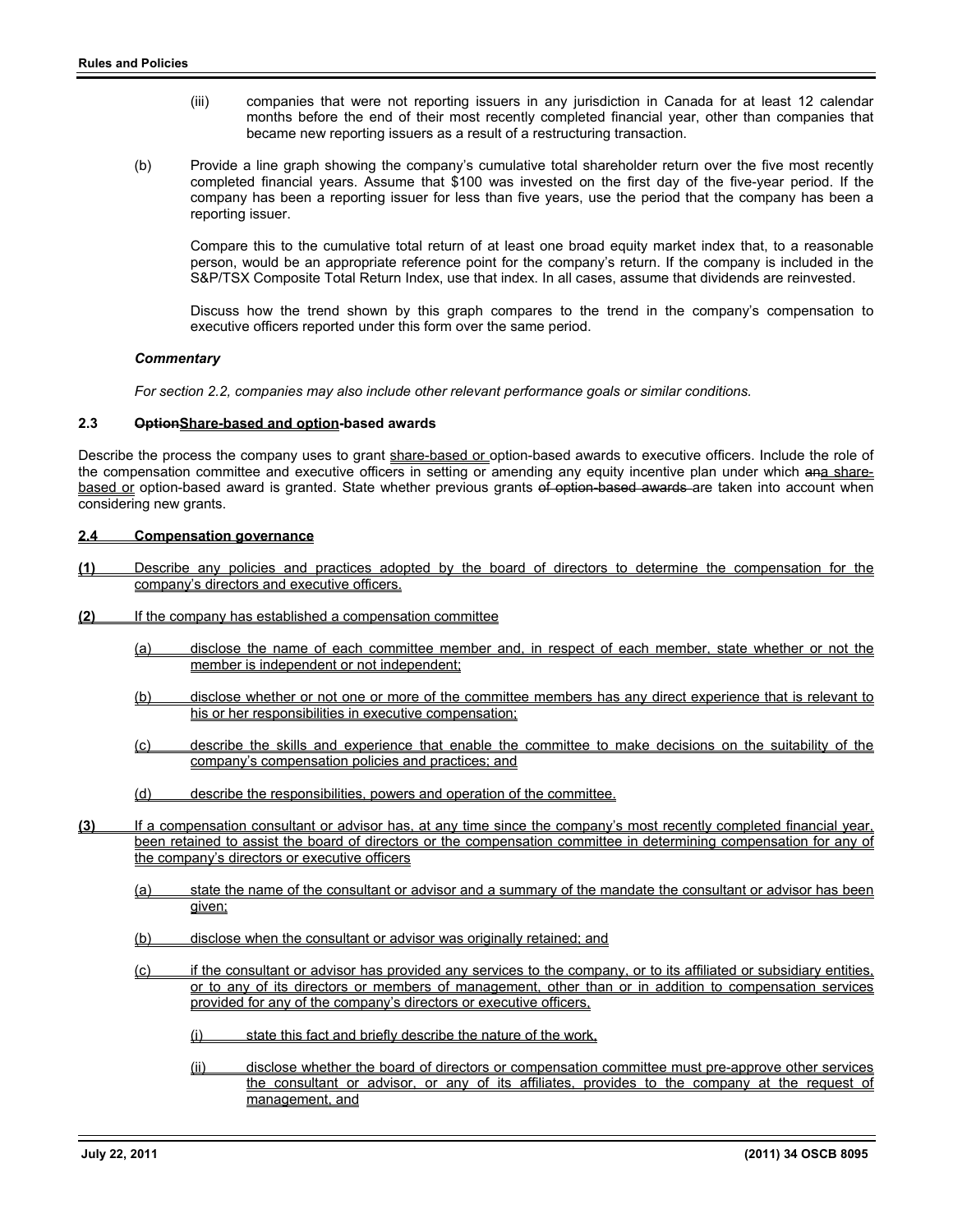## (d) For each of the two most recently completed financial year, disclose,

- (i) under the caption "Executive Compensation-Related Fees", the aggregate fees billed by each consultant or advisor, or any of its affiliates, for services related to determining compensation for any of the company's directors and executive officers, and
- (ii) under the caption "All Other Fees", the aggregate fees billed for all other services provided by each consultant or advisor, or any of its affiliates, that are not reported under subparagraph (i) and include a description of the nature of the services comprising the fees disclosed under this category.

## *Commentary*

*For section 2.4, a director is independent if he or she would be independent within the meaning of section 1.4 of NI 52- 110 Audit Committees.*

## **ITEM 3 – SUMMARY COMPENSATION TABLE**

## **3.1 Summary compensation table**

**(1)** For each NEO in the most recently completed financial year, complete this table for each of the company's three most recently completed financial years that end on or after December 31, 2008.

| <b>Name</b><br>and<br>principal<br>position | Year | <b>Salary</b><br>$($ \$) | Share-<br>based<br>awards<br>\$) | Option-<br>based<br>awards<br>$($ \$) | Non-equity incentive<br>plan compensation<br>$($ \$) |                                     | <b>Pension</b><br>value<br>$($ \$) | All other<br>compensation<br>$($ \$) | <b>Total</b><br>compensation<br>$($ \$) |
|---------------------------------------------|------|--------------------------|----------------------------------|---------------------------------------|------------------------------------------------------|-------------------------------------|------------------------------------|--------------------------------------|-----------------------------------------|
| (a)                                         | (b)  | (c)                      | (d)                              | (e)                                   | (f)                                                  |                                     | (g)                                | (h)                                  | (i)                                     |
|                                             |      |                          |                                  |                                       | Annual<br>incentive<br>plans                         | Long-<br>term<br>incentive<br>plans |                                    |                                      |                                         |
|                                             |      |                          |                                  |                                       | (f1)                                                 | (f2)                                |                                    |                                      |                                         |
| CEO                                         |      |                          |                                  |                                       |                                                      |                                     |                                    |                                      |                                         |
|                                             |      |                          |                                  |                                       |                                                      |                                     |                                    |                                      |                                         |
| <b>CFO</b>                                  |      |                          |                                  |                                       |                                                      |                                     |                                    |                                      |                                         |
| $\overline{A}$                              |      |                          |                                  |                                       |                                                      |                                     |                                    |                                      |                                         |
|                                             |      |                          |                                  |                                       |                                                      |                                     |                                    |                                      |                                         |
| $\overline{B}$                              |      |                          |                                  |                                       |                                                      |                                     |                                    |                                      |                                         |
|                                             |      |                          |                                  |                                       |                                                      |                                     |                                    |                                      |                                         |
| $\overline{C}$                              |      |                          |                                  |                                       |                                                      |                                     |                                    |                                      |                                         |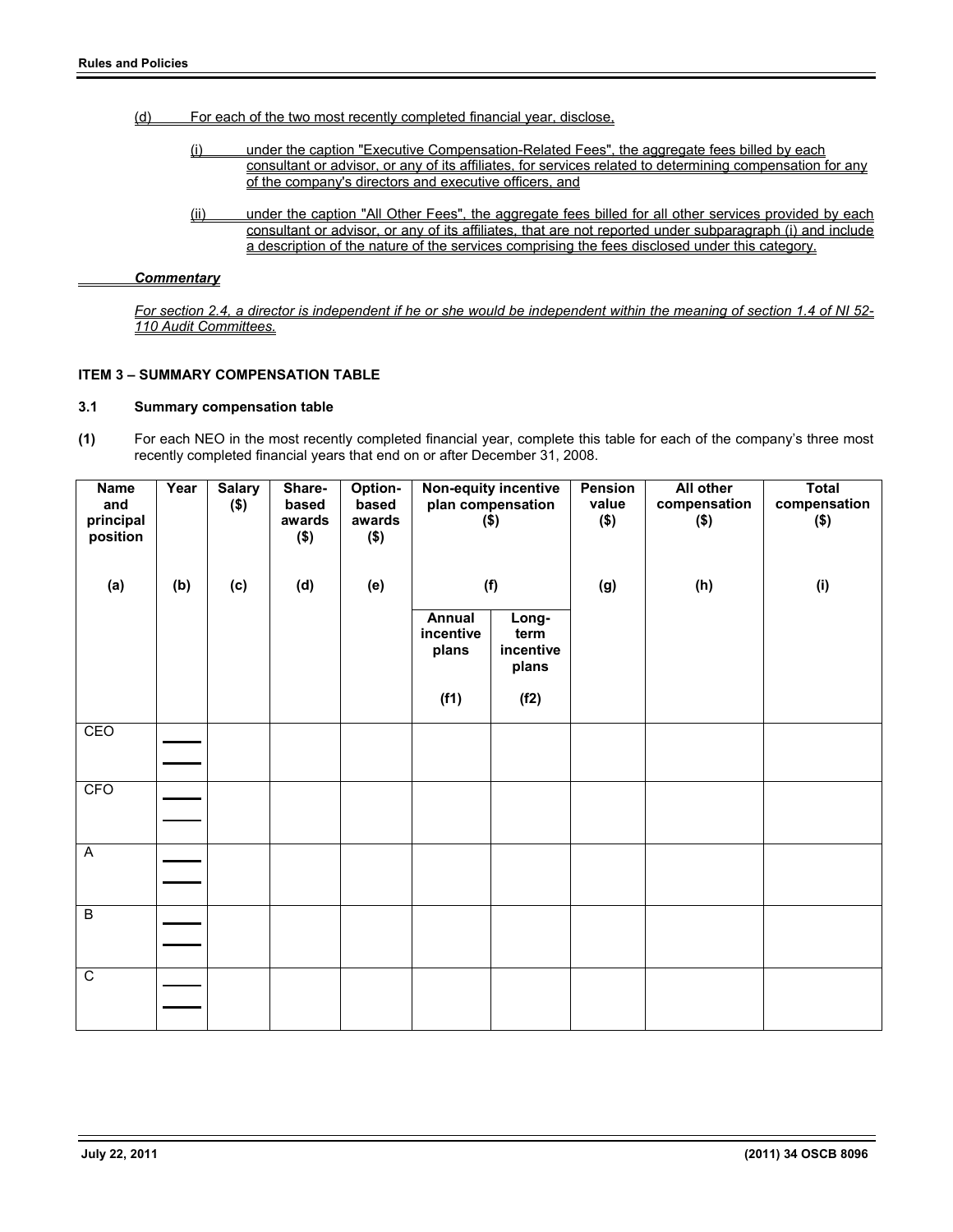## *Commentary*

*Under subsection (1), a company is not required to disclose comparative period disclosure in accordance with the requirements of either Form 51-102F6 Statement of Executive Compensation, which came into force on March 30, 2004, as amended, or this form, in respect of a financial year ending before December 31, 2008.*

- **(2)** In column (c), include the dollar value of cash and non-cash base salary an NEO earned during a financial year covered in the table (a covered financial year). If the company cannot calculate the amount of salary earned in a financial year, disclose this in a footnote, along with the reason why it cannot be determined. Restate the salary figure the next time the company prepares this form, and explain what portion of the restated figure represents an amount that the company could not previously calculate.
- **(3)** In column (d), disclose the dollar amount based on the fair value of the award on the grant date for a covered financial year*.*
- **(4)** In column (e), disclose the dollar amount based on the fair value of the award on the grant date for a covered financial year. Include option-based awards both with or without tandem share appreciation rights*.*
- **(5)** For an award disclosed in column (d) or (e), in a footnote to the table-or-in a narrative after the table,
	- (a) describe the methodology used to calculate the fair value of the award on the grant date, disclose the key assumptions and estimates used for each calculation, and explain why the company chose that methodology, and
	- $(b)$  if the fair value of the award on the grant date is different from the fair value determined in accordance with IFRS 2 *Share-based Payment* (accounting fair value), state the amount of the difference and explain the reasons for the difference, and(b) describe the methodology used to calculate the grant date fair value, disclose the key assumptions and estimates used for each calculation, and explain why the company chose that methodology.

## *Commentary*

- *1. This commentary applies to subsections (3), (4) and (5).*
- *2. The value disclosed in columns (d) and (e) of the summary compensation table should reflect what the board of directors intended to pay, makecompany paid, made payable, award, grant, giveawarded, granted, gave or otherwise provideprovided as compensation on the grant date (fair value of the award) as set out in comment 3, below. This value might differ from the value reported in the issuer's financial statements.*
- *3. While compensation practices vary, there are generally two approaches that boards of directors use when setting compensation. A board of directors may decide the value in securities of the company it intends to awardbe awarded or paypaid as compensation. Alternatively, a board of directors may decide the portion of the potential ownership of the company it intends to transferto be transferred as compensation. A fair value ascribed to the award will normally result from these approaches.*

*A company may calculate this value either in accordance with a valuation methodology identified in IFRS 2 Share-based Payment or in accordance with another methodology set out in comment 5 below.*

- *4. In some cases, the fair value of the award disclosed in columns (d) and (e) might differ from the accounting*  fair value. For financial statement purposes, the accounting fair value amount is amortized over the service *period to obtain an accounting cost (accounting compensation expense), adjusted at year end as required.*
- *5. While the most commonly used methodologies for calculating the value of most types of awards are the Black-Scholes-Merton model and the binomial lattice model, companies may choose to use another valuation methodology if it produces a more meaningful and reasonable estimate of fair value.*
- *6. The summary compensation table requires disclosure of an amount even if the accounting compensation*  expense is zero. The amount disclosed in the table should reflect the fair value of the award following the *principles described under comments 2 and 3, above.*
- *7. Column (d) includes common shares, restricted shares, restricted share units, deferred share units, phantom shares, phantom share units, common share equivalent units, stock, and similar instruments that do not have option-like features.*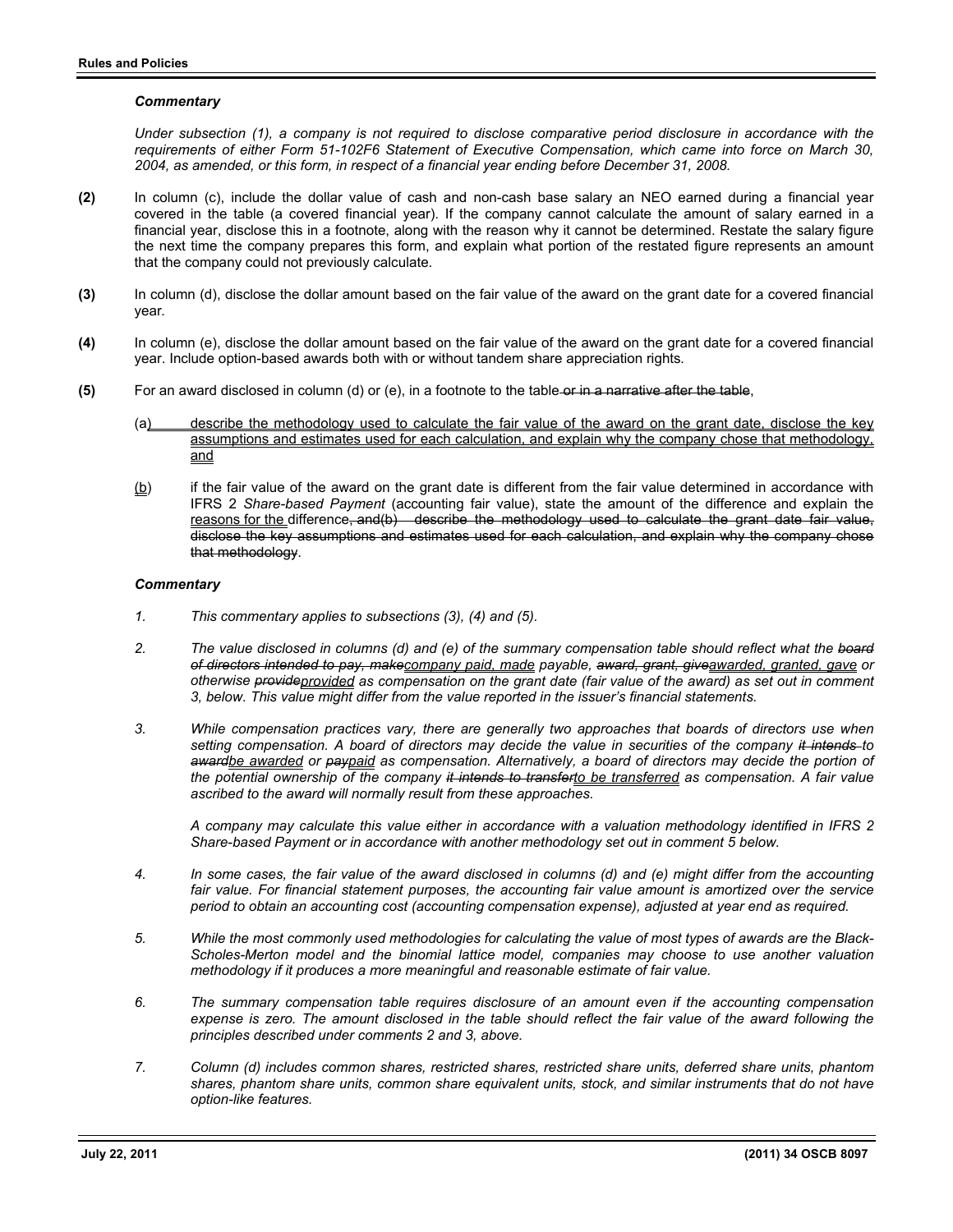**(6)** In column (e), include the incremental fair value if, at any time during the covered financial year, the company has adjusted, amended, cancelled, replaced or significantly modified the exercise price of options previously awarded to, earned by, paid to, or payable to, an NEO. The repricing or modification date must be determined in accordance with IFRS 2 *Share-based Payment*. The methodology used to calculate the incremental fair value must be the same methodology used to calculate the initial grant.

This requirement does not apply to any repricing that equally affects all holders of the class of securities underlying the options and that occurs through a pre-existing formula or mechanism in the plan or award that results in the periodic adjustment of the option exercise or base price, an antidilution provision in a plan or award, or a recapitalization or similar transaction.

- **(7)** Include a footnote to the table quantifying the incremental fair value of any adjusted, amended, cancelled, replaced or significantly modified options that are included in the table.
- **(8)** In column (f), include the dollar value of all amounts earned for services performed during the covered financial year that are related to awards under non-equity incentive plans and all earnings on any such outstanding awards.
	- (a) If the relevant performance goal or similar condition was satisfied during a covered financial year (including for a single year in a plan with a multi-year performance goal or similar condition), report the amounts earned for that financial year, even if they are payable at a later date. The company is not required to report these amounts again in the summary compensation table when they are actually paid to an NEO.
	- (b) Include a footnote describing and quantifying all amounts earned on non-equity incentive plan compensation, whether they were paid during the financial year, were payable but deferred at the election of an NEO, or are payable by their terms at a later date.
	- (c) Include any discretionary cash awards, earnings, payments, or payables that were not based on predetermined performance goals or similar conditions that were communicated to an NEO. Report any performance-based plan awards that include pre-determined performance goals or similar conditions in column (f).
	- (d) In column (f1), include annual non-equity incentive plan compensation, such as bonuses and discretionary amounts. For column (f1), annual non-equity incentive plan compensation relates only to a single financial year. In column (f2), include all non-equity incentive plan compensation related to a period longer than one year.
- **(9)** In column (g), include all compensation relating to defined benefit or defined contribution plans. These include service costs and other compensatory items such as plan changes and earnings that are different from the estimated earnings for defined benefit plans and above-market earnings for defined contribution plans.

This disclosure relates to all plans that provide for the payment of pension plan benefits. Use the same amounts included in column (e) of the defined benefit plan table required by Item 5 for the covered financial year and the amounts included in column (c) of the defined contribution plan table as required by Item 5 for the covered financial year.

- **(10)** In column (h), include all other compensation not reported in any other column of this table. Column (h) must include, but is not limited to:
	- (a) perquisites, including property or other personal benefits provided to an NEO that are not generally available to all employees, and that in aggregate are worth \$50,000 or more, or are worth 10% or more of an NEO's total salary for the financial year. Value these items on the basis of the aggregate incremental cost to the company and its subsidiaries. Describe in a footnote the methodology used for computing the aggregate incremental cost to the company.

State the type and amount of each perquisite the value of which exceeds 25% of the total value of perquisites reported for an NEO in a footnote to the table. Provide the footnote information for the most recently completed financial year only;

- (b) other post-retirement benefits such as health insurance or life insurance after retirement;
- (c) all "gross-ups" or other amounts reimbursed during the covered financial year for the payment of taxes;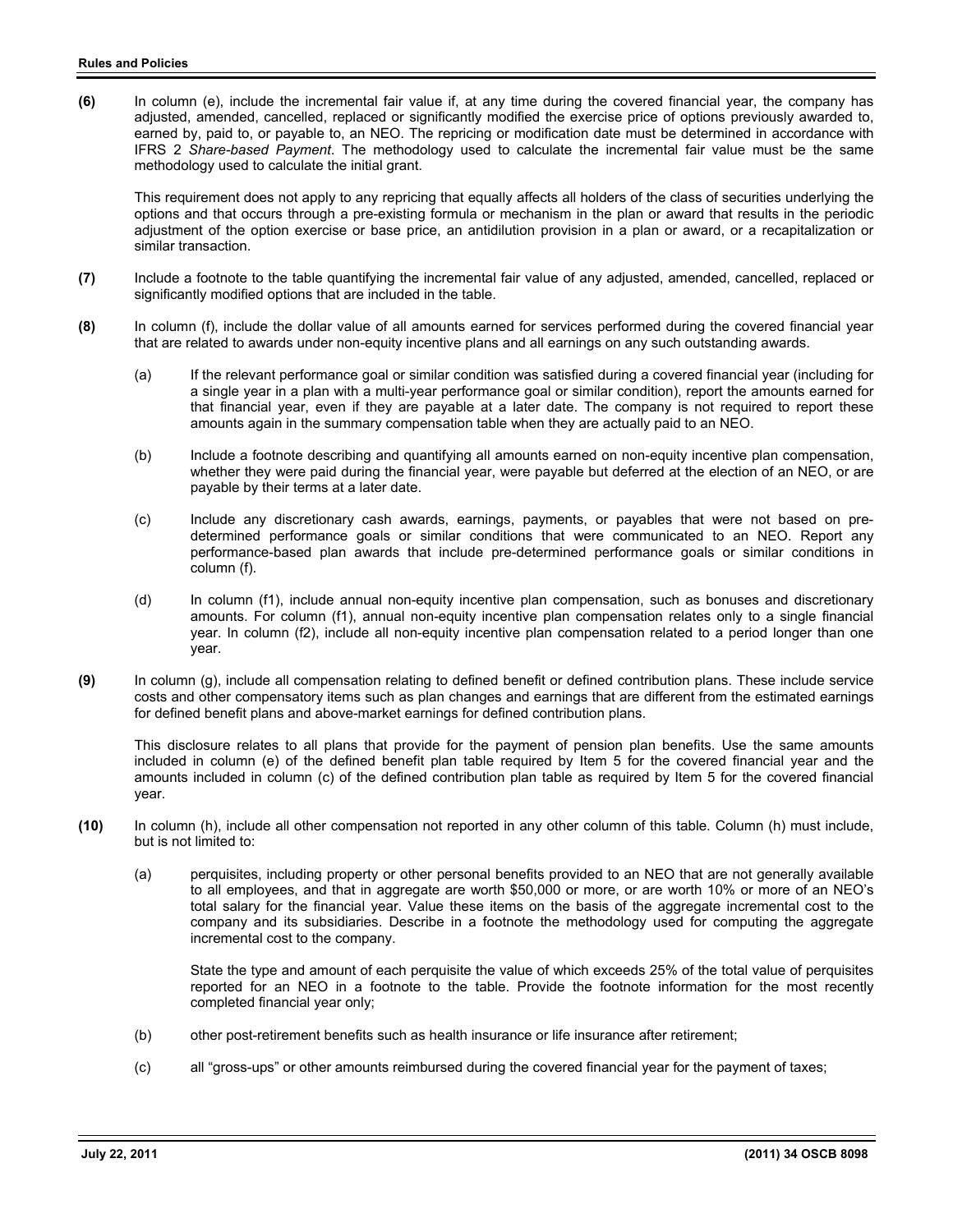- (d) the incremental payments, payables, and benefits to an NEO that are triggered by, or result from, a scenario listed in section 6.1 that occurred before the end of the covered financial year;
- (e) the dollar value of any insurance premiums paid or payable by, or on behalf of, the company during the covered financial year for personal insurance for an NEO if the estate of the NEO is the beneficiary;
- (f) the dollar value of any dividends or other earnings paid or payable on share-based or option-based awards that were not factored into the fair value of the award on the grant date required to be reported in columns (d) and (e);
- (g) any compensation cost for any security that the NEO bought from the company or its subsidiaries at a discount from the market price of the security (through deferral of salary, bonus or otherwise). Calculate this cost at the date of purchase and in accordance with IFRS 2 *Share-based Payment*; and
- (h) above-market or preferential earnings on compensation that is deferred on a basis that is not tax exempt other than for defined contribution plans covered in the defined contribution plan table in Item 5. Above-market or preferential applies to non-registered plans and means a rate greater than the rate ordinarily paid by the company or its subsidiary on securities or other obligations having the same or similar features issued to third parties; and
- (i) any company contribution to a personal savings plan like a registered retirement savings plan made on behalf of the NEO.

## *Commentary*

*1. Generally, there will be no incremental payments, payables, and benefits that are triggered by, or result from, a scenario described in section 6.1 that occurred before the end of a covered financial year for compensation that has been reported in the summary compensation table for the most recently completed financial year or for a financial year before the most recently completed financial year.* 

*If the vesting or payout of the previously reported compensation is accelerated, or a performance goal or similar condition in respect of the previously reported compensation is waived, as a result of a scenario described in section 6.1, the incremental payments, payables, and benefits should include the value of the accelerated benefit or of the waiver of the performance goal or similar condition.* 

*2. Generally, an item is not a perquisite if it is integrally and directly related to the performance of an executive officer's duties. If something is necessary for a person to do his or her job, it is integrally and directly related to the job and is not a perquisite, even if it also provides some amount of personal benefit.* 

*If the company concludes that an item is not integrally and directly related to performing the job, it may still be a perquisite if the item provides an NEO with any direct or indirect personal benefit. If it does provide a personal benefit, the item is a perquisite, whether or not it is provided for a business reason or for the company's convenience, unless it is generally available on a non-discriminatory basis to all employees.* 

*Companies must conduct their own analysis of whether a particular item is a perquisite. The following are examples of things that are often considered perquisites or personal benefits. This list is not exhaustive:* 

- *Cars, car lease and car allowance;*
- *Corporate aircraft or personal travel financed by the company;*
- *Jewellery;*
- *Clothing;*
- *Artwork ;*
- *Housekeeping services;*
- *Club membership;*
- *Theatre tickets;*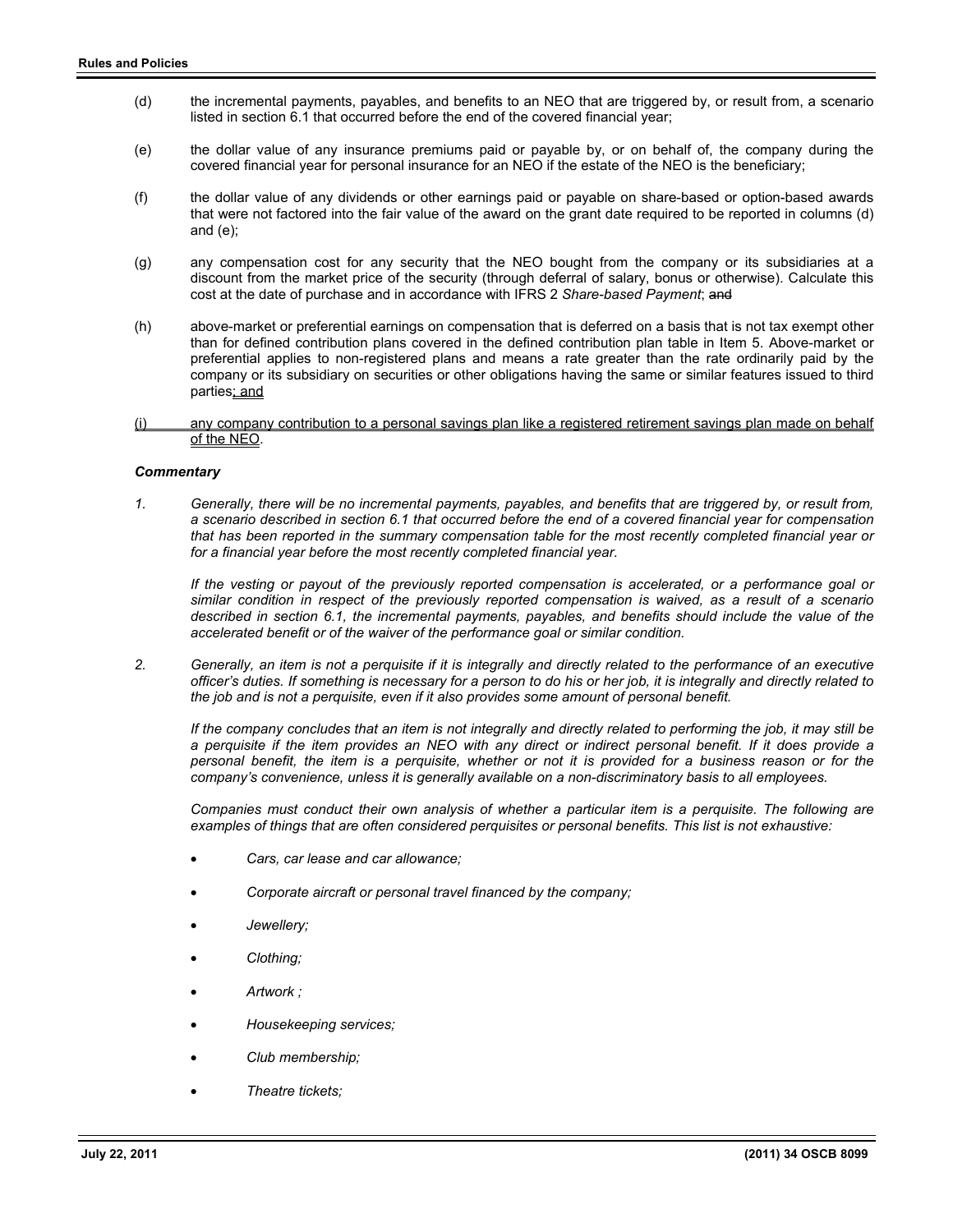- *Financial assistance to provide education to children of executive officers;*
- *Parking;*
- *Personal financial or tax advice;*
- *Security at personal residence or during personal travel; and*
- *Reimbursements of taxes owed with respect to perquisites or other personal benefit.*
- **(11)** In column (i), include the dollar value of total compensation for the covered financial year. For each NEO, this is the sum of the amounts reported in columns (c) through (h).
- **(12)** Any deferred amounts must be included in the appropriate column for the covered financial year in which they are earned.
- **(13)** If an NEO elected to exchange any compensation awarded to, earned by, paid to, or payable to the NEO in a covered financial year under a program that allows the NEO to receive awards, earnings, payments, or payables in another form, the compensation the NEO elected to exchange must be reported as compensation in the column appropriate for the form of compensation exchanged: Do not report it in the form in which it was or will be received by the NEO. State in a footnote the form of awards, earnings, payments, or payables substituted for the compensation the NEO elected to exchange.

#### **3.2 Narrative discussion**

Describe and explain any significant factors necessary to understand the information disclosed in the summary compensation table required by section 3.1.

#### *Commentary*

*The significant factors described in section 3.2 will vary depending on the circumstances of each award but may include:* 

- *the significant terms of each NEO's employment agreement or arrangement;*
- *any repricing or other significant changes to the terms of any share-based or option-based award program during the most recently completed financial year; and*
- *the significant terms of any award reported in the summary compensation table, including a general*  description of the formula or criterion to be applied in determining the amounts payable and the vesting *schedule. For example, if dividends will be paid on shares, state this, the applicable dividend rate and whether that rate is preferential.*

#### **3.3 Currencies[deleted]**

Report amounts in this form using the same currency that the company uses in its financial statements. If compensation awarded to, earned by, paid to, or payable to an NEO was in a currency other than the presentation currency, state in a footnote the currency in which compensation was awarded, earned, paid, or payable, disclose the translation rate and describe the methodology used to translate the compensation into the presentation currency.

## **3.4 Officers who also act as directors**

If an NEO is also a director who receives compensation for services as a director, include that compensation in the summary compensation table and include a footnote explaining which amounts relate to the director role. Do not provide disclosure for that NEO under Item 7.

## **ITEM 4 – INCENTIVE PLAN AWARDS**

#### **4.1 Outstanding share-based awards and option-based awards**

**(1)** Complete this table for each NEO for all awards outstanding at the end of the most recently completed financial year. This includes awards granted before the most recently completed financial year. For all awards in this table, disclose the awards that have been transferred at other than fair market value.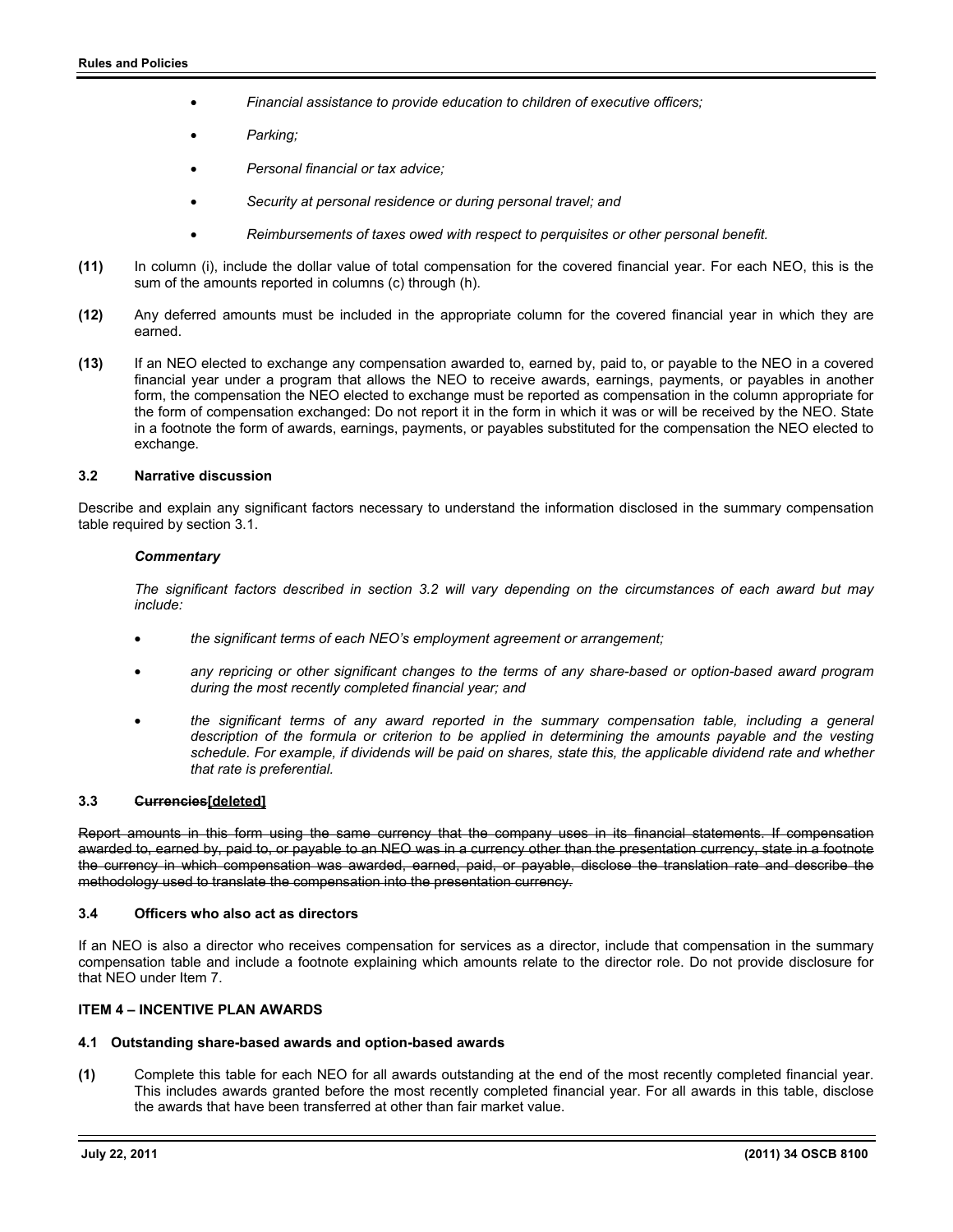|                    | <b>Option-based Awards</b>                                                    |                                               | <b>Share-based Awards</b>           |                                                                      |                                                                                                 |                                                                                                                        |                                                                                                                                                         |
|--------------------|-------------------------------------------------------------------------------|-----------------------------------------------|-------------------------------------|----------------------------------------------------------------------|-------------------------------------------------------------------------------------------------|------------------------------------------------------------------------------------------------------------------------|---------------------------------------------------------------------------------------------------------------------------------------------------------|
| <b>Name</b><br>(a) | Number of<br>securities<br>underlying<br>unexercised<br>options<br>(#)<br>(b) | Option<br>exercise<br>price<br>$($ \$)<br>(c) | Option<br>expiration<br>date<br>(d) | Value of<br>unexercised<br>in-the-money<br>options<br>$($ \$)<br>(e) | <b>Number</b><br>of shares<br>or units<br>of shares<br>that have<br>not<br>vested<br>(#)<br>(f) | <b>Market</b><br>or<br>payout<br>value of<br>share-<br>based<br>awards<br>that have<br>not<br>vested<br>$($ \$)<br>(g) | <b>Market or</b><br><u>payout</u><br>value of<br>vested<br>share-based<br>awards not<br>paid out or<br>distributed<br>$($)$<br>$\underline{\mathbf{H}}$ |
| CEO                |                                                                               |                                               |                                     |                                                                      |                                                                                                 |                                                                                                                        |                                                                                                                                                         |
| <b>CFO</b>         |                                                                               |                                               |                                     |                                                                      |                                                                                                 |                                                                                                                        |                                                                                                                                                         |
| A                  |                                                                               |                                               |                                     |                                                                      |                                                                                                 |                                                                                                                        |                                                                                                                                                         |
| B                  |                                                                               |                                               |                                     |                                                                      |                                                                                                 |                                                                                                                        |                                                                                                                                                         |
| C                  |                                                                               |                                               |                                     |                                                                      |                                                                                                 |                                                                                                                        |                                                                                                                                                         |

- **(2)** In column (b), for each award, disclose the number of securities underlying unexercised options.
- **(3)** In column (c), disclose the exercise or base price for each option under each award reported in column (b). If the option was granted in a different currency than that reported in the table, include a footnote describing the currency and the exercise or base price.
- **(4)** In column (d), disclose the expiration date for each option under each award reported in column (b).
- **(5)** In column (e), disclose the aggregate dollar amount of in-the-money unexercised options held at the end of the year. Calculate this amount based on the difference between the market value of the securities underlying the instruments at the end of the year, and the exercise or base price of the option.
- **(6)** In column (f), disclose the total number of shares or units that have not vested.
- **(7)** In column (g), disclose the aggregate market value or payout value of share-based awards that have not vested.

If the share-based award provides only for a single payout on vesting, calculate this value based on that payout.

If the share-based award provides for different payouts depending on the achievement of different performance goals or similar conditions, calculate this value based on the minimum payout. However, if the NEO achieved a performance goal or similar condition in a financial year covered by the share-based award that on vesting could provide for a payout greater than the minimum payout, calculate this value based on the payout expected as a result of the NEO achieving this performance goal or similar condition.

**(8)** In column (h), disclose the aggregate market value or payout value of vested share-based awards that have not yet been paid out or distributed.

## **4.2 Incentive plan awards – value vested or earned during the year**

**(1)** Complete this table for each NEO for the most recently completed financial year.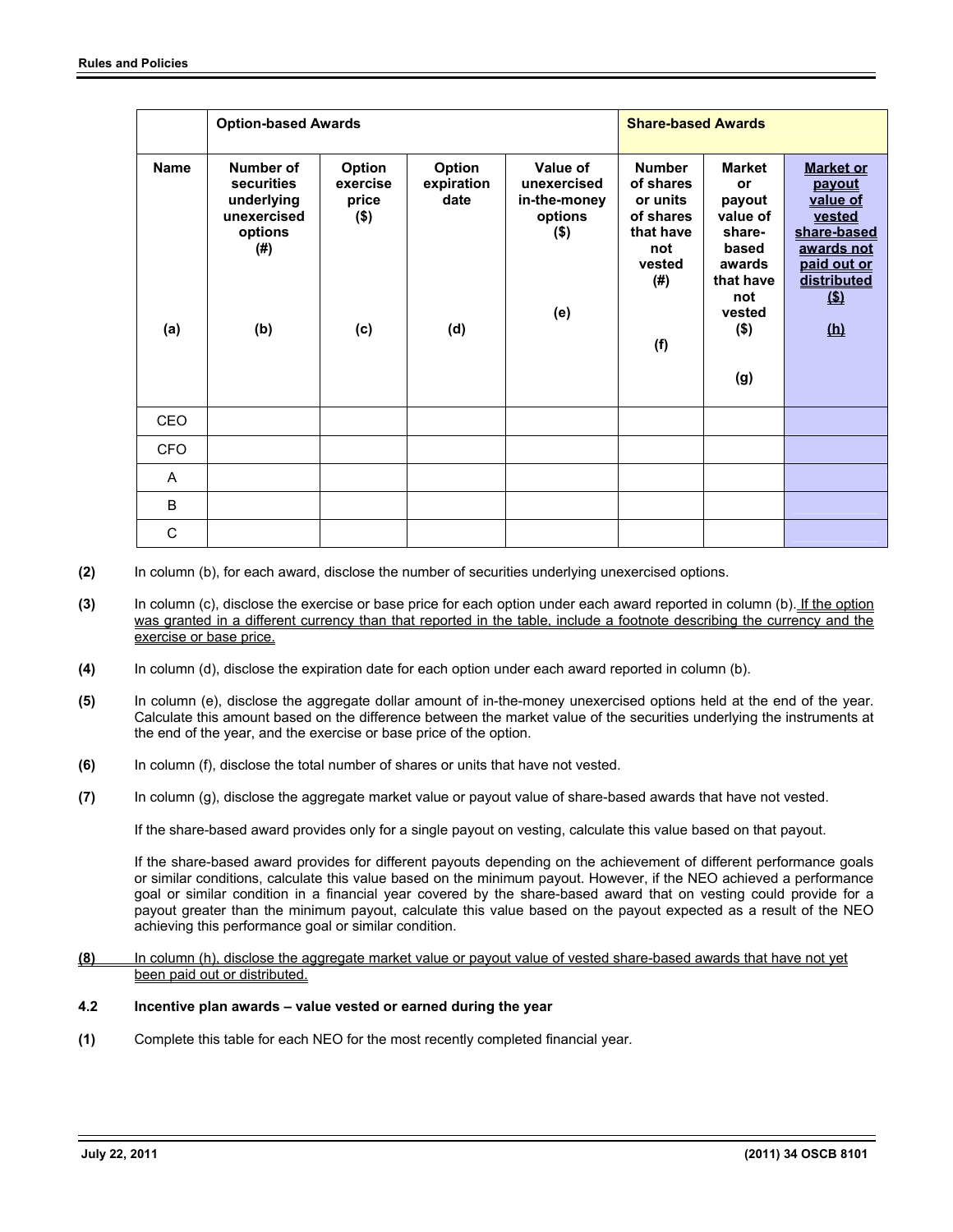| <b>Name</b> | Option-based awards - Value<br>vested during the year<br>$($ \$) | Share-based awards - Value<br>vested during the year<br>$($ \$) | Non-equity incentive plan<br>compensation - Value earned<br>during the year<br>$($)$ |
|-------------|------------------------------------------------------------------|-----------------------------------------------------------------|--------------------------------------------------------------------------------------|
| (a)         | (b)                                                              | (c)                                                             | (d)                                                                                  |
| CEO         |                                                                  |                                                                 |                                                                                      |
| <b>CFO</b>  |                                                                  |                                                                 |                                                                                      |
| A           |                                                                  |                                                                 |                                                                                      |
| B           |                                                                  |                                                                 |                                                                                      |
| C           |                                                                  |                                                                 |                                                                                      |

- **(2)** In column (b), disclose the aggregate dollar value that would have been realized if the options under the option-based award had been exercised on the vesting date. Compute the dollar value that would have been realized by determining the difference between the market price of the underlying securities at exercise and the exercise or base price of the options under the option-based award on the vesting date. Do not include the value of any related payment or other consideration provided (or to be provided) by the company to or on behalf of an NEO.
- **(3)** In column (c), disclose the aggregate dollar value realized upon vesting of share-based awards. Compute the dollar value realized by multiplying the number of shares or units by the market value of the underlying shares on the vesting date. For any amount realized upon vesting for which receipt has been deferred, include a footnote that states the amount and the terms of the deferral.

## **4.3 Narrative discussion**

Describe and explain the significant terms of all plan-based awards, including non-equity incentive plan awards, issued or vested, or under which options have been exercised, during the year, or outstanding at the year end, to the extent not already discussed under sections 2.1, 2.3 and 3.2. The company may aggregate information for different awards, if separate disclosure of each award is not necessary to communicate their significant terms.

#### *Commentary*

*The items included in the narrative required by section 4.3 will vary depending on the terms of each plan, but may include:* 

- *the number of securities underlying each award or received on vesting or exercise;*
- *general descriptions of formulae or criteria that are used to determine amounts payable;*
- *exercise prices and expiry dates;*
- *dividend rates on share-based awards;*
- *whether awards are vested or unvested;*
- *performance goals or similar conditions, or other significant conditions;*
- *information on estimated future payouts for non-equity incentive plan awards (performance goals or similar conditions and maximum amounts); and*
- *the closing market price on the grant date, if the exercise or base price is less than the closing market price of the underlying security on the grant date.*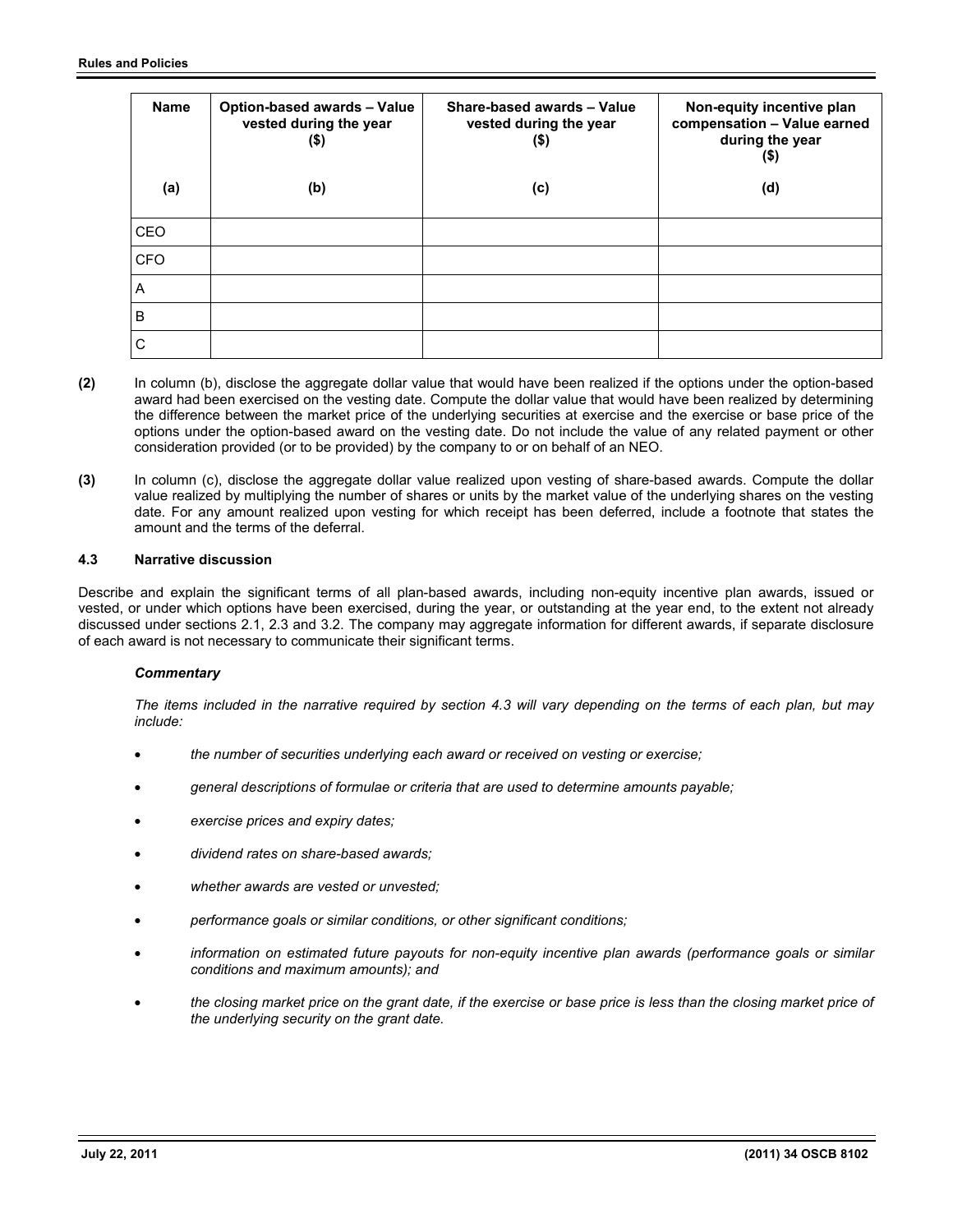# **ITEM 5 – PENSION PLAN BENEFITS**

## **5.1 Defined benefit plans table**

**(1)** Complete this table for all pension plans that provide for payments or benefits at, following, or in connection with retirement, excluding defined contribution plans. For all disclosure in this table, use the same assumptions and methods used for financial statement reporting purposes under the accounting principles used to prepare the company's financial statements, as permitted by National Instrument 52-107 *Acceptable Accounting Principles and Auditing Standards*.

| Name<br>(a) | Number of<br>years<br>credited<br>service<br>(#)<br>(b) | Annual<br>benefits<br>payable<br>$($ \$)<br>(c) |                         | Opening<br><b>Present</b><br>value of<br>defined<br>benefit<br>obligation<br>$($ \$) | Compensatory<br>change<br>$($ \$) | Non-<br>compensatory<br>change<br>$($ \$) | Closing<br>present<br>value of<br>defined<br>benefit<br>obligation<br>$($ \$) |
|-------------|---------------------------------------------------------|-------------------------------------------------|-------------------------|--------------------------------------------------------------------------------------|-----------------------------------|-------------------------------------------|-------------------------------------------------------------------------------|
|             |                                                         | At<br>year<br>end<br>(c1)                       | At<br>age<br>65<br>(c2) | (d)                                                                                  | (e)                               | (f)                                       | (g)                                                                           |
| CEO         |                                                         |                                                 |                         |                                                                                      |                                   |                                           |                                                                               |
| <b>CFO</b>  |                                                         |                                                 |                         |                                                                                      |                                   |                                           |                                                                               |
| A           |                                                         |                                                 |                         |                                                                                      |                                   |                                           |                                                                               |
| B           |                                                         |                                                 |                         |                                                                                      |                                   |                                           |                                                                               |
| C           |                                                         |                                                 |                         |                                                                                      |                                   |                                           |                                                                               |

- **(2)** In columns (b) and (c), the disclosure must be as of the end of the company's most recently completed financial year. In columns (d) through (g), the disclosure must be as of the reporting date used in the company's audited financial statements for the most recently completed financial year.
- **(3)** In column (b), disclose the number of years of service credited to an NEO under the plan. If the number of years of credited service in any plan is different from the NEO's number of actual years of service with the company, include a footnote that states the amount of the difference and any resulting benefit augmentation, such as the number of additional years the NEO received.
- **(4)** In column (c), disclose
	- (a) the annual lifetime benefit payable at the end of the most recently completed financial year in column (c1) based on years of credited service reported in column (b) and actual pensionable earnings as at the end of the most recently completed financial year. For purposes of this calculation, the company must assume that the NEO is eligible to receive payments or benefits at year end, and
	- (b) the annual lifetime benefit payable at age 65 in column (c2) based on years of credited service as of age 65 and actual pensionable earnings through the end of the most recently completed financial year, as per column (c1).

## *Commentary*

*For purposes of quantifying the annual lifetime benefit payable at the end of the most recently completed financial year in column (c1), the company may calculate the annual lifetime benefit payable as follows:*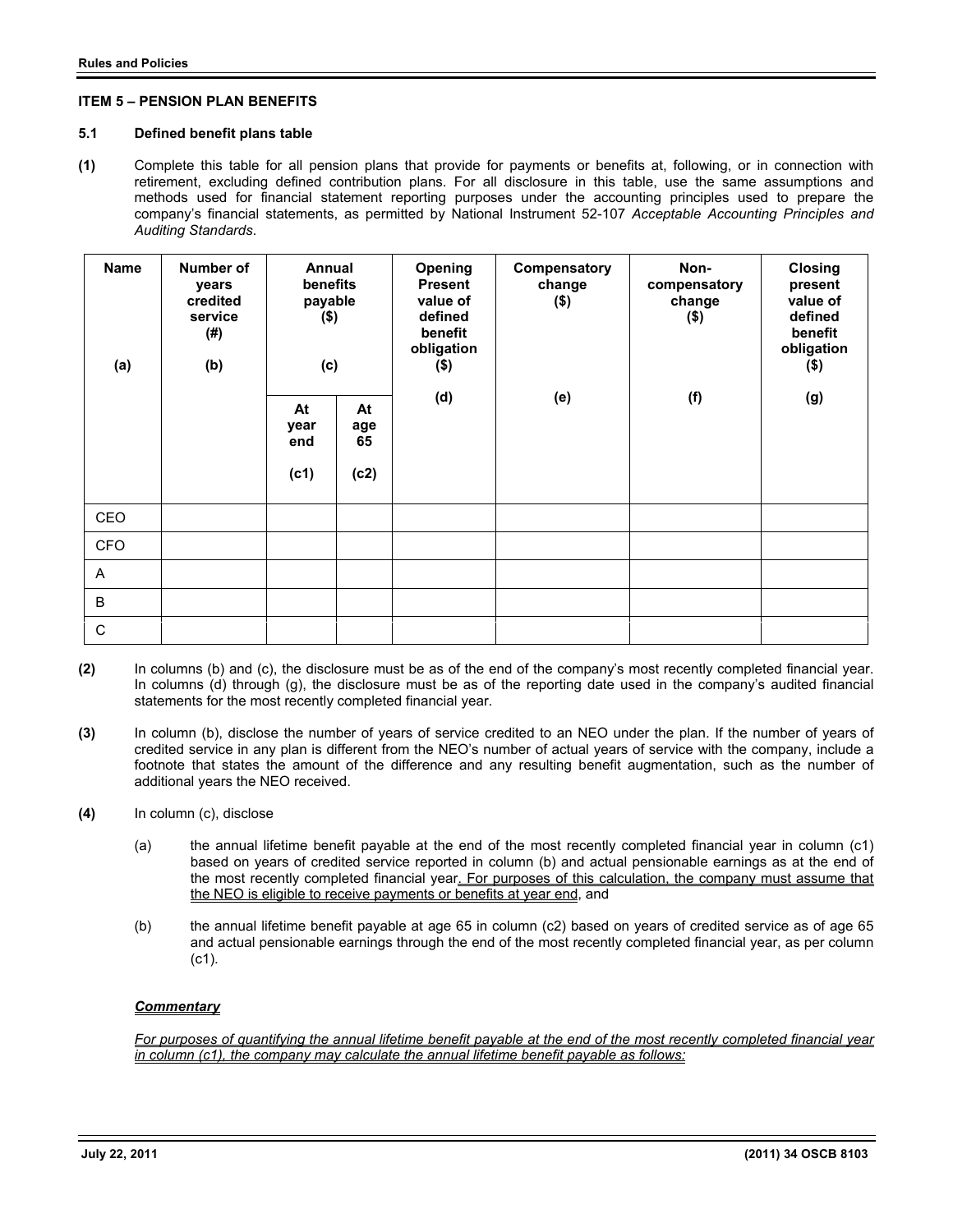*annual benefits payable at the presumed X years of credited service at year end retirement age used to calculate the closing present value of the defined benefit obligation years of credited service at the presumed retirement age*

*The company may calculate the annual lifetime benefit payable in accordance with another formula if the company reasonably believes that it produces a more meaningful calculation of the annual lifetime benefit payable at year end.*

- **(5)** In column (d), disclose the present value of the defined benefit obligation at the start of the most recently completed financial year.
- **(6)** In column (e), disclose the compensatory change in the present value of the defined benefit obligation for the most recently completed financial year. This includes service cost net of employee contributions plus plan changes and differences between actual and estimated earnings, and any additional changes that have retroactive impact, including, for greater certainty, a change in valuation assumptions as a consequence of an amendment to benefit terms.

Disclose the valuation method and all significant assumptions the company applied in quantifying the closing present value of the defined benefit obligation. The company may satisfy all or part of this disclosure by referring to the disclosure of assumptions in its financial statements, footnotes to the financial statements or discussion in its management's discussion and analysis.

- **(7)** In column (f), disclose the non-compensatory changes in the present value of the defined benefit obligation for the company's most recently completed financial year. Include all items that are not compensatory, such as changes in assumptions other than those already included in column (e) because they were made as a consequence of an amendment to benefit terms, employee contributions and interest on the present value of the defined benefit obligation at the start of the most recently completed financial year.
- **(8)** In column (g), disclose the present value of the defined benefit obligation at the end of the most recently completed financial year.

## **5.2 Defined contribution plans table**

**(1)** Complete this table for all pension plans that provide for payments or benefits at, following or in connection with retirement, excluding defined benefit plans. For all disclosure in this table, use the same assumptions and methods used for financial statement reporting purposes under the accounting principles used to prepare the company's financial statements, as permitted by National Instrument 52-107 *Acceptable Accounting Principles and Auditing Standards*.

| <b>Name</b> | <b>Accumulated value</b><br>at start of year<br>$($ \$) | Compensatory<br>$($ \$) | Non-compensatory<br>$($ \$) | Accumulated value at year<br>end<br>$($ \$) |
|-------------|---------------------------------------------------------|-------------------------|-----------------------------|---------------------------------------------|
| (a)         | (b)                                                     | (c)                     | (d)                         | (e)(d)                                      |
| CEO         |                                                         |                         |                             |                                             |
| <b>CFO</b>  |                                                         |                         |                             |                                             |
| A           |                                                         |                         |                             |                                             |
| B           |                                                         |                         |                             |                                             |
| C           |                                                         |                         |                             |                                             |

- **(2)** In column (c), disclose the employer contribution and above-market or preferential earnings credited on employer and employee contributions. Above-market or preferential earnings applies to non-registered plans and means a rate greater than the rate ordinarily paid by the company or its subsidiary on securities or other obligations having the same or similar features issued to third parties.
- **(3)** In column (d), disclose the non-compensatory amount, including employee contributions and regular investment earnings on employer and employee contributions. Regular investment earnings means all investment earnings in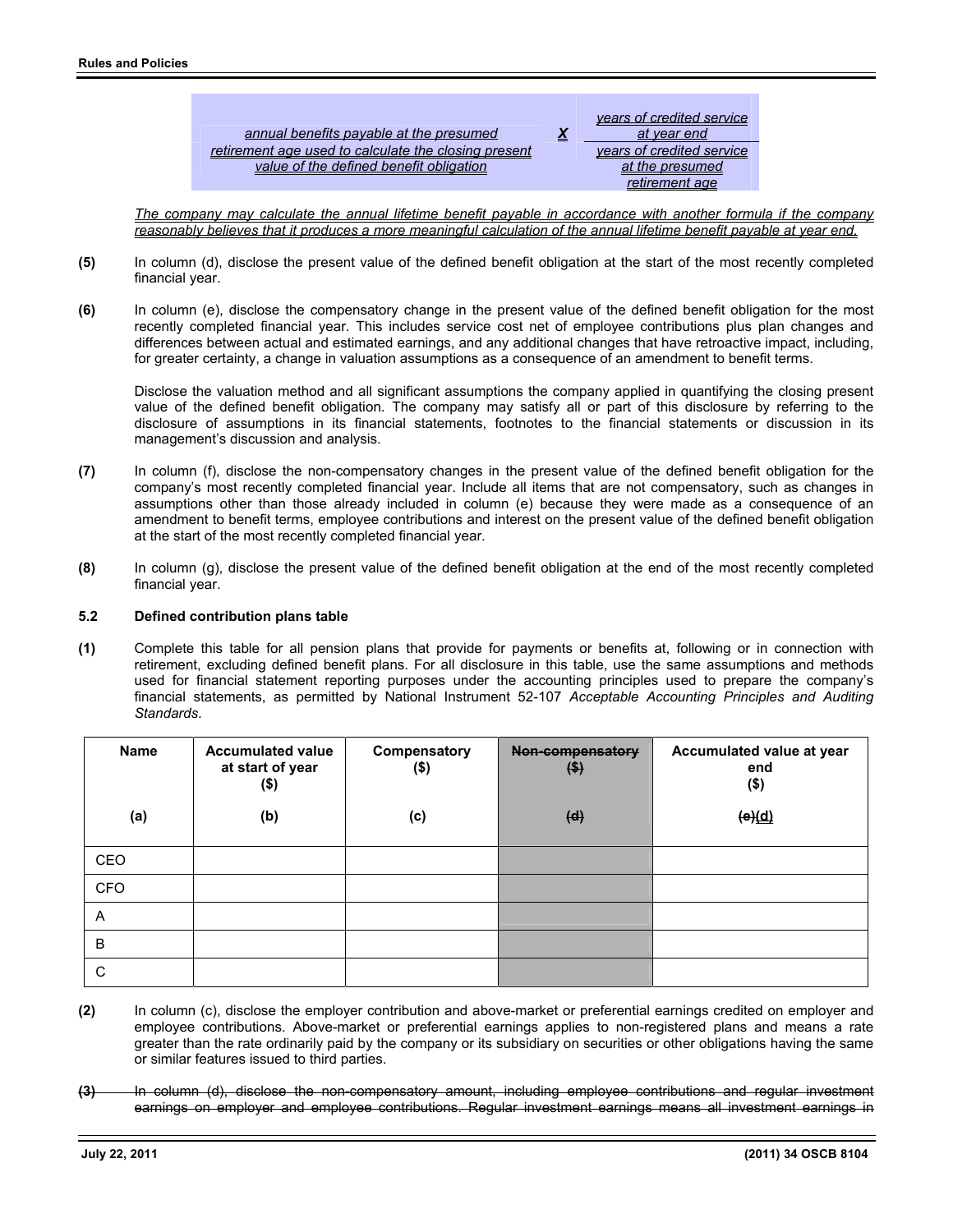registered defined contribution plans and earnings that are not above market or preferential in other defined contribution plans.

#### **(3)** [Deleted]

**(4)** In column (ed), disclose the accumulated value at the end of the most recently completed financial year.

#### *Commentary*

*1. For pension plans that provide the maximum of: (i) the value of a defined benefit pension; and (ii) the accumulated value of a defined contribution pension, companies should disclose the global value of the pension plan in the defined benefit plans table under section 5.1.* 

*For pension plans that provide the sum of a defined benefit component and a defined contribution component, companies should disclose the respective components of the pension plan. The defined benefit component should be disclosed in the defined benefit plans table under section 5.1 and the defined contribution component should be disclosed in the defined contribution plans table under section 5.2.* 

*2. Any contributions by the company or a subsidiary of the company to a personal savings plan like a registered retirement savings plan made on behalf of the NEO must still be disclosed in column (h) of the summary compensation table, as required by paragraph 3.1(10)(i).*

## **5.3 Narrative discussion**

Describe and explain for each retirement plan in which an NEO participates, any significant factors necessary to understand the information disclosed in the defined benefit plan table in section 5.1 and the defined contribution plan table in section 5.2.

## *Commentary*

*Significant factors described in the narrative required by section 5.3 will vary, but may include:* 

- *the significant terms and conditions of payments and benefits available under the plan, including the plan's normal and early retirement payment, benefit formula, contribution formula, calculation of interest credited under the defined contribution plan and eligibility standards;*
- *provisions for early retirement, if applicable, including the name of the NEO and the plan, the early retirement payment and benefit formula and eligibility standards. Early retirement means retirement before the normal retirement age as defined in the plan or otherwise available under the plan;*
- *the specific elements of compensation (e.g., salary, bonus) included in applying the payment and benefit formula. If a company provides this information, identify each element separately; and*
- *company policies on topics such as granting extra years of credited service, including an explanation of who these arrangements relate to and why they are considered appropriate.*

#### **5.4 Deferred compensation plans**

Describe the significant terms of any deferred compensation plan relating to each NEO, including:

- (a) the types of compensation that can be deferred and any limitations on the extent to which deferral is permitted (by percentage of compensation or otherwise);
- (b) significant terms of payouts, withdrawals and other distributions; and
- (c) measures for calculating interest or other earnings, how and when these measures may be changed, and whether an NEO or the company chose these measures. Quantify these measures wherever possible.

## **ITEM 6 – TERMINATION AND CHANGE OF CONTROL BENEFITS**

#### **6.1 Termination and change of control benefits**

**(1)** For each contract, agreement, plan or arrangement that provides for payments to an NEO at, following or in connection with any termination (whether voluntary, involuntary or constructive), resignation, retirement, a change in control of the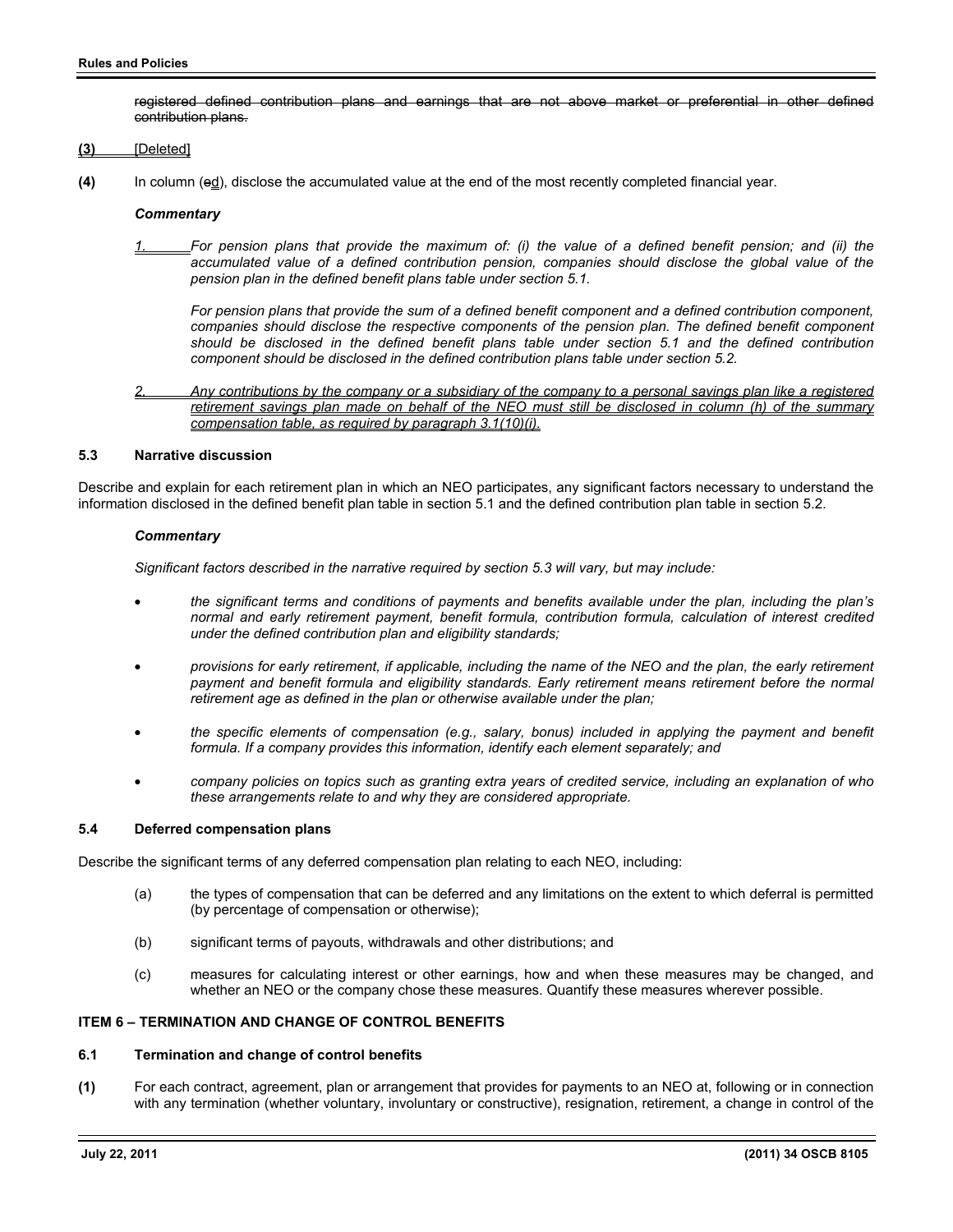company or a change in an NEO's responsibilities, describe, explain, and where appropriate, quantify the following items:

- (a) the circumstances that trigger payments or the provision of other benefits, including perquisites and pension plan benefits;
- (b) the estimated incremental payments, payables, and benefits that are triggered by, or result from, each circumstance, including timing, duration and who provides the payments and benefits;
- (c) how the payment and benefit levels are determined under the various circumstances that trigger payments or provision of benefits;
- (d) any significant conditions or obligations that apply to receiving payments or benefits. This includes but is not limited to, non-compete, non-solicitation, non-disparagement or confidentiality agreements. Include the term of these agreements and provisions for waiver or breach; and
- (e) any other significant factors for each written contract, agreement, plan or arrangement.
- **(2)** Disclose the estimated incremental payments, payables, and benefits even if it is uncertain what amounts might be paid in given circumstances under the various plans and arrangements, assuming that the triggering event took place on the last business day of the company's most recently completed financial year. For valuing share-based awards or option-based awards, use the closing market price of the company's securities on that date.

If the company is unsure about the provision or amount of payments or benefits, make a reasonable estimate (or a reasonable estimate of the range of amounts) and disclose the significant assumptions underlying these estimates.

- **(3)** Despite subsection (1), the company is not required to disclose the following:
	- (a) Perquisites and other personal benefits if the aggregate of this compensation is less than \$50,000. State the individual perquisites and personal benefits as required by paragraph 3.1(10)(a).
	- (b) Information about possible termination scenarios for an NEO whose employment terminated in the past year. The company must only disclose the consequences of the actual termination.
	- (c) Information in respect of a scenario described in subsection (1) if there will be no incremental payments, payables, and benefits that are triggered by, or result from, that scenario.

## *Commentary*

- *1. Subsection (1) does not require the company to disclose notice of termination without cause, or compensation in lieu thereof, which are implied as a term of an employment contract under common law or civil law.*
- *2. Item 6 applies to changes of control regardless of whether the change of control results in termination of employment.*
- *3. Generally, there will be no incremental payments, payables, and benefits that are triggered by, or result from, a scenario described in subsection (1) for compensation that has been reported in the summary compensation table for the most recently completed financial year or for a financial year before the most recently completed financial year.*

*If the vesting or payout of the previously reported compensation is accelerated, or a performance goal or similar condition in respect of the previously reported compensation is waived, as a result of a scenario described in subsection (1), the incremental payments, payables, and benefits should include the value of the accelerated benefit or of the waiver of the performance goal or similar condition.* 

*4. A company may disclose estimated incremental payments, payables and benefits that are triggered by, or result from, a scenario described in subsection (1), in a tabular format.*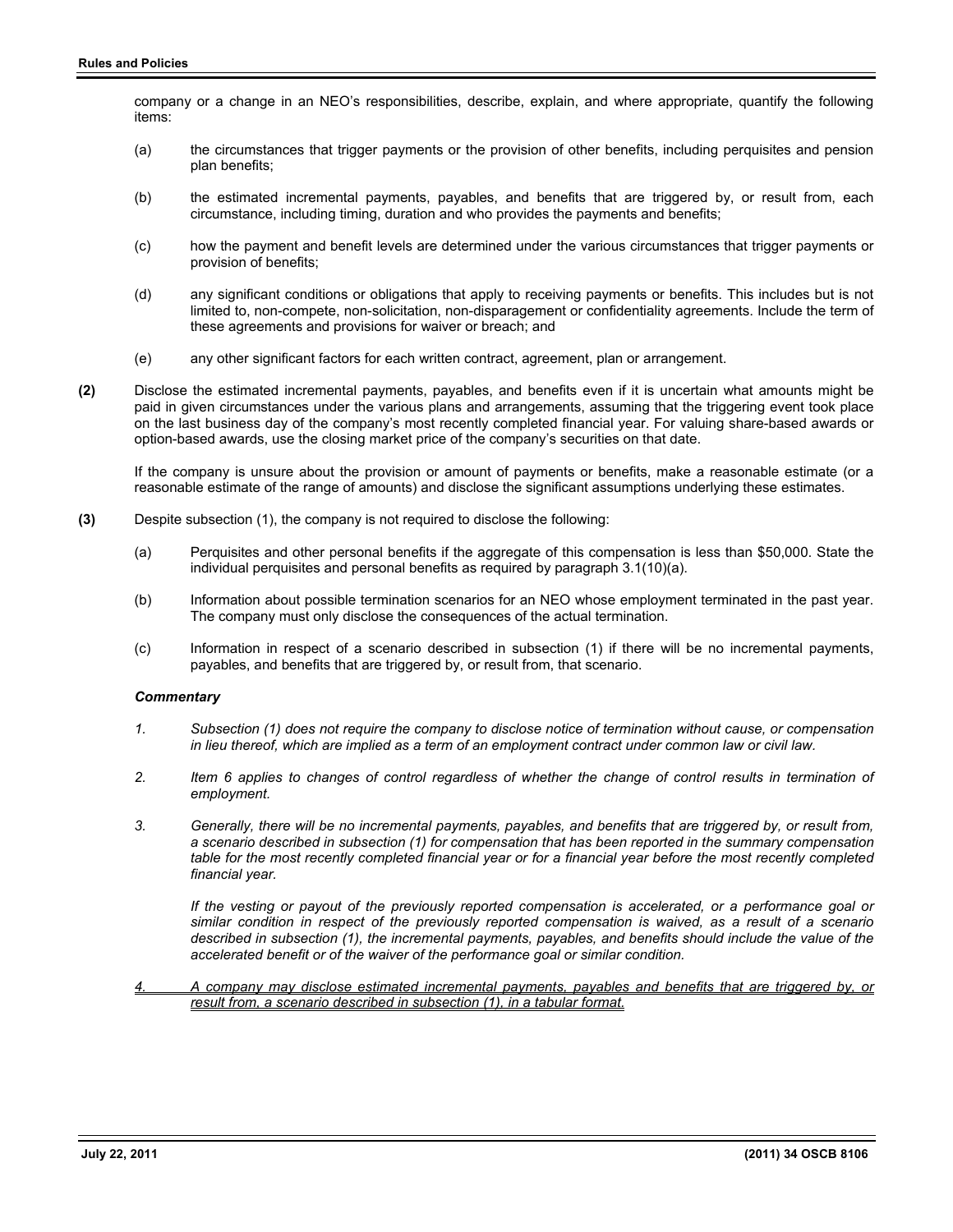# **ITEM 7 – DIRECTOR COMPENSATION**

## **7.1 Director compensation table**

**(1)** Complete this table for all amounts of compensation provided to the directors for the company's most recently completed financial year.

| <b>Name</b> | <b>Fees</b><br>earned<br>$($ \$) | Share-<br>based<br>awards<br>$($ \$) | Option-<br>based<br>awards<br>$($ \$) | Non-equity<br>incentive plan<br>compensation<br>$($ \$) | <b>Pension</b><br>value<br>$($ \$) | All other<br>compensation<br>$($ \$) | <b>Total</b><br>$($ \$) |
|-------------|----------------------------------|--------------------------------------|---------------------------------------|---------------------------------------------------------|------------------------------------|--------------------------------------|-------------------------|
| (a)         | (b)                              | (c)                                  | (d)                                   | (e)                                                     | (f)                                | (g)                                  | (h)                     |
| Α           |                                  |                                      |                                       |                                                         |                                    |                                      |                         |
| B           |                                  |                                      |                                       |                                                         |                                    |                                      |                         |
| C           |                                  |                                      |                                       |                                                         |                                    |                                      |                         |
| D           |                                  |                                      |                                       |                                                         |                                    |                                      |                         |
| E           |                                  |                                      |                                       |                                                         |                                    |                                      |                         |

- **(2)** All forms of compensation must be included in this table.
- **(3)** Complete each column in the manner required for the corresponding column in the summary compensation table in section 3.1, in accordance with the requirements of Item 3, as supplemented by the commentary to Item 3, except as follows:
	- (a) In column (a), do not include a director who is also an NEO if his or her compensation for service as a director is fully reflected in the summary compensation table and elsewhere in this form. If an NEO is also a director who receives compensation for his or her services as a director, reflect the director compensation in the summary compensation table required by section 3.1 and provide a footnote to this table indicating that the relevant disclosure has been provided under section 3.4.
	- (b) In column (b), include all fees awarded, earned, paid, or payable in cash for services as a director, including annual retainer fees, committee, chair, and meeting fees.
	- (c) In column (g), include all compensation paid, payable, awarded, granted, given, or otherwise provided, directly or indirectly, by the company, or a subsidiary of the company, to a director in any capacity, under any other arrangement. This includes, for greater certainty, all plan and non-plan compensation, direct and indirect pay, remuneration, economic or financial award, reward, benefit, gift or perquisite paid, payable, awarded, granted, given, or otherwise provided to the director for services provided, directly or indirectly, to the company or a subsidiary of the company. In a footnote to the table, disclose these amounts and describe the nature of the services provided by the director that are associated with these amounts.
	- (d) In column (g), include programs where the company agrees to make donations to one or more charitable institutions in a director's name, payable currently or upon a designated event such as the retirement or death of the director. Include a footnote to the table disclosing the total dollar amount payable under the program.

## **7.2 Narrative discussion**

Describe and explain any factors necessary to understand the director compensation disclosed in section 7.1.

## *Commentary*

*Significant factors described in the narrative required by section 7.2 will vary, but may include:* 

• *disclosure for each director who served in that capacity for any part of the most recently completed financial year;*